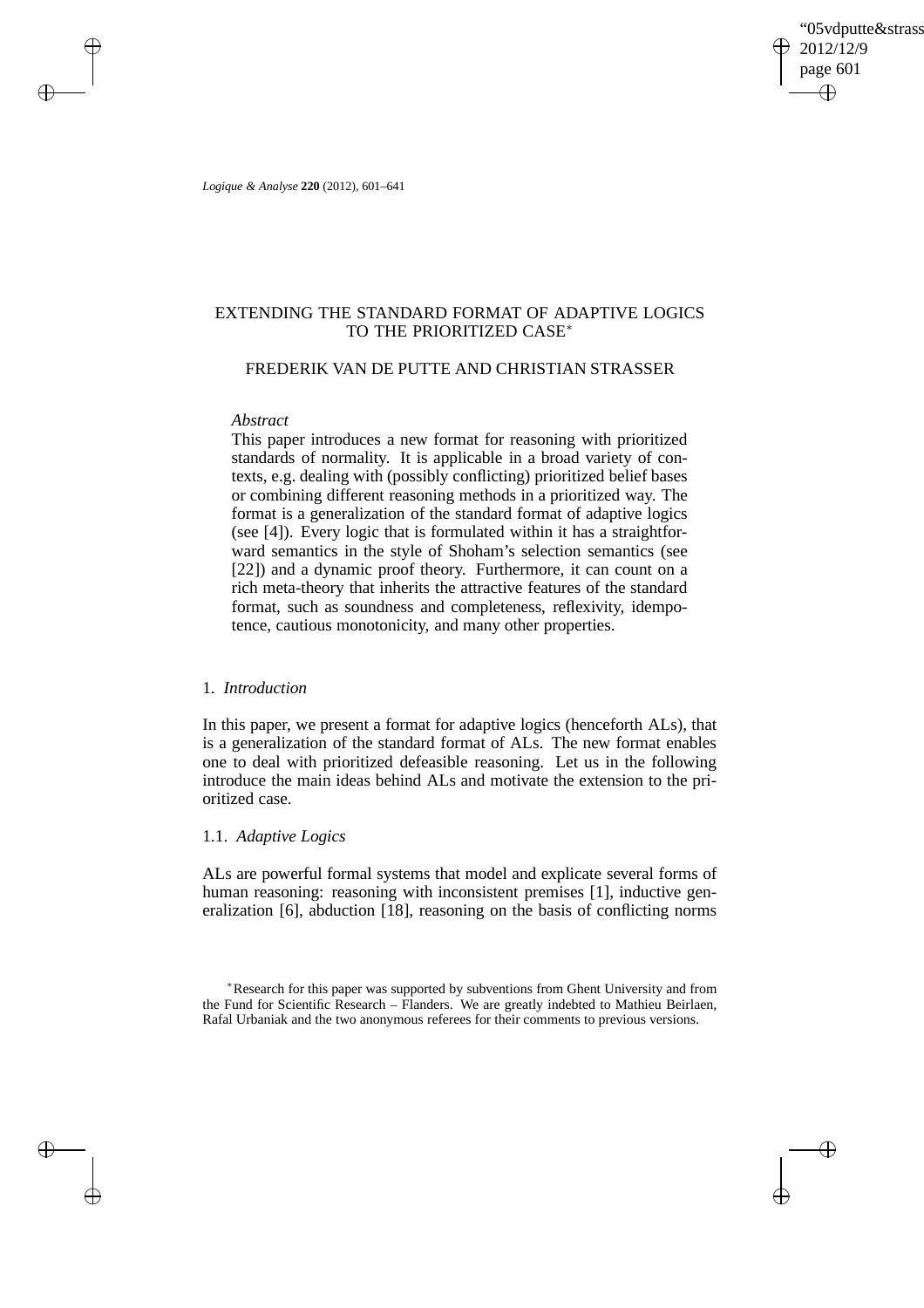✐

#### 602 FREDERIK VAN DE PUTTE AND CHRISTIAN STRASSER

[19], argumentation [26], etc.<sup>1</sup> Many consequence relations from the literature have been reformulated as ALs, see e.g. [8, 12, 23, 30].

Generally speaking, ALs are developed to capture defeasible reasoning forms (DRFs), reasoning forms in which certain inferences may be retracted in view of later insights. A distinctive feature of ALs is their dynamic proof theory — most of the available systems that model DRFs lack a proof theory. Scholars often highlight the non-monotonic character of the consequence relation that is supposed to represent a DRF, but neglect the internal dynamics that is characteristic of the way we reason towards consequences. The growing insight into the given information (resp. premises) may cause the withdrawal of previously drawn inferences, even if no new information is available.<sup>2</sup> The proof theory of ALs nicely captures this internal dynamics.

One of the most important developments within the AL program is the definition of a canonical format, the so-called *standard format* for ALs. This format encompasses a generic proof theory and semantics. A rich and attractive meta-theory has been shown to hold generically for all ALs formulated in the standard format (see [4]): they are sound and complete, their consequence relation is idempotent, cautiously monotonic, etc. Most ALs have been successfully expressed within this format, whence it provides a good basis for a unifying study of DRFs. Let us list some of the key features of the standard format — technical details and a discussion of its meta-theory will be given in Section 2.

Every AL in standard format is characterized by a triple: (i) a lower limit logic (henceforth LLL), (ii) a set of abnormalities  $\Omega$  and (iii) a strategy. The LLL is a monotonic logic, the rules of which are unconditionally valid in the AL. The AL strengthens its LLL by considering a certain set of formulas (the elements of  $\Omega$ ) as abnormal, and by interpreting premises "as normally as possible". The precise interpretation of the latter phrase depends on the strategy of the AL — the details will be spelled out in Section 2. Hence we can say that the AL equips its LLL with a certain standard of normality.

For example, the inconsistency-adaptive logic  $CLuN<sup>m</sup>$  from [1] strengthens its LLL, the paraconsistent logic CLuN, by interpreting premises as consistently as possible. Hence its standard of normality reads: "contradictions are false". While  $CLuN<sup>m</sup>$  does not lead to triviality in the face of an inconsistent premise set, it retains a large number of inferences that are valid in classical logic.

In adaptive proofs, this is realized by deriving formulas on a condition. For instance, CLuN<sup>m</sup> allows for the application of Disjunctive Syllogism to  $A \vee \neg B$  and B on the condition that B behaves consistently. Whether we

 $\rightarrow$ 

 $\rightarrow$ 

✐

<sup>&</sup>lt;sup>1</sup> Unpublished papers in the reference section (and many others) are available from the internet address http://logica.UGent.be/centrum/writings/.

 $2$  Pollock dubs this the diachronic defeasibility of defeasible inferences [21].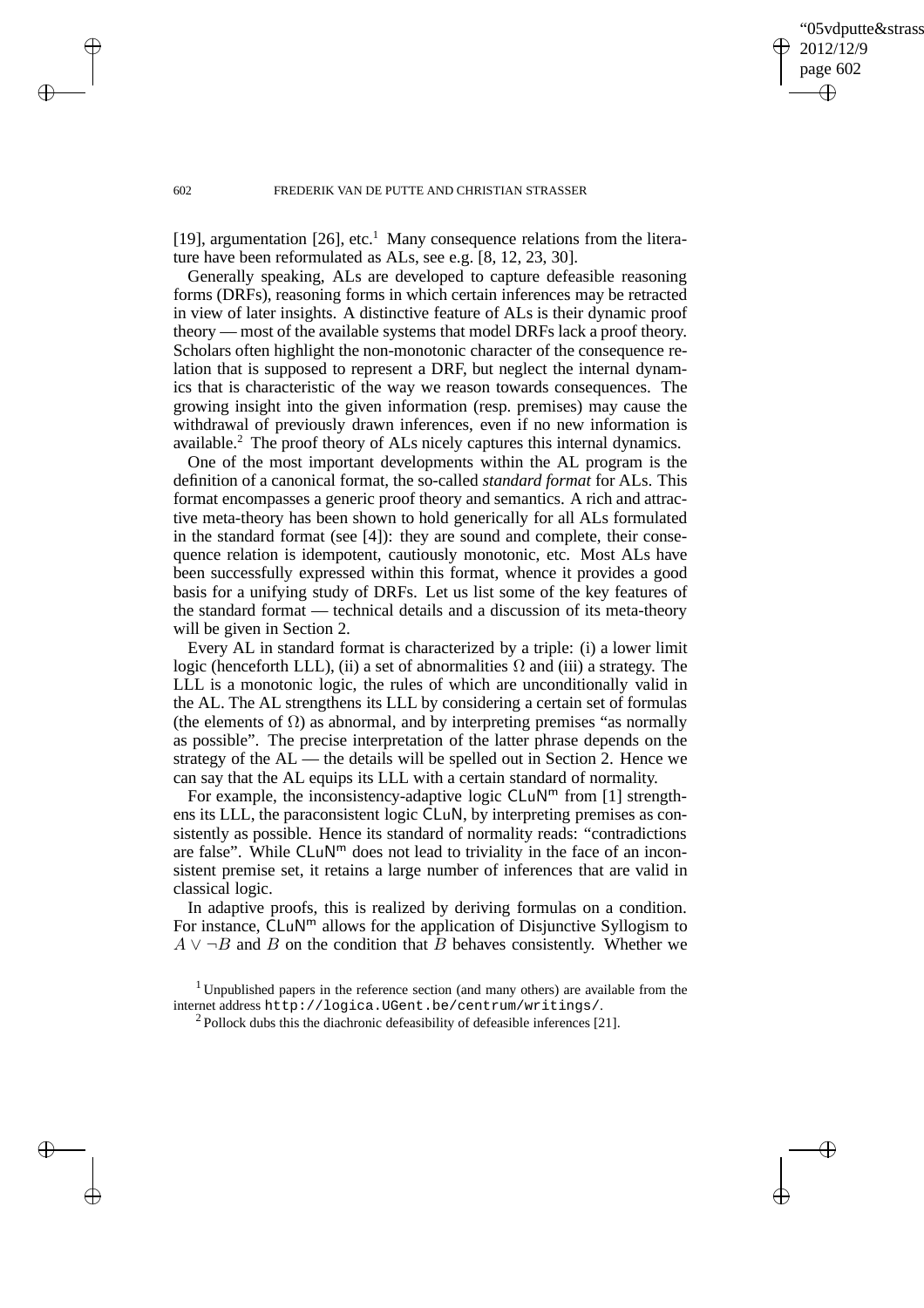✐

✐

2012/12/9 page 603

'05vdputte&strass

can depend on the consistent behavior of a formula, may change with the insights we gain and the new information we obtain. Hence some formula occurring at a line of a proof may count as derived at some point and as not derived at another point in the proof. This is determined by its condition, other formulas derived so far in the proof, and the adaptive strategy.

ALs employ a selection semantics in the vein of Shoham [22]. From the set of the LLL-models of the premises, ALs select a subset of models that verify "as few abnormalities as possible". Again, what is meant by "as few as possible" depends on the strategy.

# 1.2. *Prioritized Adaptive Logics*

 $\rightarrow$ 

 $\rightarrow$ 

✐

✐

This paper deals with prioritized ALs. Agents often make use of various reasoning methods, where some of these methods take precedence over others. For instance, a scientist may reason towards inductive generalizations, but only in as far as this does not run counter to his (defeasible) background knowledge. He may even infer some abductive consequences from his induced generalizations. Also, some standards of normality may themselves have a prioritized flavor. For example, where we start from a (possibly conflicting) set of obligations, each having a certain weight, we may want to deal with the conflicts in a way that is sensitive to this weight.

We will henceforth use the name "prioritized ALs" to refer to ALs that model such processes. The first prioritized ALs were developed to capture reasoning with prioritized belief bases (see Section 3.3 for an example). There are also examples in the literature of prioritized logics for inductive generalization [6] and prioritized inconsistency-adaptive logics [5, 3]. Examples of prioritized ALs that combine different reasoning methods can be found in [17, 16, 25, 26].

While ALs in the standard format are well-studied, prioritized ALs have been comparatively neglected.<sup>3</sup> The standard format of ALs does not incorporate prioritized ALs. The most straightforward way to achieve a prioritized system is to superimpose ALs in standard format. Roughly speaking, this is done as follows: where  $AL_1, AL_2, \ldots$  are ALs in standard format — each of them taking care of one particular set of abnormalities —, and  $Cn_{\mathsf{AL}_i}(\Gamma)$ denotes the  $AL_i$ -consequence set of Γ, define the prioritized logic PAL by

$$
Cn_{\mathsf{PAL}}(\Gamma) = \dots \cdot Cn_{\mathsf{AL}_3}(Cn_{\mathsf{AL}_2}(Cn_{\mathsf{AL}_1}(\Gamma)))\dots
$$

In other words, PAL boils down to the application of  $AL_1$  to  $\Gamma$ , next of  $AL_2$ to the consequences obtained so far, next  $AL_3$ , and so on. Promising as this approach may seem, some rather discouraging results are available for PAL,

 $3$  There is some work forthcoming though, namely [27, 7, 24]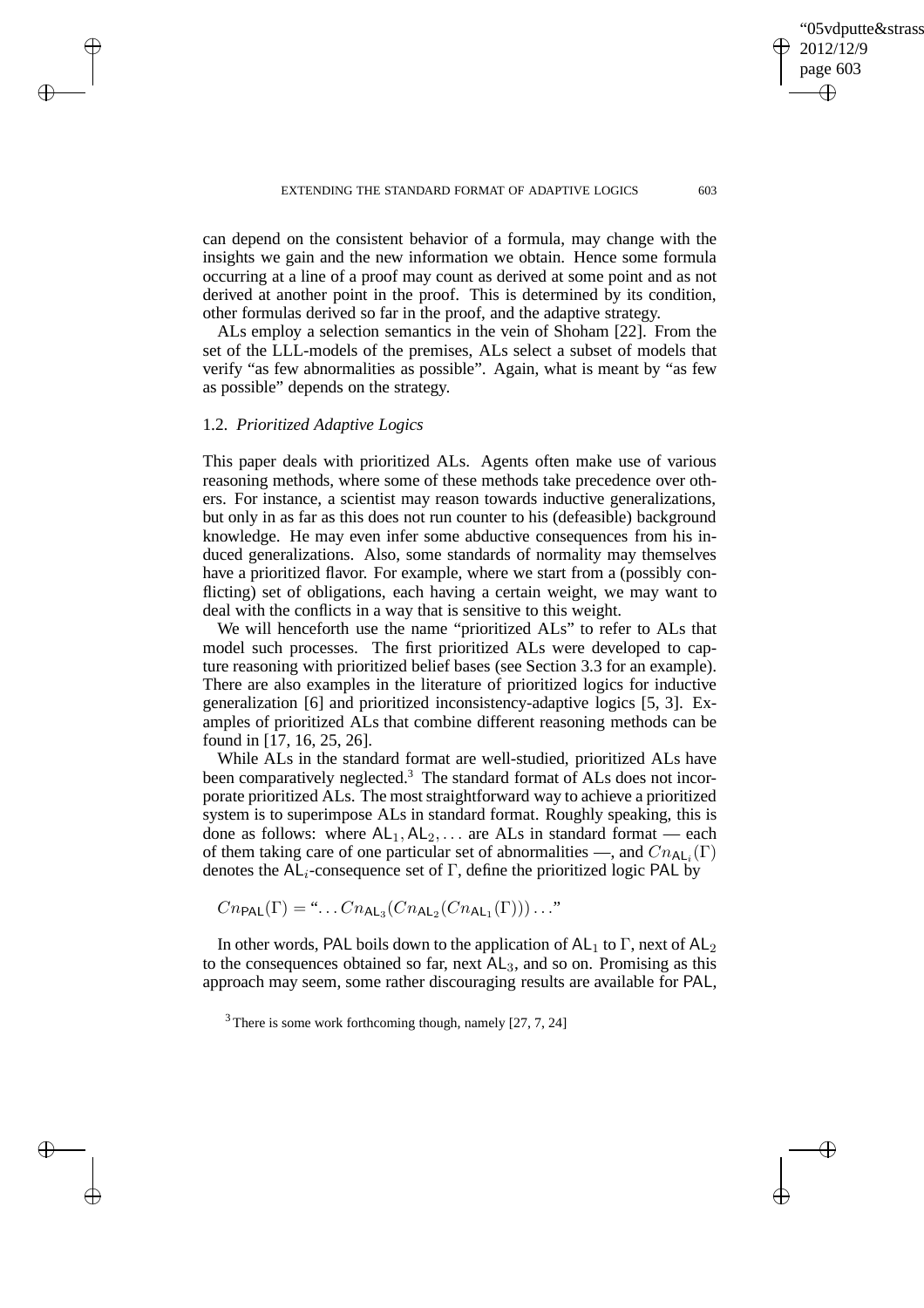✐

#### 604 FREDERIK VAN DE PUTTE AND CHRISTIAN STRASSER

such as the lack of soundness, completeness, and idempotence.<sup>4</sup> Moreover, there has been a substantial lack of meta-theory on these combinations of ALs.

Starting from Section 3, we will depart from the above approach, and develop a new format for prioritized ALs that cannot be reduced to (the combination of) ALs in standard format. This new format is very close to the standard format in numerous respects. It also makes use of the characterization by a triple, but now replacing the set of abnormalities  $\Omega$  by a sequence of sets of abnormalities  $\langle \Omega_1, \Omega_2, \ldots \rangle$ , where the different subscripts of the sets refer to their priority ranking. Both proof theory and semantics of the new format have the same overall structure as the standard format. The difference is that the strategy is adjusted to the prioritized setting.

Since the new format cannot be reduced to the standard format, we have to re-establish a lot of meta-theoretic results. However, in view of the strong similarity with the standard format, much of the work can be easily achieved through an adaptation of the meta-proofs from [4, 7]. As a result, the new format inherits most if not all of the nice properties of the standard format. Last but not least, every AL in standard format can be characterized as a logic in the new format as well. In view of this, we can safely claim that the new format provides a generalization of the old one.

## 2. *Flat Adaptive Logics*

In this section, the standard format of ALs is spelled out. This standard format unifies a broad range of what we will henceforth call *flat* ALs. Flat ALs stand in contradistinction to the prioritized ALs we introduce in Section 3. We only explain the general characteristics of the standard format here, and refer to [4] for more details, examples and meta-theoretic proofs. Before we start, let us introduce some conventions.

Throughout this paper, all formulas are assumed to be finite strings. Where W is the set of closed formulas of a formal language  $L$ , we define a logic  $\mathsf L$ as a function  $f : \wp(W) \to \wp(W)$ . L may be characterized by a proof theory, by a semantics or by both. Where  $\Gamma \subseteq W$  and  $A \in W$ , we use  $\Gamma \vdash_{\mathsf{L}} A$ to denote that A is L-derivable from  $\overline{\Gamma}$ . Let  $Cn_{\mathsf{L}}(\Gamma) = \{A \mid \Gamma \vdash_{\mathsf{L}} A\}$  be the L-consequence set of Γ. Where M is a L-model and  $A \in W$ , we write  $M \Vdash A$  to denote that A is true in M. M is a L-model of  $\Gamma \subseteq W$  iff it is a L-model and  $M \Vdash A$  for all  $A \in \Gamma$ . The set of L-models of  $\Gamma$  is denoted by  $\mathcal{M}_{\mathsf{L}}(\Gamma)$ . We say that  $A \in W$  is a semantic L-consequence of  $\Gamma, \Gamma \models_{\mathsf{L}} A$  iff A is verified by all L-models of  $\Gamma$ .

<sup>4</sup> [24] introduces some exceptional cases in which soundness and completeness is guaranteed.

 $\rightarrow$ 

 $\rightarrow$ 

✐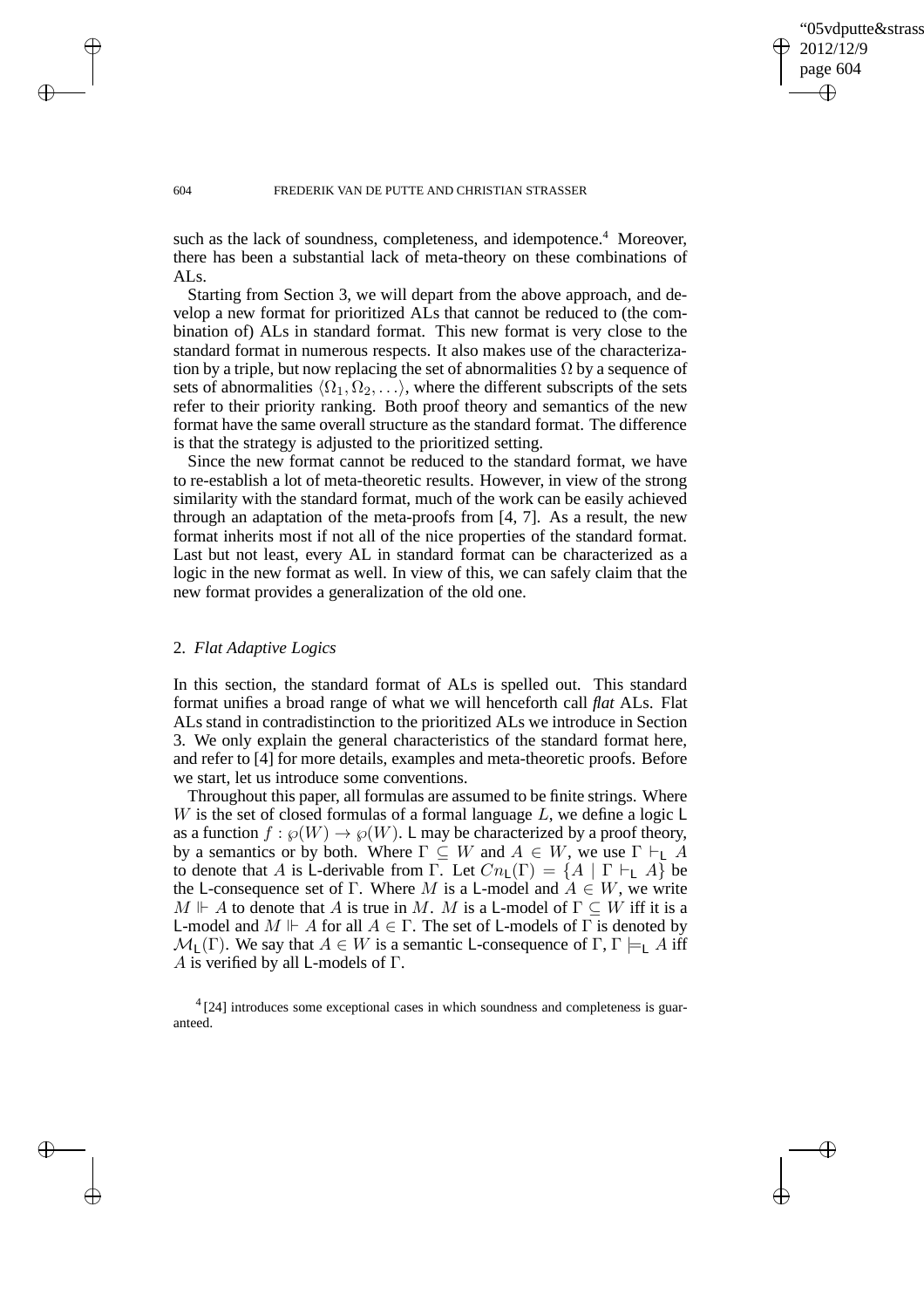$\rightarrow$ 

 $\rightarrow$ 

✐

✐

*General Characterization.* Henceforth, we say that L is a Tarski-logic iff it is reflexive, transitive and monotonic. Every adaptive logic in standard format is characterized by a triple:

- 1. A *lower limit logic* LLL: a compact Tarski-logic that has a proof theory and a characteristic semantics
- 2. A *set of abnormalities* Ω: a set of formulas, characterized by a (possibly restricted) logical form F; or a union of such sets
- 3. An *adaptive strategy*: Reliability or Minimal Abnormality

The strategy is indicated by a superscript: AL<sup>r</sup> for ALs that have Reliability as their strategy,  $AL<sup>m</sup>$  for those that have Minimal Abnormality as strategy. Many definitions and theorems are applicable to both classes of logics. In that case, we use the generic name AL.

The logic LLL is a function  $\wp(\mathcal{W}) \to \wp(\mathcal{W})$ , where W is the set of closed formulas of a formal language, henceforth denoted by  $\mathcal{L}$ . As mentioned in the introduction, AL equips LLL with a certain standard of normality. To express statements concerning normality in the object language, a distinct set of classical connectives is used. How this is done precisely, requires some explanation.

The additional classical connectives are noted by a check:  $\check{\neg}, \check{\vee}, \check{\wedge}, \check{\supset}$ , and for the predicative case also  $\check{\exists}$ ,  $\check{\forall}$ . The language  $\mathcal{L}_+$  is obtained by extending  $\mathcal L$  with the checked connectives, where it is assumed that these symbols are not in L. The set of closed formulas of  $\mathcal{L}_+$ ,  $\mathcal{W}_+$  is the closure of W under the checked connectives. Unless specified differently, we henceforth use  $\Gamma$ as a metavariable for subsets of  $W_+$ .

To model inferences on the basis of  $\mathcal{L}_+$ , LLL is upgraded to LLL<sup>+</sup> :  $\wp(\mathcal{W}_+) \to \wp(\mathcal{W}_+)$ . To prepare for semantics of LLL<sup>+</sup> :  $\wp(\mathcal{W}_+) \to \wp(\mathcal{W}_+)$ , we define a model validity relation  $\mathbb{H}^+$  that extends the validity relation  $\mathbb{H}$ of LLL, as follows. Let M be an LLL-model. Define (1) for all  $A \in \mathcal{W}$ :  $M \Vdash^+ A$  iff  $M \Vdash A$ , (2) for all  $A \in \mathcal{W}_+$ :  $M \Vdash^+ A$  iff  $M \Vdash^+ \stackrel{\sim}{\rightarrow} A$ , (3) for all  $A, B \in \mathcal{W}_+$ :  $(M \Vdash^+ A$  or  $M \Vdash^+ B$ ) iff  $M \Vdash^+ A \check{\vee} B$ , and likewise for the other checked connectives. Henceforth, we say that  $M$  is an LLL<sup>+</sup>model of  $\Gamma \subseteq W_+$ ,  $M \in \mathcal{M}_{\mathsf{LLL}^+}(\Gamma)$  iff M is an LLL-model and  $M \Vdash^+ A$ for every  $A \in \Gamma$ . We write  $\Gamma \models_{\text{LLL}^+} A$  iff for all LLL<sup>+</sup>-models M of  $\Gamma$ :  $M \Vdash^+ A$ .

In the standard format, a sound and complete axiomatization for  $LLL^+$  is assumed to be given.<sup>5</sup> Note that in view of its semantics,  $LLL^+$  is a compact

 $<sup>5</sup>$  Where LLL is supraclassical, one can obtain the axiomatization for LLL<sup>+</sup> by a generic</sup> procedure. However, for the sake of generality, we include logics LLL that have rather weak

✐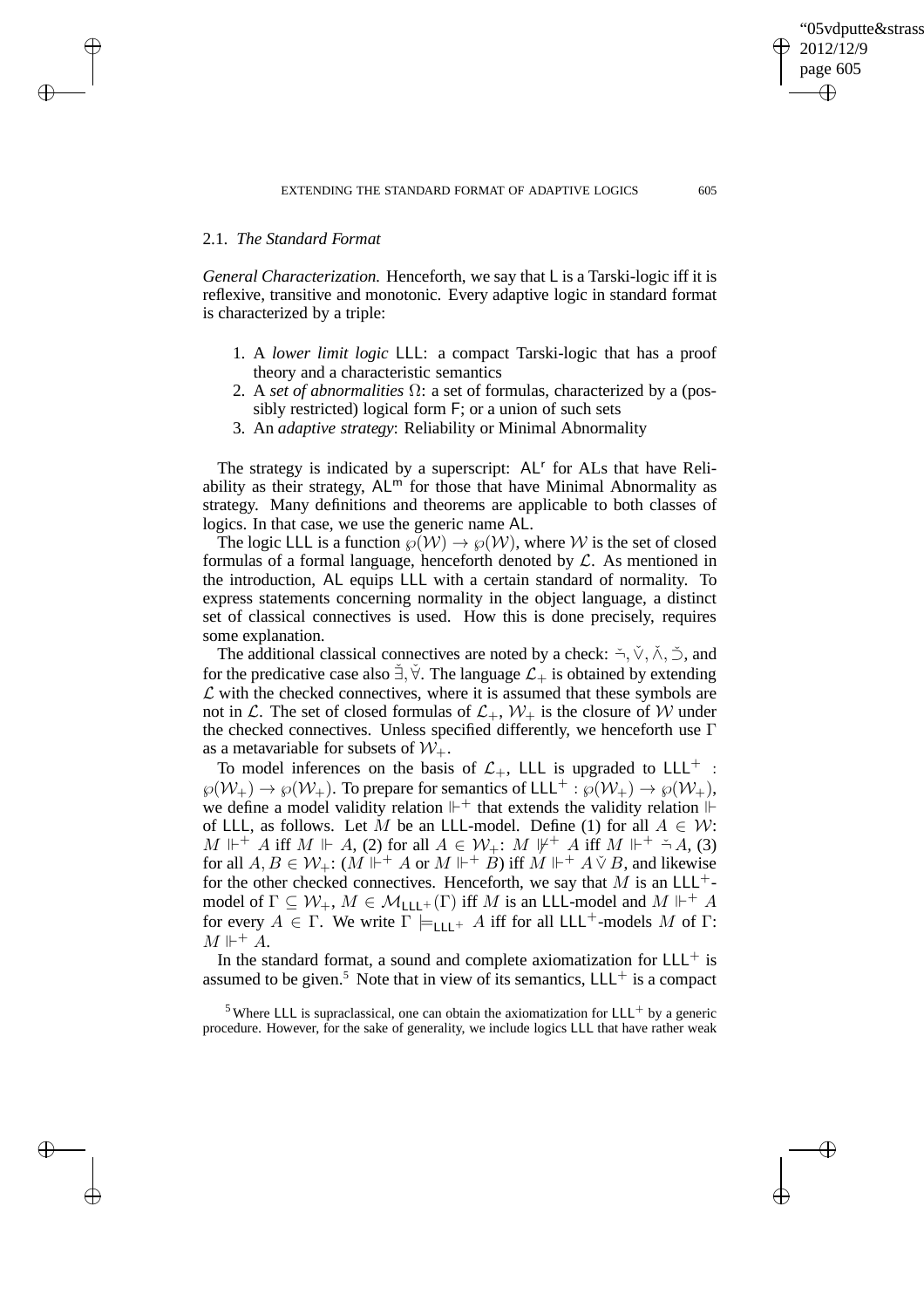✐

#### 606 FREDERIK VAN DE PUTTE AND CHRISTIAN STRASSER

Tarski-logic and it is a L-conservative extension of LLL: for every  $\Gamma \subseteq \mathcal{W}$ ,  $Cn_{\text{LLL}}(\Gamma) \cap \mathcal{W} = Cn_{\text{LLL}^+}(\Gamma) \cap \mathcal{W}.$ 

Every logic AL is a function  $\wp(\mathcal{W}_+) \to \wp(\mathcal{W}_+)$ . Since AL was intended to explicate defeasible reasoning processes on the basis of premises in  $\mathcal{L}$ , premises of AL logic are often assumed to be subsets of  $W$ . One possible interpretation of the relation between AL,  $\mathcal L$  and  $\mathcal L_+$  is that AL provides an explication of a reasoning based on formulas in  $\mathcal{L}$ , but that for this explication, it uses formulas in  $\mathcal{L}_+$  — this will become clear when we present the AL-proof theory.

The set of abnormalities  $\Omega \subseteq \mathcal{W}_+$  represents those formulas that AL assumes to be false "as much as possible", in view of the premises.<sup>6</sup> The phrase "as much as possible" can have various interpretations — every such interpretation corresponds to an adaptive strategy.<sup>7</sup>

Every flat AL also has an *upper limit logic* ULL :  $\wp(\mathcal{W}_+) \to \wp(\mathcal{W}_+),$ which boils down to enforcing the standard of normality axiomatically. In the remainder of this paper, let  $\Theta^{\dagger} = {\{\check{\neg} A \mid A \in \Theta\}}$  for any  $\Theta \subseteq \mathcal{W}_+$ . Syntactically, ULL is defined as follows:  $\Gamma \vdash_{\mathsf{ULL}} A$  iff  $\Gamma \cup \Omega^{\preceq} \vdash_{\mathsf{LLL}^+} A$ . Semantically, we speak of *normal models* as those  $LLL^+$ -models M for which  $M \Vdash^+ \stackrel{\smile}{\rightharpoonup} A$  for every  $A \in \Omega$ .  $\Gamma$  is a *normal premise set* iff it has normal models. Finally,  $\Gamma \models_{\text{ULL}} A$  iff for every normal model M of  $\Gamma, M \Vdash_{\text{L1}} A$ .

*Semantics.* Before we come to the AL-semantics, we first need a few extra definitions. A Dab-formula  $Dab(\Delta)$  is the checked disjunction of the members of a finite  $\Delta \subseteq \Omega$ . Where  $\Delta = \{A\}$ ,  $Dab(\Delta)$  denotes A; where  $\Delta = \emptyset$ ,  $\check{\vee}$  Dab( $\Delta$ ) denotes the empty string. Where  $\Delta \neq \emptyset$ , Dab( $\Delta$ ) is a *minimal Dab-consequence of*  $\Gamma$  iff  $\Gamma \vdash_{\text{LLL}^+} Dab(\Delta)$  and there is no  $\Delta' \subset \Delta$  for which  $\Gamma \vdash_{\mathsf{LLL}^+} Da\check{b}(\Delta').$ 

Where  $Dab(\Delta_1), Dab(\Delta_2), \ldots$  are the minimal Dab-consequences of Γ, let  $\Sigma(\Gamma) = {\Delta_1, \Delta_2, \ldots}$ . We say that  $U(\Gamma) = \bigcup \Sigma(\Gamma)$  is the set of *unreliable* formulas with respect to Γ. Finally, where M is a LLL<sup>+</sup>-model, its *abnormal part*  $Ab(M)$  is the set  $\{B \in \Omega \mid M \Vdash^{+} B\}.$ 

As mentioned in the introduction, ALs have a semantics similar to Shoham's preferential semantics [22]: from the set of  $LLL^{+}$ -models of Γ, AL

and non-standard connectives, whence it becomes a lot tougher to find a generic procedure that gives a sound and complete axiomatization for  $LLL^{+}$ . Nevertheless, for concrete cases, the adaptive logician's job of devising a syntax for  $LLL^{+}$  will usually be fairly easy.

<sup>6</sup> In some papers on ALs, it is required that for some or all  $A \in \Omega$ ,  $\mathcal{F}_{\text{LLL}} + A$  and  $\mathcal{F}_{\text{LLL}} +$  $\stackrel{\sim}{\neg}$  A. This restriction is useful to rule out ALs that have no sensible applications; however, there is no technical problem with allowing for degenerate cases in which all abnormalities are  $LLL^+$ -theorems, or all abnormalities are trivialized by  $LLL^+$ .

 $7$  Other strategies then Reliability and Minimality are e.g. Counting, Normal Selections and the Flip-Flop-Strategy. These are strictly speaking not part of the Standard Format, but can be obtained from it under a translation — see [7, Chapter 6].

 $\rightarrow$ 

 $\rightarrow$ 

✐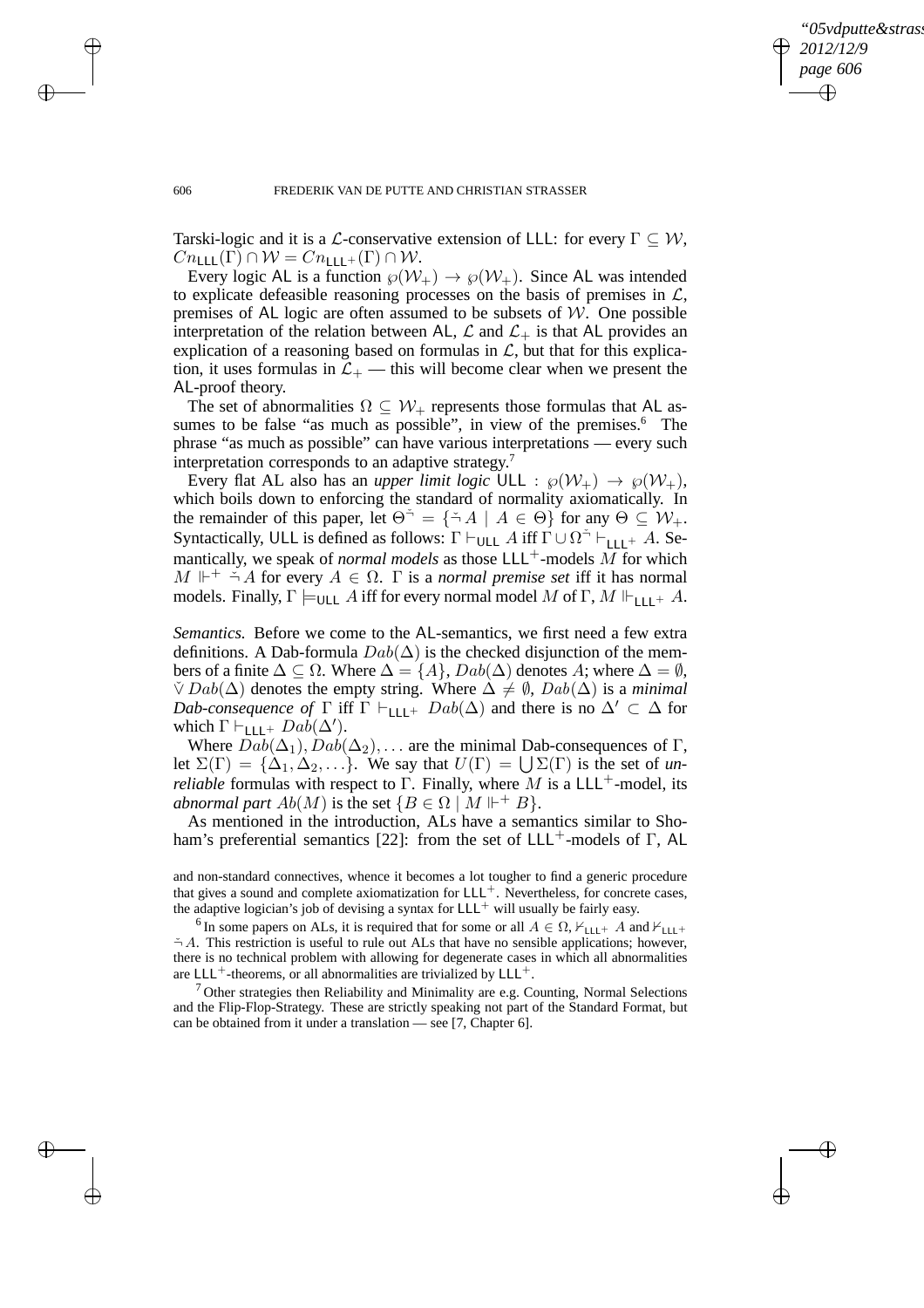selects a subset of models in view of their abnormal part. The precise criterion for a model to be selected depends on the strategy:

*Definition 1*: 
$$
M \in M_{\text{AL}^r}(\Gamma)
$$
 iff  $M \in M_{\text{LLL}^+}(\Gamma)$  and  $Ab(M) \subseteq U(\Gamma)$ .

 $\rightarrow$ 

 $\rightarrow$ 

✐

✐

*Definition 2:*  $M \in \mathcal{M}_{AL^m}(\Gamma)$  *iff*  $M \in \mathcal{M}_{LLL^+}(\Gamma)$  *and there is no*  $M' \in$  $\mathcal{M}_{\mathsf{LLL}^+}(\Gamma)$  *such that*  $Ab(M') \subset Ab(M)$ .

 $M_{AL}(\Gamma)$  is called the set of *reliable* models,  $M_{AL}(\Gamma)$  the set of  $\subset$ *minimally abnormal* models, or more briefly, *minimally abnormal* models.

Although the above definition of  $\mathcal{M}_{Alm}(\Gamma)$  is more direct, we can also define the semantics of Minimal Abnormality in terms of the minimal *Dab*consequences of Γ. This requires some notational preparation. Let  $I \subseteq \mathbb{N}$ be an index set,  $\Sigma = {\{\Delta_i \mid i \in I\}}$  and for every  $i \in I$ ,  $\Delta_i \subseteq \Omega$ . We say that  $\varphi \subseteq \Omega$  is a *choice set* of  $\Sigma$  iff for every  $i \in I$ ,  $\varphi \cap \Delta_i \neq \emptyset$ . For the border case where  $\Sigma = \emptyset$ , this means that every set  $\varphi \subseteq \Omega$  is a choice set of  $\Sigma$ , including the empty set.

 $\varphi$  is a  $\subset$ *-minimal* choice set of  $\Sigma$  iff there is no choice set  $\psi$  of  $\Sigma$  such that  $\psi \subset \varphi$ . In the context of the standard format, we speak of "minimal" choice sets" to refer to "⊂-minimal choice sets". The following is proven in [7, Chapter 5]:

*Fact 1: If every*  $\Delta \in \Sigma$  *is finite, then*  $\Sigma$  *has minimal choice sets.* [7, Fact 5.2.1]

 $\Phi(\Gamma)$  is the set of minimal choice sets of  $\Sigma(\Gamma)$ . Note that when  $\Sigma(\Gamma) = \emptyset$ ,  $\Phi(\Gamma) = \{\emptyset\}.$  It is easily provable that  $U(\Gamma) = \bigcup \Phi(\Gamma)$ . Also, remark that since all the members of  $\Sigma(\Gamma)$  are finite,  $\Phi(\Gamma) \neq \emptyset$  for every  $\Gamma \subseteq W$  by Fact 1. The following theorem was proven in [4]:

Theorem 1: 
$$
M \in M_{\text{ALm}}(\Gamma)
$$
 iff  $(M \in M_{\text{LLL}^+}(\Gamma)$  and  $Ab(M) \in \Phi(\Gamma)$ ).

From this it follows immediately that every minimally abnormal model is a reliable model:  $Ab(M) \in \Phi(\Gamma)$  implies that  $Ab(M) \subseteq U(\Gamma)$ .

*Proof Theory.* The proof theory of ALs mirrors the dynamic character of defeasible reasoning forms. Every AL-proof consists of lines that have four elements: a line number i, a formula A, a justification (consisting of a series of line numbers and a derivation rule) and a condition  $\Delta \subseteq \Omega$ . Where  $\Gamma$  is the set of premises, the inference rules are given by:

'05vdputte&strass

2012/12/9 page 607

✐

✐

✐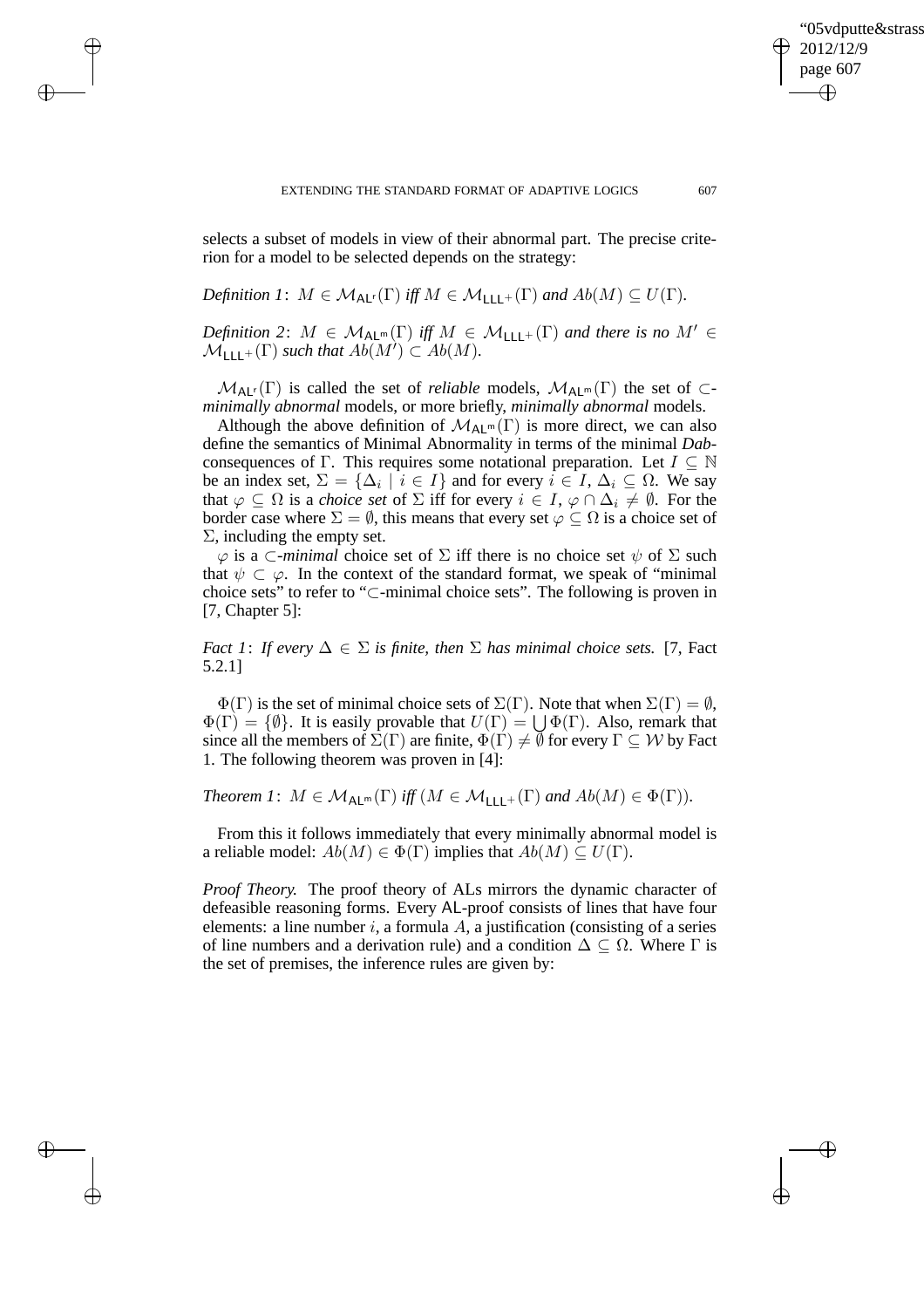✐

#### 608 FREDERIK VAN DE PUTTE AND CHRISTIAN STRASSER

 $\rightarrow$ 

 $\rightarrow$ 

✐

✐



A *stage* of a proof can be seen as a (countable) sequence of lines, obtained by the application of the above rules. A proof is a (countable) sequence of stages. Every proof starts off with stage 1. Adding a line to a proof by applying one of the rules of inference brings the proof to a successor stage, which is the sequence of all lines written so far. Notably, a new line can be added anywhere in the proof as long as the inference rules are used. An extension of a proof at stage  $s$  is simply the same proof at a later stage  $s'$ . In view of the inference rules, the condition of any line  $l$  is necessarily finite, and the following lemma holds:

# *Lemma 1*: *There is an* AL*-proof from* Γ *that contains a line at which* A *is derived on a condition*  $\Delta \subseteq \Omega$  *iff*  $\Gamma \vdash_{\text{LLL}^+} A \check{\vee} Da b(\Delta)$ . [4, Lemma 1]

A distinguishing feature of adaptive proofs is the marking definition. At every stage of a proof, a marking definition — see below — determines for each line in the proof whether it is marked or not. If a line that has as its second element A is marked at stage s, this indicates that according to our best insights at this stage, A cannot be considered derivable. If the line is unmarked at stage s, we say that  $A$  is derived at stage s of the proof. To prepare for the marking definitions, we need some more conventions.

Where  $\emptyset \neq \Delta \subset \Omega$ ,  $Dab(\Delta)$  is a Dab-formula at stage s of a proof iff it is the second element of a line at stage s with an empty condition.  $Dab(\Delta)$  is a *minimal* Dab-formula at stage s iff there is no other Dab-formula  $D a \dot{b}(\Delta')$  at stage s for which  $\Delta' \subset \Delta$ . Where  $Dab(\Delta_1), Dab(\Delta_2), \ldots$  are the minimal Dab-formulas at stage s of a proof, let  $\Sigma_s(\Gamma) = {\Delta_1, \Delta_2, \ldots}$ .  $U_s(\Gamma) =$  $\bigcup \Sigma_s(\Gamma)$  and let  $\Phi_s(\Gamma)$  be the set of minimal choice sets of  $\Sigma_s(\Gamma)$ . By Fact  $1, \Phi_s(\Gamma) \neq \emptyset$  at every stage s of a proof from  $\Gamma$ .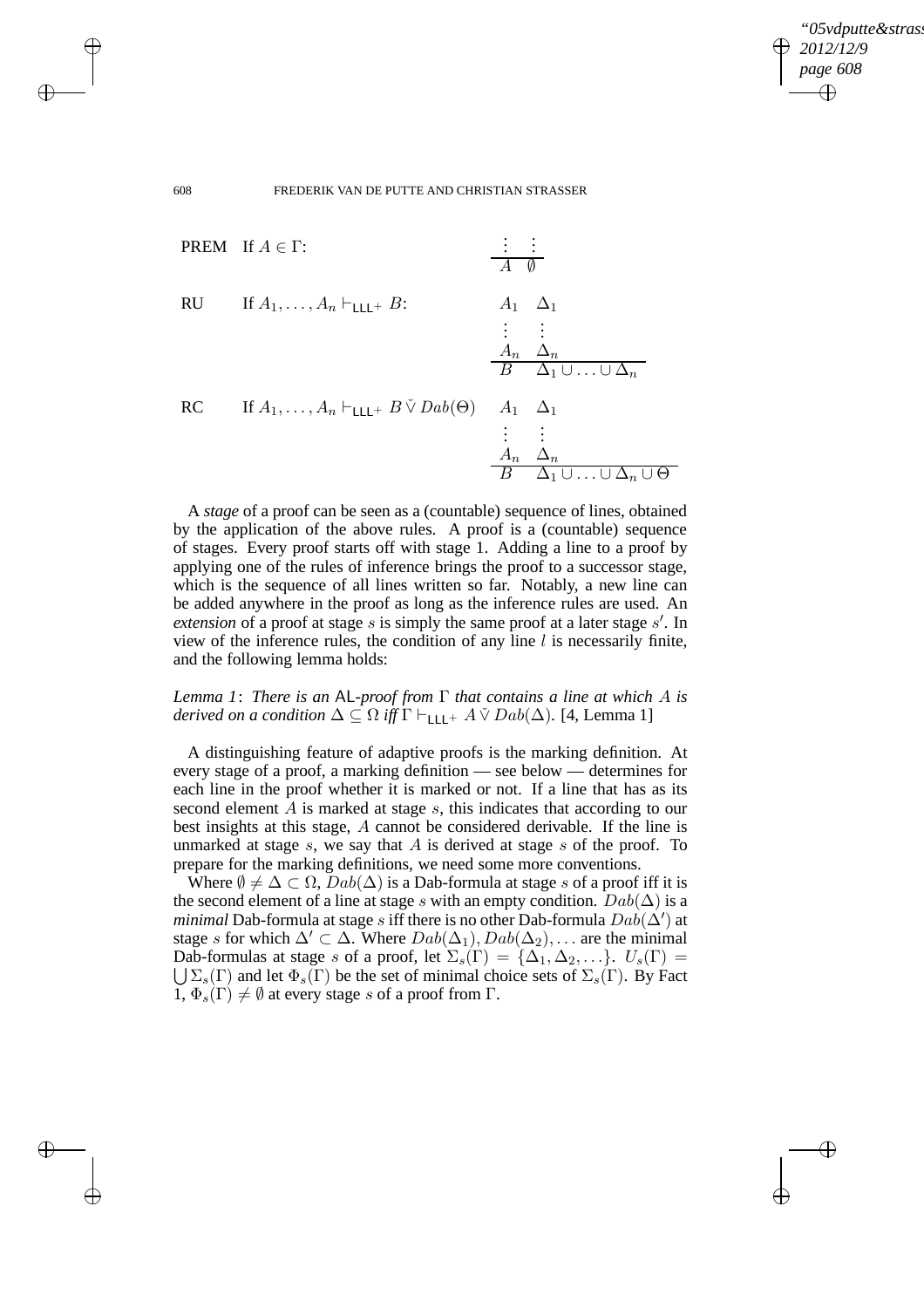*Definition 3:* AL<sup>r</sup>-Marking: a line l is marked at stage s iff, where  $\Delta$  is its *condition,*  $\Delta \cap U_s(\Gamma) \neq \emptyset$ .

*Definition 4*: ALm*-Marking: a line* l *with formula* A *is marked at stage* s *iff, where its condition is*  $\Delta$ *: (i) there is no*  $\varphi \in \Phi_s(\Gamma)$  *such that*  $\varphi \cap \Delta = \emptyset$ *, or (ii) for a*  $\varphi \in \Phi_s(\Gamma)$ *, there is no line on which A is derived on a condition*  $\Theta$ *for which*  $\Theta \cap \varphi = \emptyset$ *.* 

Put differently: where the strategy is Minimal Abnormality, a line with formula A is *un*marked at stage s iff its condition has an empty intersection with at least one  $\varphi \in \Phi_s(\Gamma)$ , and for every  $\psi \in \Phi_s(\Gamma)$ , there is a line on which A is derived on a condition  $\Delta$  such that  $\Delta \cap \psi = \emptyset$ . As a line may be marked at stage s, unmarked at a later stage s' and marked again at a still later stage  $s''$ , we also define a stable notion of derivability.

*Definition 5*: A *is* finally derived *from* Γ *on line* l *of a finite stage* s *iff (i)* A *is the second element of line* l*, (ii) line* l *is unmarked at stage* s*, and (iii) every extension of the proof at stage* s*, in which line* l *is marked may be further extended in such a way that line* l *is unmarked again.*

*Definition 6*: Γ ⊢AL A *iff* A *is finally derived on a line of an* AL*-proof from* Γ*.*

2.2. *An Example: the logic* CLuN<sup>m</sup>

 $\rightarrow$ 

 $\rightarrow$ 

✐

✐

*General Characterization of* CLuN<sup>m</sup>. In the introduction, we already mentioned the idea behind inconsistency-adaptive logics. The example we will use to illustrate the standard format is one such logic:  $CLuN<sup>m</sup>$ . For reasons of simplicity, we only consider the propositional fragment of this system.

The lower limit of  $CLuN<sup>m</sup>$  is  $CLu\overline{N}$ , which stands for "Classical Logic with gluts for the Negation". CLuN is a monotonic paraconsistent logic, defined by full positive CL together with excluded middle (e.g. by the axiom  $(A \land \neg A) \supset \neg A$ ). This means that CLuN invalidates disjunctive syllogism:  $\{A, \neg A \lor B\}$   $\vdash$  CLuN A. CLuN<sup>+</sup> is obtained by enriching CLuN with the checked connectives as described above.

The set of abnormalities of CLuN<sup>m</sup> is  $\{A \land \neg A \mid A \in \mathcal{W}\}\$ . Hence contradictions (with respect to any formula  $A \in W$ ) are avoided as much as possible. As a result, we obtain a much richer consequence set than  $Cn_{\text{CLUN}}(\Gamma)$ , without trivializing inconsistent premises sets  $\Gamma \subseteq \mathcal{W}$ .

*Example of a* CLuN<sup>m</sup>-proof. Consider the premise set  $\Gamma_1 = \{p, \neg p \lor q, \neg q, \neg q\}$  $\neg p \lor r, q \lor r$ . Note that the following Dab-formula is CLuN<sup>+</sup>-derivable

'05vdputte&strass

2012/12/9 page 609

✐

✐

✐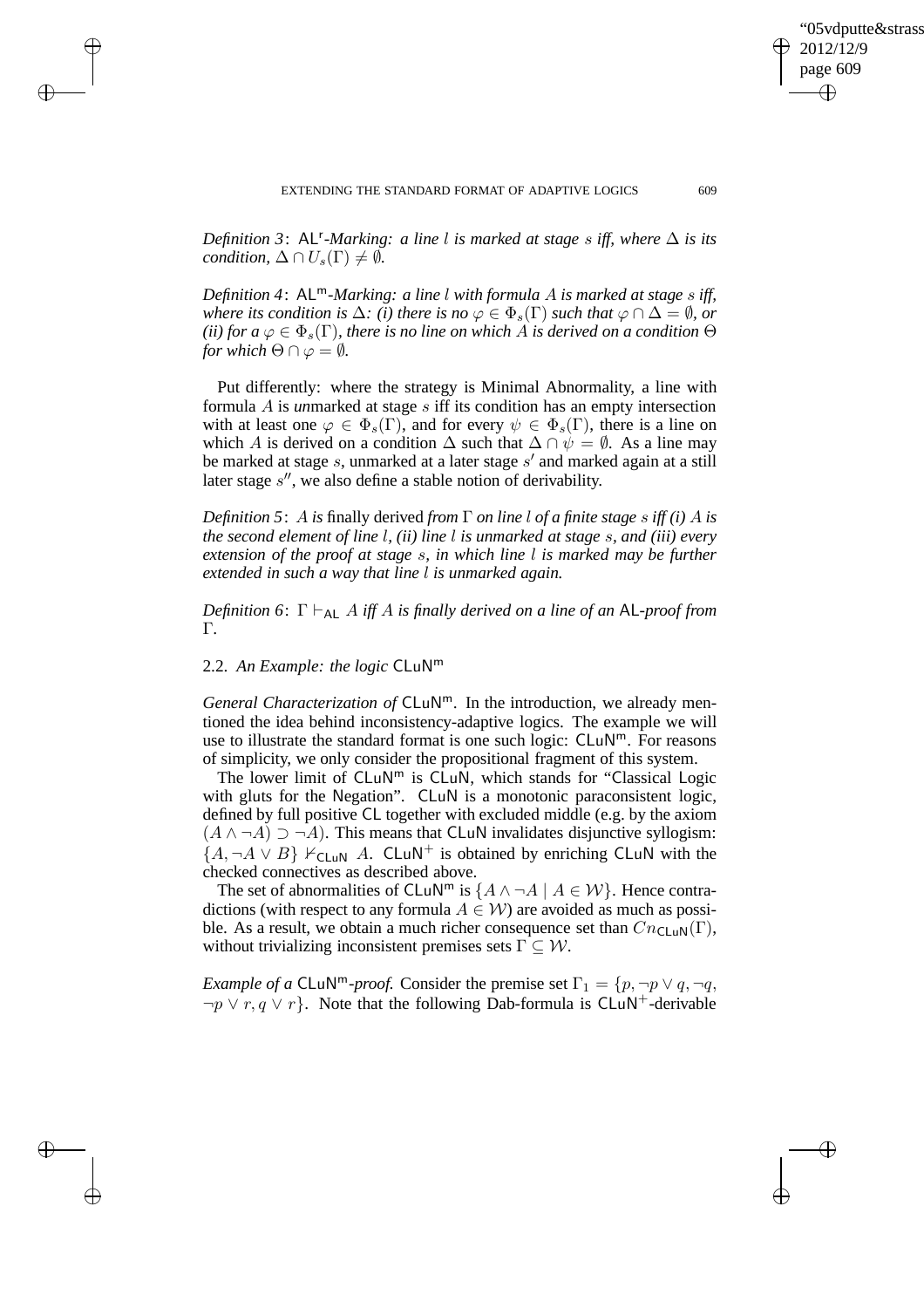✐

#### 610 FREDERIK VAN DE PUTTE AND CHRISTIAN STRASSER

from  $\Gamma_1$ , which implies that we are dealing with an inconsistent premise set:

$$
(p \land \neg p) \check{\lor} (q \land \neg q) \tag{1}
$$

On the semantic level, every CLuN<sup>+</sup>-model of  $\Gamma_1$  verifies either  $p \wedge \neg p$  or  $q \wedge \neg q$ , or both. For every minimally abnormal CLuN<sup>+</sup>-model M of  $\Gamma_1$ , either  $Ab(M) = \{p \land \neg p\}$  or  $Ab(M) = \{q \land \neg q\}$ . Suppose that for some such model M,  $\widehat{Ab}(M) = \{p \wedge \neg p\}$ . In view of the premise set,  $M \Vdash^+ \neg q$ and M  $\mathbb{H}^+$  q  $\vee$  r. Since also M  $\mathbb{H}^+$  q  $\wedge \neg q$ , M  $\mathbb{H}^+$  q and M  $\mathbb{H}^+$  r. We leave it to the reader to see that also the second class of minimally abnormal models verify r. As a result, r is a semantic CLuN<sup>m</sup>-consequence of  $\Gamma_1$ .

Consider the following CLuN<sup>m</sup>-proof from  $\Gamma_1$ :

 $\rightarrow$ 

 $\rightarrow$ 

✐

✐

| 1 |                   | PREM             |
|---|-------------------|------------------|
|   | 2 $\neg p \vee q$ | <b>PREM</b><br>M |
| 3 | $\neg q$          | <b>PREM</b><br>N |
|   | 4 $\neg p \vee r$ | <b>PREM</b>      |
|   | 5 $q \vee r$      | <b>PREM</b>      |

Note that the fourth element is  $\emptyset$ , indicating that premises are introduced on the empty condition. We may now derive r from lines 1 and 4:

| 6 $(p \wedge \neg p) \vee r$ | 1,4;RU |                       |
|------------------------------|--------|-----------------------|
|                              | 6:RC   | $\{p \wedge \neg p\}$ |

In the remainder of this paper, let us denote the stage consisting of lines  $1 - n$  by stage n. At stage 7 of the proof, r is derived. However, we can continue the proof as follows, showing that the condition on line 7 is problematic:

|            | 6 $(p \wedge \neg p) \vee r$                 | 1,4;RU                  |                                         |
|------------|----------------------------------------------|-------------------------|-----------------------------------------|
| $7\quad r$ |                                              |                         | 6;RC $\{p \wedge \neg p\} \checkmark^8$ |
|            | 8 $(p \wedge \neg p) \vee (q \wedge \neg q)$ | 1,2,3; $RU$ $\emptyset$ |                                         |

Where  $i \in \mathbb{N}$ , we will henceforth use  $\checkmark^i$  to denote the marking of a line at stage  $i$ . At stage 8, line 7 is marked. Recall that in order to find out which lines are marked at stage s, we had to look at the set  $\Phi_s(\Gamma_1)$ . Since  $\Sigma_8(\Gamma_1) = \{ \{ p \wedge \neg p, q \wedge \neg q \} \},\$  the minimal choice sets at stage 8 are  $\varphi_1 =$  $\{p \wedge \neg p\}$  and  $\varphi_2 = \{q \wedge \neg q\}.$ 

Clearly, the condition of line 7 has an empty intersection with  $\varphi_2$ . But r, the formula on line 7, has not been derived on a condition that has an empty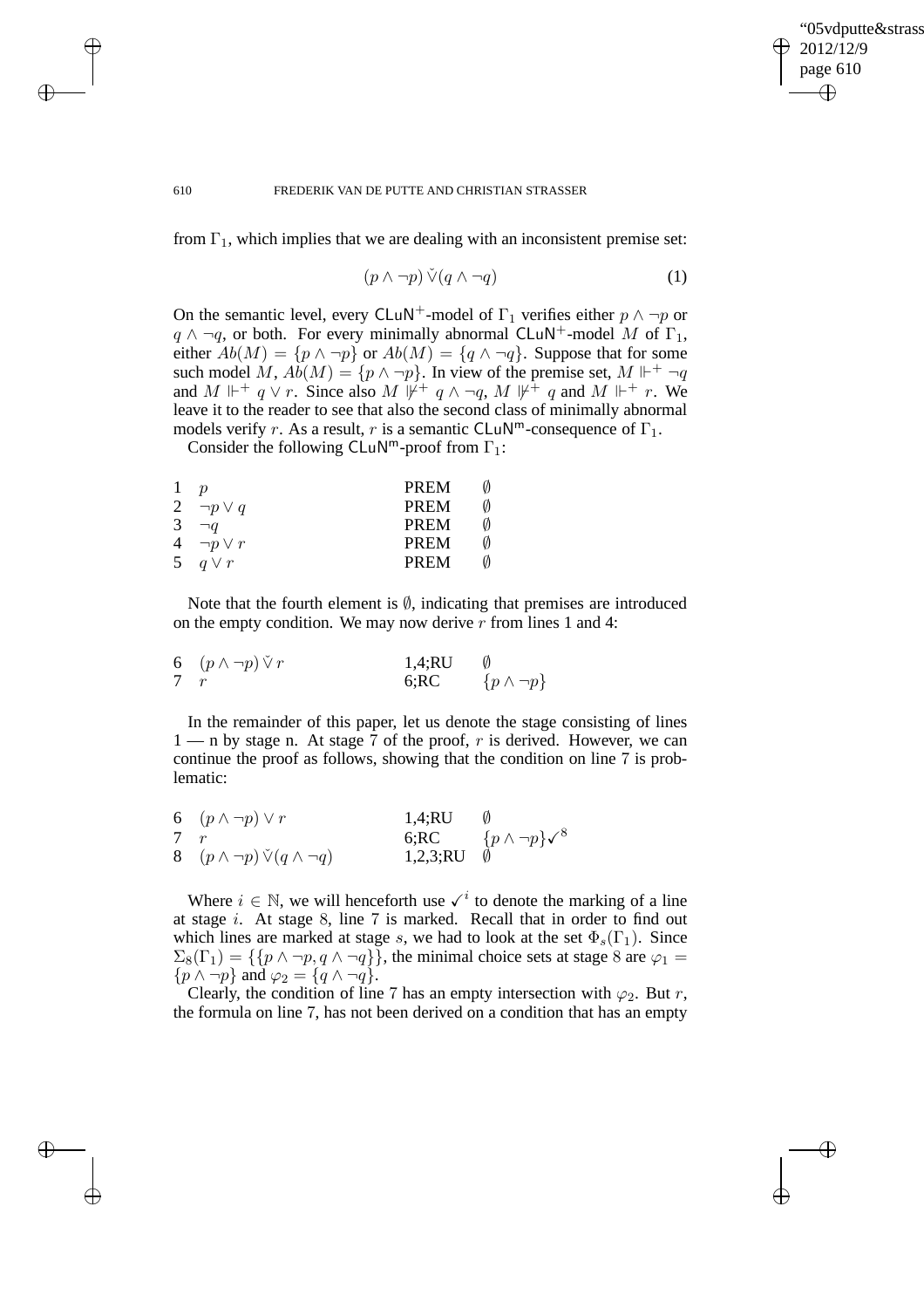✐

intersection with  $\varphi_1$ . Hence the marking definition for Minimal Abnormality stipulates that line 7 is marked.

So how can line 7 become unmarked again? This is done by showing that  $r$  can be derived in the proof on a yet different condition:

|   | 6 $(p \wedge \neg p) \vee r$                 | 1,4;RU   |                              |
|---|----------------------------------------------|----------|------------------------------|
|   |                                              |          | 6;RC $\{p \wedge \neg p\}$   |
|   | 8 $(p \wedge \neg p) \vee (q \wedge \neg q)$ | 1,2,3;RU |                              |
| 9 |                                              |          | 3,5;RC $\{q \wedge \neg q\}$ |

 $\rightarrow$ 

 $\rightarrow$ 

✐

✐

Note that throughout the stages  $8 - 9$ , the set of minimal choice sets remains the same, which means that lines 7 and 9 are unmarked.

The difference with the Reliability Strategy can also be clarified by the above example: in CLuN<sup>r</sup>, r is not finally derivable from  $\Gamma_1$ . The reason is that from stage 8 on, the set of unreliable formulas is  $\{p \land \neg p, q \land \neg q\}$ . In view of Definition 3, both lines 7 and 9 are marked if Reliability is the strategy. This is in agreement with the CLuN<sup>r</sup>-semantics: there is a  $M \in$  $\mathcal{M}_{\mathsf{CLuN}^r}(\Gamma) - \mathcal{M}_{\mathsf{CLuN}^m}(\Gamma)$  for which  $Ab(M) = \{p \land \neg p, q \land \neg q\}$  and  $M \not\Vdash^+$ r.

# 2.3. *Meta-theory of the Standard Format*

In this section, we mention some of the most significant meta-theoretic properties of the standard format. A number of well-known properties are inherent to ALs in standard format, such as soundness, reflexivity and the fixed point property. Furthermore, for  $AL<sup>m</sup>$ , the Deduction Theorem holds, which means that one can introduce hypotheses in a proof, as in classical logic. We assume the reader to be familiar with these properties and refer to Section 5 for their exact formulation. A number of significant properties are less wellknown, whence we discuss them here. We mention the original theorems and corollaries in the literature between square brackets.

L*-Completeness.* In [24] and [7, Chapter 4], an example is presented of a Γ, A for which  $\Gamma \nvdash_{\mathsf{Al}^m} A$ , whereas  $\Gamma \models_{\mathsf{Al}^m} A$ . A similar example can be constructed for the Reliability Strategy.<sup>8</sup> Hence completeness in general does not hold for AL. Nevertheless, for all  $\Gamma \subseteq \mathcal{W}$ , completeness is provable — we will use the term  $\mathcal{L}$ -completeness to refer to this restricted form

 $8$  Note that according to Definitions 5 and 6, in order to finally derive A, one has to be able to derive it in a finite proof on an unmarked line. The mentioned examples are constructed such that this first requirement cannot be fulfilled: in order to derive  $A$  on a line  $l$ , one has to derive Dab-formulas that render line  $l$  marked. See Lemmas 7 and 12 for how this problem is avoided whenever  $\Gamma \subseteq \mathcal{W}$ .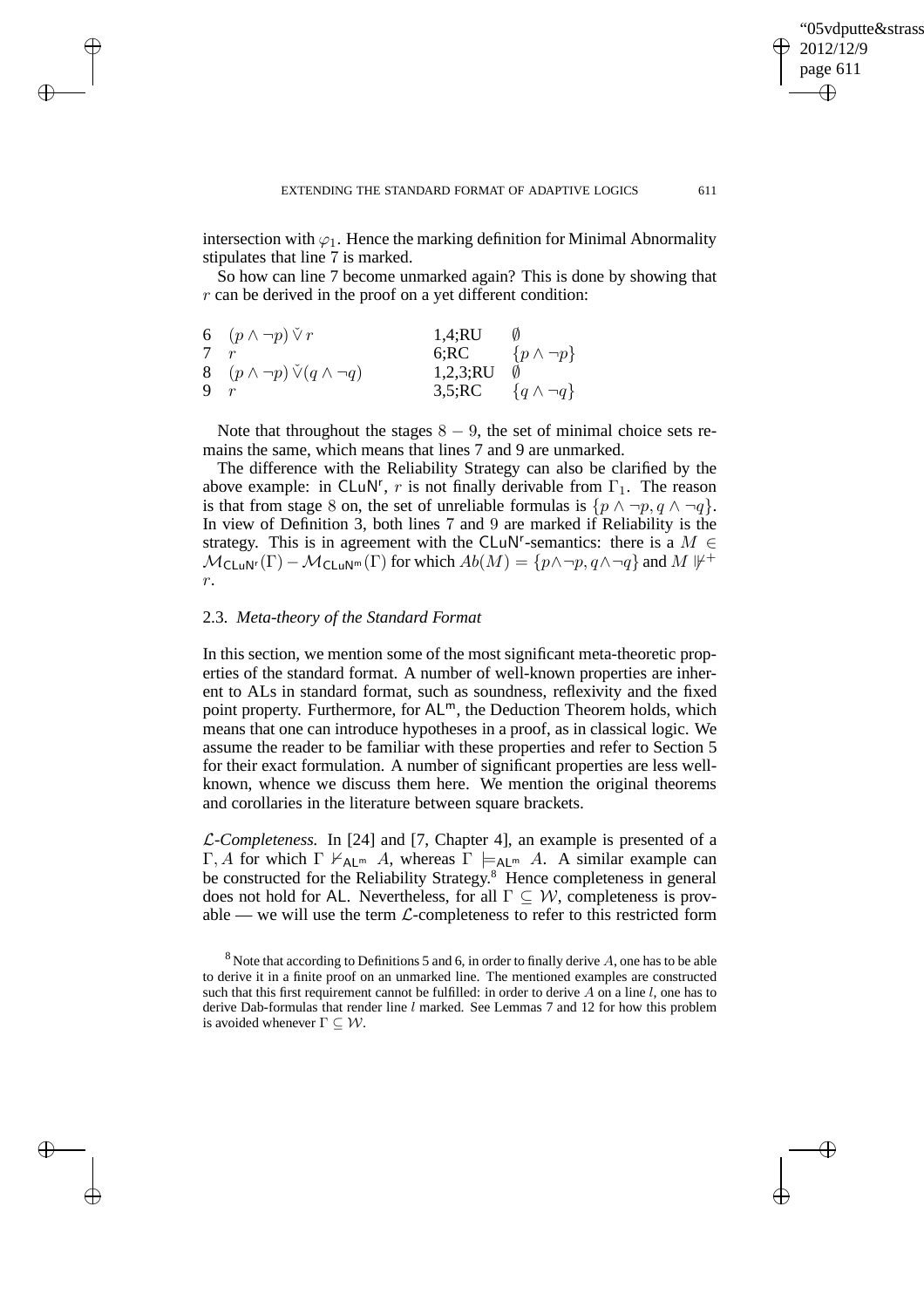✐

#### 612 FREDERIK VAN DE PUTTE AND CHRISTIAN STRASSER

 $\rightarrow$ 

 $\rightarrow$ 

✐

✐

of completeness. From the same examples, we can infer that some other properties such as e.g. Fixed Point also have to be restricted to  $\Gamma \subseteq W$ . This should not be seen as a severe problem for ALs, since as we explained before, they were developed to explicate a reasoning process on the basis of premises in  $\mathcal{L}$ . For the sake of generality we state the meta-theory about AL for any  $\Gamma \subseteq \mathcal{W}_+$  whenever possible.

*Strong Reassurance.* In Section 2.1, we explained that every AL selects a subset of the LLL<sup>+</sup>-models of Γ. Now suppose a LLL<sup>+</sup>-model M of Γ is not selected. In that case, it seems desirable to have as a property of the logic that there is a  $LLL^+$ -model M' of  $\Gamma$  that *is* selected, and that is less abnormal then  $M$ . Only then can the logic justify that  $M$  is not selected. This property is called "Strong Reassurance" in the literature.

*Theorem 2: If*  $M \in \mathcal{M}_{111} + (\Gamma) - \mathcal{M}_{AL}(\Gamma)$ *, then there is a*  $M' \in \mathcal{M}_{AL}(\Gamma)$ such that  $Ab(M')$  ⊂  $Ab(M)$ . [4, Th. 4 & 5] *(Strong Reassurance)* 

Note that the abnormal part-relation and  $\subset$  impose a partial order on the LLL<sup>+</sup>-models of  $\Gamma: M \prec M'$  iff  $Ab(M) \subset Ab(M')$ . Strong Reassurance boils down to the claim that  $\prec$  is smooth on the set of LLL<sup>+</sup>-models of  $\Gamma$ <sup>9</sup> It also entails that whenever  $\Gamma$  has LLL<sup>+</sup>-models,  $\Gamma$  has AL-models — this property is referred to as *Reassurance*. In other words, unless Γ is LLL+ trivial, AL will not trivialize this premise set.

*Cautious Indifference.* Suppose we have established for some Γ, A, that  $\Gamma \vdash_{\mathsf{AL}} A$ . In that case, it seems desirable that the AL-closure of  $\Gamma \cup \{A\}$  is not different from the AL-closure of  $\Gamma$  itself. That is, adding A as a premise to  $\Gamma$  should not lead to a different consequence set. This is warranted by the Cautious Indifference principle:

*Theorem 3: For every*  $\Gamma \subseteq W$ : *if*  $\Gamma' \subseteq Cn_{\text{AL}}(\Gamma)$ *, then*  $Cn_{\text{AL}}(\Gamma) = Cn_{\text{AL}}$ (Γ ∪ Γ ′ )*. (Cautious Indifference)* [4, Th. 11.10]

Note that the fixed point property, i.e. that  $Cn_{AL}(\Gamma) = Cn_{AL}(Cn_{AL}(\Gamma)),$ is derivable from Theorem 3 together with the reflexivity of AL. Cautious Indifference is often divided in two parts: Cautious Monotonicity ( $Cn_{\text{Al}}(\Gamma) \subseteq$  $Cn_{\sf AL}(\Gamma \cup \Gamma')$  and Cumulative Transitivity  $(Cn_{\sf AL}(\Gamma) \supseteq Cn_{\sf AL}(\Gamma \cup \Gamma'))$ . Cautious Monotonicity can be proven for the more general case where  $\Gamma \subseteq$  $W_+$ , whereas Cumulative Transitivity only holds for  $\Gamma \subseteq W$ .

<sup>&</sup>lt;sup>9</sup> A partial order  $\prec$  on X is smooth with respect to a set  $Y \subseteq X$  iff for all  $A \in Y$  either A is  $\prec$ -minimal or there is a  $\prec$ -minimal element  $B \in Y$  for which  $B \prec A$ .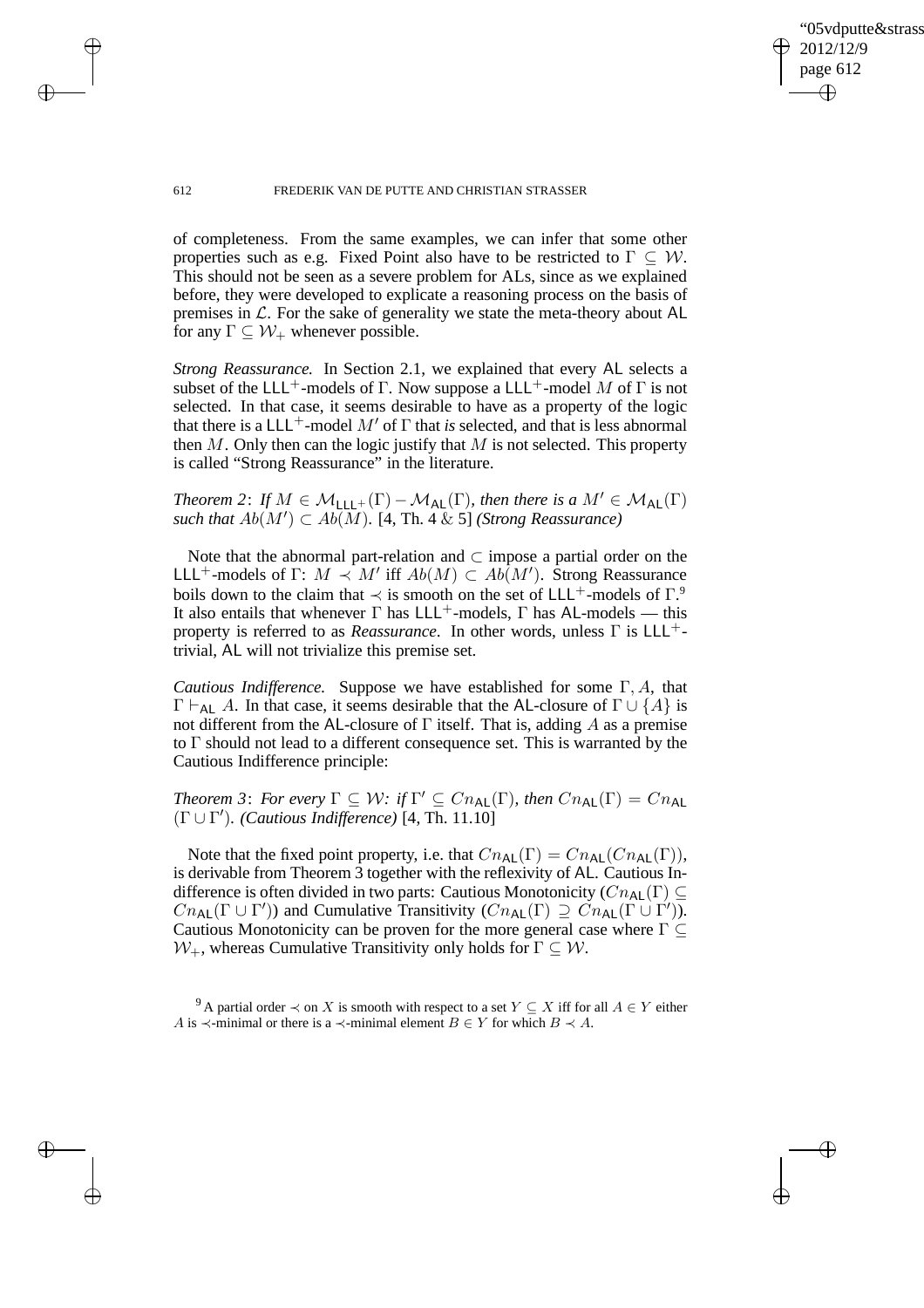✐

*The Hierarchy within the Standard Format.* We say that L is *weaker than*  $\mathsf{L}'$  ( $\mathsf{L}'$  is stronger than L) iff for every Γ ⊆  $W$ ,  $Cn\mathsf{L}'(\Gamma)$  ⊆  $Cn\mathsf{L}'(\Gamma)$ , while for some  $\Gamma \subseteq W$ ,  $Cn_{\mathsf{L}}(\Gamma) \subset Cn_{\mathsf{L}}(\Gamma)$ . The following theorem summarizes the difference in strength between the different logics  $LLL^+$ , AL<sup>r</sup>, AL<sup>m</sup> and ULL:

*Theorem 4:*  $Cn_{\text{LLL}^+}(\Gamma) \subseteq Cn_{\text{AL}^r}(\Gamma) \subseteq Cn_{\text{AL}^m}(\Gamma) \subseteq Cn_{\text{ULL}}(\Gamma)$ . [4, Th. 11.1]

Obviously, AL is in most cases stronger than  $LLL^+$ . Also, AL<sup>r</sup> is slightly weaker than  $AL^m$ , as the example in Section 2.2 illustrated. A related property is that if a premise set  $\Gamma$  is normal, then AL is equipowerful to ULL:

*Theorem 5: If*  $\Gamma$  *is normal, then*  $Cn_{\sf AL}(\Gamma) = Cn_{\sf ULL}(\Gamma)$ *.* 

 $\rightarrow$ 

 $\rightarrow$ 

✐

✐

Hence if AL can avoid abnormalities altogether, it will do so. Nevertheless, if the premise set is not normal, it will still in most cases render more consequences than  $LLL^+$ , without yielding triviality as ULL would. In other words, AL strengthens  $LLL^+$  and approximates ULL as much as possible, adapting itself to the premises.

*Equivalent Premise Sets.* In [11], it is argued that ALs have certain advantages over numerous other formal approaches to defeasible reasoning methods. The most important argument there is one concerning transparency: there are various criteria to decide when two premise sets are AL-equivalent — criteria that do not hold for those other formalisms. For a lengthy discussion, we refer to the original paper; here we simply mention the three criteria for equivalence (the original Theorems from [11] are given between square brackets).

*Theorem* 6: Where  $\Gamma, \Gamma' \subseteq W$ ,  $Cn_{AL}(\Gamma) = Cn_{AL}(\Gamma')$  *if one of the following holds:*

- *(C1)*  $\Gamma' \subseteq Cn_{\sf AL}(\Gamma)$  *and*  $\Gamma \subseteq Cn_{\sf AL}(\Gamma')$  [Th. 6]
- *(C2) Where* L *is a Tarski-logic weaker than or identical to* AL:  $Cn_{\text{L}}(\Gamma)$  =  $Cn_{\sf L}(\Gamma')$  [Th. 7]
- *(C3)* Where L *is a Tarski-logic and for every*  $\Theta \subseteq W$ *, Cn*<sub>AL</sub> $(\Theta)$  =  $Cn_{\mathsf{L}}(Cn_{\mathsf{AL}}(\Theta))$ :  $Cn_{\mathsf{L}}(\Gamma) = Cn_{\mathsf{L}}(\Gamma')$  [Th. 7]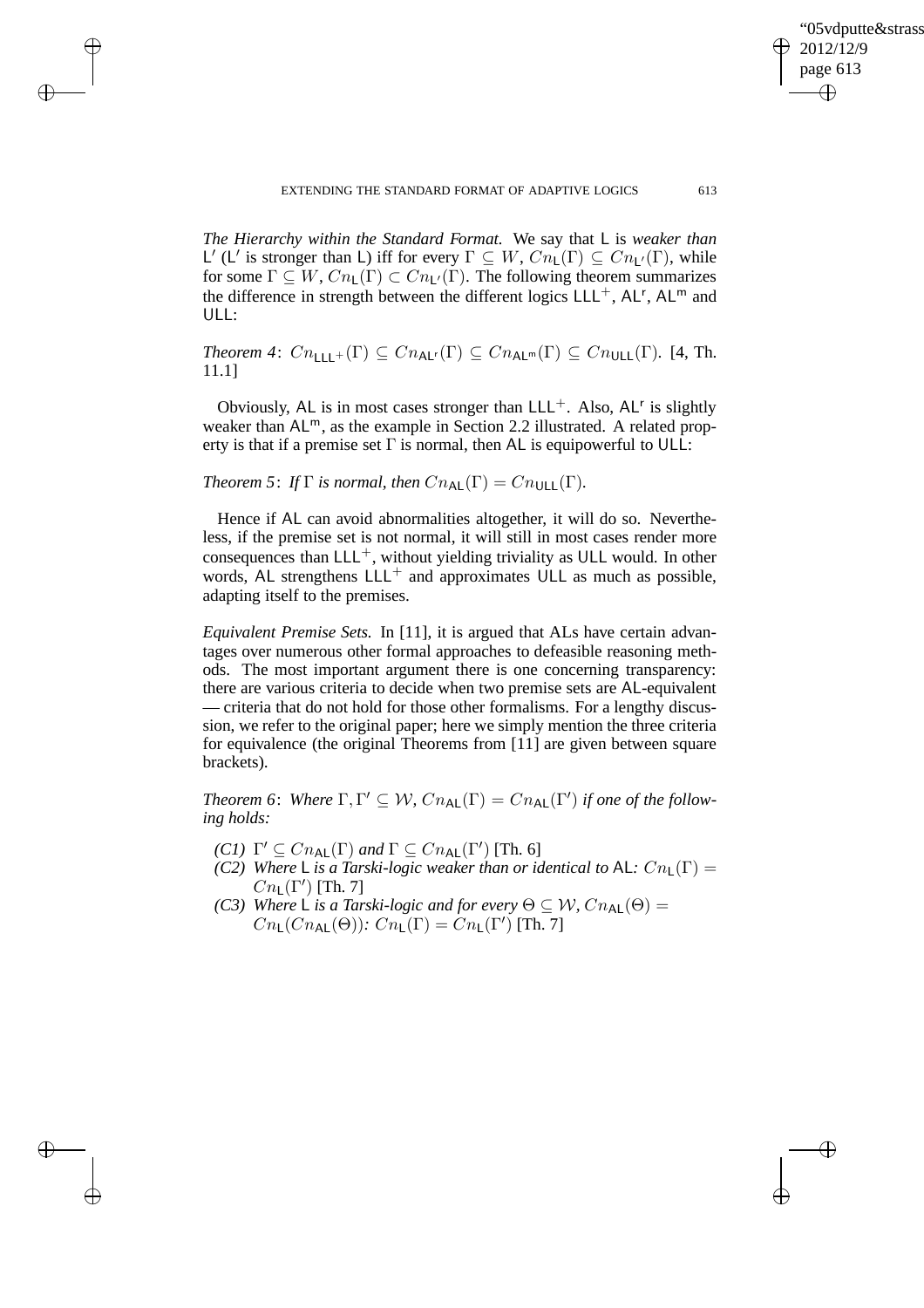✐

#### 614 FREDERIK VAN DE PUTTE AND CHRISTIAN STRASSER

# 3. *A Prioritized Selection of Models:* AL<sup>⊏</sup>

# 3.1. *General Characterization of* AL<sup>⊏</sup>

 $\rightarrow$ 

 $\rightarrow$ 

✐

✐

Recall that the aim of this paper is to develop a generic format for prioritized ALs that remains as close as possible to the existing standard format, and inherits its meta-theoretic properties. We will use  $AL_\Gamma$  as a placeholder for logics in this format, for reasons that will become clear in this section. Every logic AL<sub>⊏</sub> :  $\wp(\mathcal{W}_+) \to \wp(\mathcal{W}_+)$  is characterized by a triple:

- 1. A lower limit logic LLL
- 2. A sequence of sets of abnormalities:  $\langle \Omega_i \rangle_{i \in I}$ , where  $I \subseteq \mathbb{N}$  is an index set
- 3. A strategy: ⊏-Minimal Abnormality or ⊏-Reliability

For the remainder of this paper, let  $\Omega = \bigcup_{i \in I} \Omega_i$ . Each  $\Omega_i \subseteq W_+$  is characterized by a (possibly restricted) logical form, whence  $\Omega$  fits the format of a set of abnormalities of a flat AL — see page 605. Henceforth, we will use the name AL to refer to the flat AL defined by (i) LLL, (ii)  $\Omega$  and (iii) a strategy (Reliability or Minimal Abnormality).

Let us briefly discuss the elements of the above triple. First of all, just like AL, every logic  $AL_\Gamma$  is built on top of a logic LLL<sup>+</sup>, which is obtained from LLL as described in Section 2. The upper limit logic of  $AL_\Gamma$  is identical to the upper limit logic of AL, and will hence also be denoted by ULL.

The sets of abnormalities  $\Omega_1, \Omega_2, \ldots$  correspond to the different standards of normality mentioned in the introduction. We say that  $A$  is an abnormality of *rank* i iff  $A \in \Omega_i$  and there is no  $j < i$  such that  $A \in \Omega_i$ . The lower the rank of an abnormality, the higher the priority of the corresponding standard of normality. The logic  $AL_\sqsubset$  avoids abnormalities "as much as possible, *in view of their rank*". The adaptive strategy specifies the latter phrase. As for AL, the two strategies give rise to two subclasses of prioritized ALs:  $AL_{\square}^m$ and  $AL_{\square}^{r}$ .

Since the AL<sup>m</sup>-semantics is technically less involving than the AL $_{\sqsubset}^r$ -semantics, we start with the former in Section 3.2. In Section 3.3, we present an example of a logic in the new format:  $K^m_{\square}$ . After that, we discuss an alternative way to characterize the  $AL_{\sqsubset}^m$ -models of a premise set. Finally, in Section 3.5, we show how a Reliability-variant is obtained from this alternative characterization.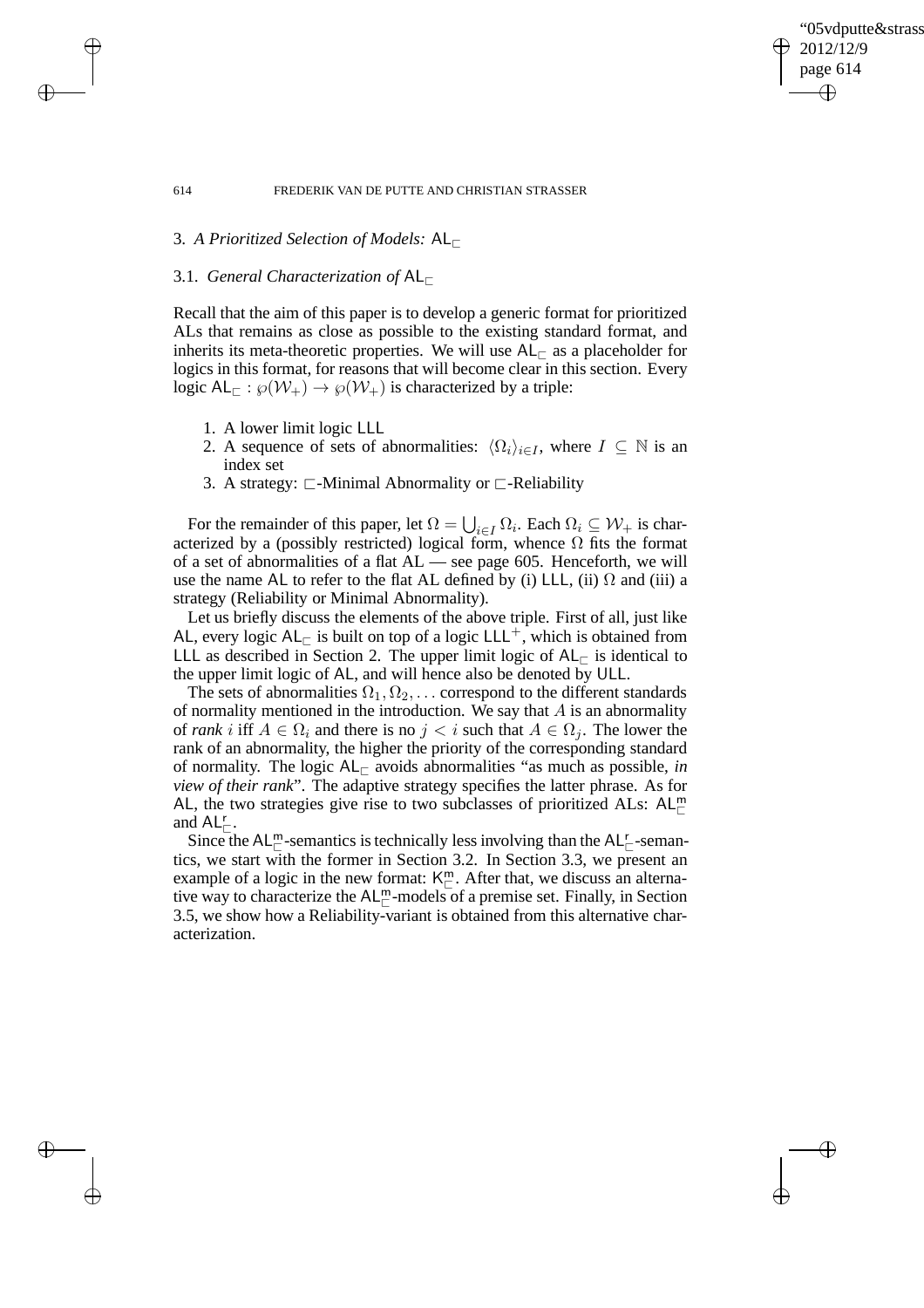# 3.2. *The* AL<sup>m</sup> <sup>⊏</sup>*-semantics*

 $\rightarrow$ 

 $\rightarrow$ 

✐

✐

In Section 2, we explained that flat ALs select a subset of the  $LLL^{+}$ -models of a premise set in view of their abnormal part. For  $AL^m$ , a model M is selected iff its abnormal part  $Ab(M)$  is minimal with respect to set-inclusion. The prioritized logic  $\mathsf{AL}_{\sqsubset}^{\mathsf{m}}$  also selects LLL<sup>+</sup>-models in view of their abnormal part, but takes into account the rank of abnormalities. In view of the prioritization  $Ab(M)$  is not flat but is structured and may be represented by the tuple  $\langle Ab(M) \cap \Omega_1, Ab(M) \cap \Omega_2, \ldots \rangle$ . Just like the flat abnormal parts were partially ordered in the standard format by ⊂, the structured abnormal parts of prioritized ALs may be partially ordered by the lexicographic order  $\square$ lex: $^{10}$ 

*Definition 7*:  $\langle \Delta \cap \Omega_i \rangle_{i \in I}$   $\square_{\text{lex}}$   $\langle \Delta' \cap \Omega_i \rangle_{i \in I}$  *iff (1) there is an*  $i \in I$  *such that for all*  $j < i$ ,  $\Delta \cap \Omega_j = \overline{\Delta'} \cap \Omega_j$ , and  $(2)$   $\Delta \cap \Omega_i \subset \Delta' \cap \Omega_i$ . We write  $\Delta \sqsubset \Delta' \mathit{iff} \, \langle \Delta \cap \Omega_i \rangle_{i \in I}$  .  $\sqsubset_{\mathsf{lex}} \langle \Delta' \cap \Omega_i \rangle_{i \in I}$  .

Just as for flat ALs, the LLL<sup>+</sup>-models were selected whose abnormal part was  $\subset$ -minimal, we now select the LLL<sup>+</sup>-models whose abnormal part is ⊏-minimal:

 $Definition 8: M \in \mathcal{M}_{\mathsf{AL}_{\mathbb{C}}^m}(\Gamma) \text{ iff } M \in \mathcal{M}_{\mathsf{LLL}^+}(\Gamma) \text{ and there is no } M' \in \mathcal{M}_{\mathsf{AL}^+}(\Gamma)$  $\mathcal{M}_{\mathsf{LLL}^+}(\Gamma)$  such that  $Ab(\overline{M}') \sqsubset Ab(M)$ .

As we did with  $\subset$ -minimally abnormal models, we can speak of  $\subset$ -minimally abnormal models. Lemma 2 below states that the  $\subset$ -order on  $\wp(\Omega)$  is included in the  $\sqsubset$ -order on  $\wp(\Omega)$ .

*Lemma* 2: *Where*  $\Delta, \Delta' \subseteq \Omega$ : *if*  $\Delta \subset \Delta'$ , *then*  $\Delta \subset \Delta'$ .

*Proof.* Suppose  $\Delta \subset \Delta'$ . Then for all  $i \in I$ ,  $\Delta \cap \Omega_i \subseteq \Delta' \cap \Omega_i$  and there is an  $i \in I$  such that  $\Delta \cap \Omega_i \subset \Delta' \cap \Omega_i$ . Take the smallest  $i \in I$  for which  $\Delta \cap \Omega_i \subset \Delta' \cap \Omega_i$ , whence for all  $j < i$ ,  $\Delta \cap \Omega_i = \Delta' \cap \Omega_i$ . By Definition  $7, \Delta \sqsubset \Delta'$ . .

By Lemma 2, we immediately obtain:

*05vdputte&strass 2012/12/9 page 615*

✐

✐

✐

 $10$  Lexicographic orders are a well-known ordering type and are mentioned in any representative mathematical dictionary or encyclopedia (see e.g. [14, p. 1170]). Lexicographic orders have already previously proven to be useful for the formal explication of reasoning on the basis of prioritized information. Lehmann employed them to deal with priorities among defaults [15], Nebel [20] in order to deal with prioritized theory bases and Hansen [13] applied Nebel's preference order to the context of prioritized imperatives.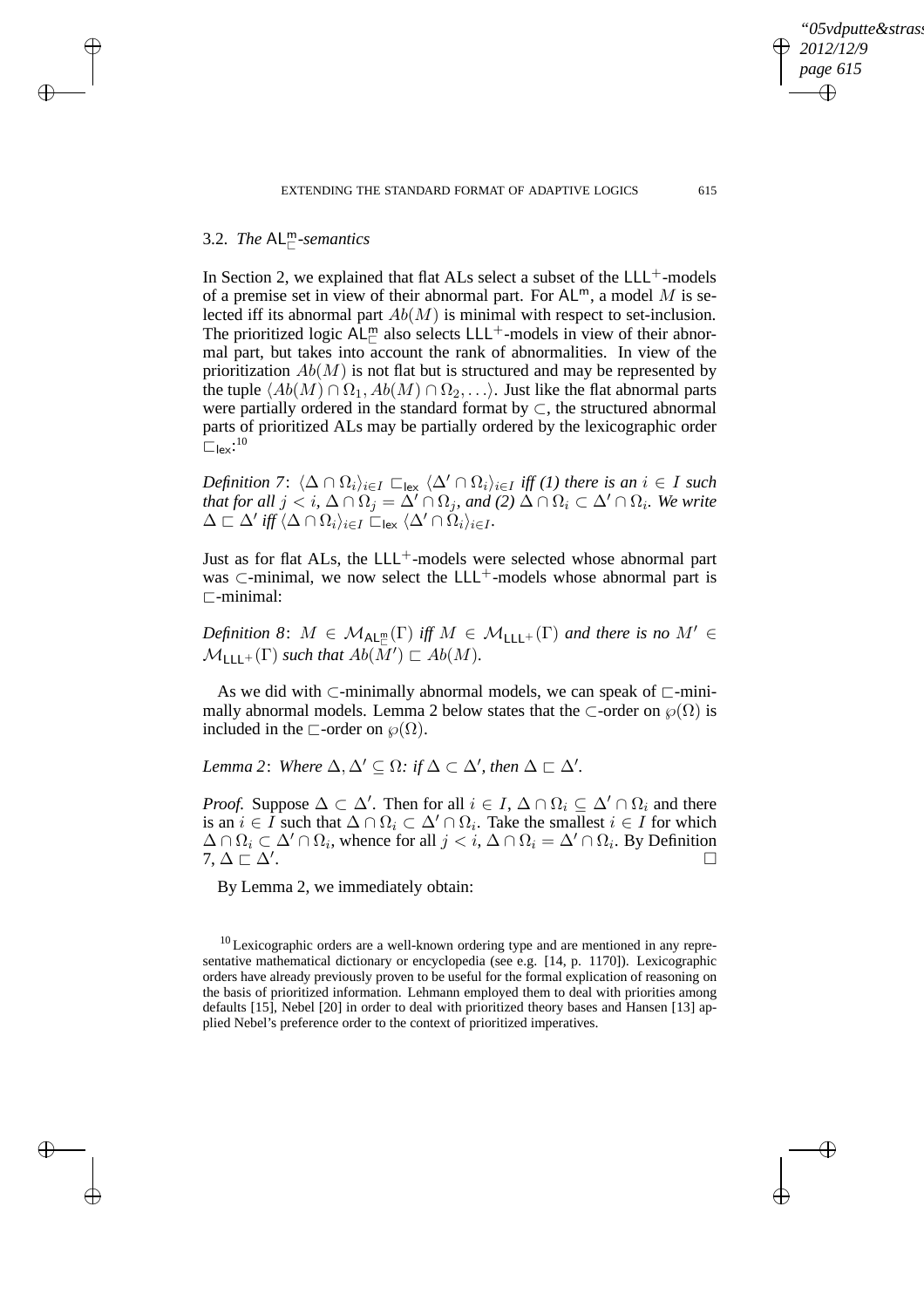✐

#### 616 FREDERIK VAN DE PUTTE AND CHRISTIAN STRASSER

*Theorem 7*: *Every* AL<sup>m</sup> <sup>⊏</sup>*-model of* Γ *is a* ALm*-model of* Γ*.*

# 3.3. *An Example:* K m ⊏

Several ALs have been developed to explicate reasoning with prioritized belief bases — see [9], [30] and [29]. These are sequences of the form  $\Psi = \langle \Theta_0, \Theta_1, \Theta_2, \ldots \rangle$ , where each  $\Theta_i$  is a set of formulas, and the index of the sets denotes their plausibility degree:  $\Theta_0$  is the set of facts,  $\Theta_1$  the set of most plausible beliefs, and so on. The ALs that deal with such belief bases typically use a certain logical operator or a sequence of such operators to express that a belief has a certain degree of plausibility. We will discuss only one such system, in order to illustrate the  $AL^m_{\sqsubset}$ -format.

As before, we restrict the logic to the propositional level. We use the standard modal language  $\mathcal{L}^M$  of Kripke's minimal normal modal logic K, axiomatized by the propositional fragment of CL together with the following axioms:

K  $\square(A \supset B) \supset (\square A \supset \square B)$ RN if  $\vdash$  A then  $\vdash$   $\Box$ A

As usually, we define  $\Diamond A = \neg \Box \neg A$ . Let  $\mathcal{W}^M$  denote the set of modal wffs, and  $W<sup>l</sup>$  the set of literals (sentential letters and their negations). To express the plausibility degree of a piece of information, sequences of diamonds are used:  $\Diamond \Diamond \dots \Diamond A$  The longer the sequence, the less plausible the information. A sequence of *i* diamonds will be abbreviated by  $\Diamond^{\hat{i}} \longrightarrow \Diamond^0$  denotes the empty string. Starting from a prioritized belief base  $\Psi = \langle \Theta_0, \Theta_1, \Theta_2, \ldots \rangle$ , we translate this into the premise set  $\Psi^{\Diamond} = \bigcup_{i \in \mathbb{N}} \{ \Diamond^{i} A \mid A \in \Theta_{i} \}.$ 

Where  $A \in \mathcal{W}^l$ , let  $!^iA$  abbreviate  $\Diamond^i A \land \neg A$ . Let  $\mathbb{N} = \{1, 2, 3, \dots\}$ . The prioritized logic  $K_{\square}^{m}$  is characterized by the following triple:

- 1. The modal logic  $K^+$ , obtained by enriching K with the checked connectives
- 2. The sequence of sets of abnormalities:  $\langle \Omega_i^{\mathsf{K}} \rangle_{i \in \mathbb{N}}$ , where for every  $i \in \mathbb{N}, \Omega_i^{\mathsf{K}} = \{ \mathsf{I}^i A \mid A \in \mathcal{W}^l \}$
- 3. The Strategy: ⊏-minimal abnormality

To compare the format for prioritized logics with flat adaptive logics, it will be convenient to refer to the logics  $K^{\overline{m}}$  and  $K^r$ , defined by (i)  $K^+$ , (ii)  $\Omega^{\mathsf{K}} = \bigcup_{i \in \mathbb{N}} \Omega_i^{\mathsf{K}}$  and (iii) Minimal Abnormality, respectively Reliability.

The logic  $K_{\square}^{m}$  allows for the defeasible inference from  $\Diamond^{i} A$  (where  $i \in \mathbb{N}$ ) to A. This is done by defining "A is plausible (to degree i), but false" as

 $\rightarrow$ 

 $\rightarrow$ 

✐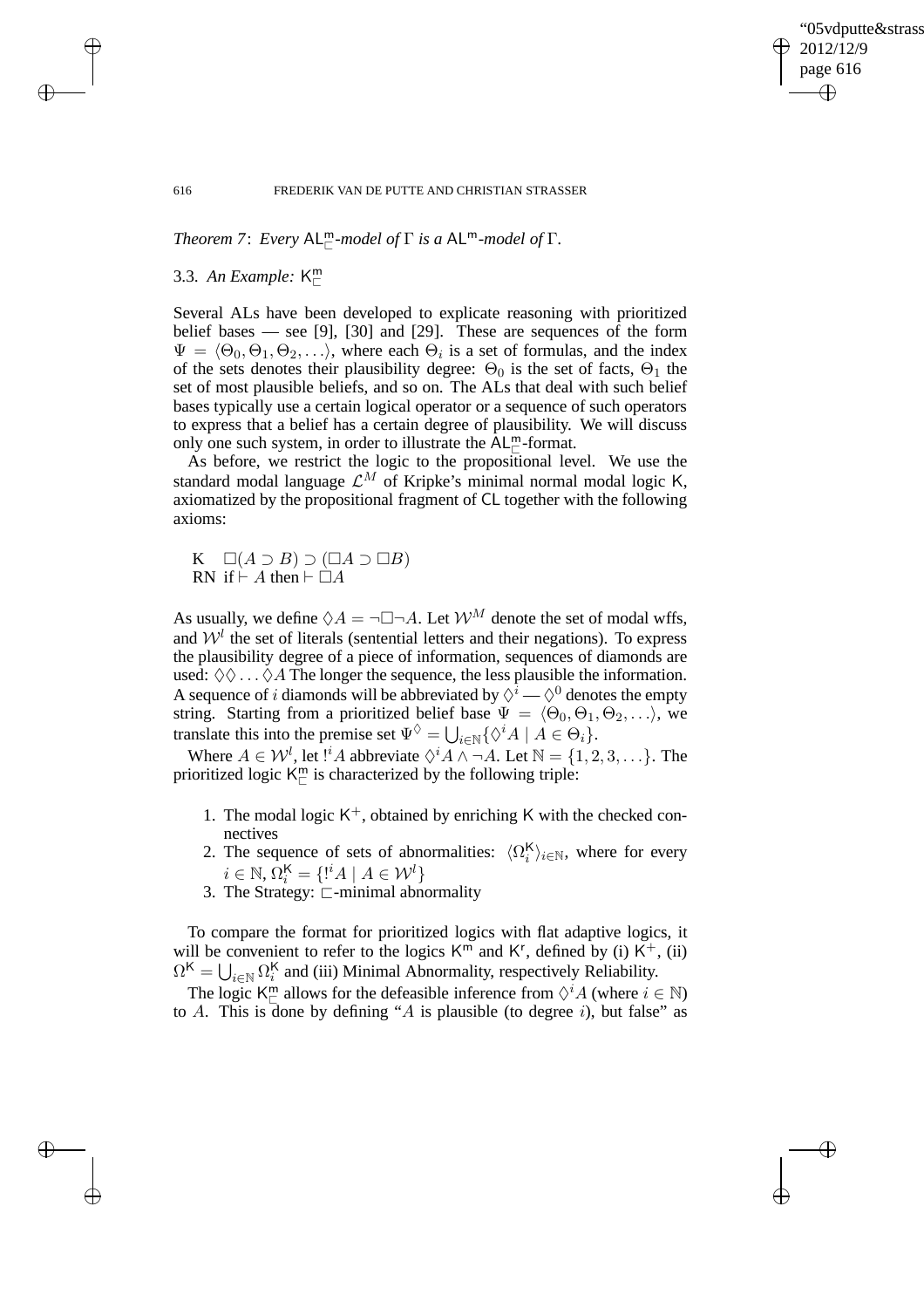'05vdputte&strass 2012/12/9 page 617 ✐ ✐

✐

 $\rightarrow$ 

 $\rightarrow$ 

✐

✐

|                      | $M_1$ | $M_2$        | $M_3$        | $M_4$        | $M_5$              | $M_6$            | $M_7$             | $M_8$             |
|----------------------|-------|--------------|--------------|--------------|--------------------|------------------|-------------------|-------------------|
|                      | p, q, | p, q,        | $\neg p, q,$ | $\neg p, q,$ | $\neg p, q,$       | $\neg p, q,$     | $\neg p, \neg q,$ | $\neg p, \neg q,$ |
|                      | r, s  | $\neg r, s$  | r, s         | $r, \neg s$  | $\neg r, s$        | $\neg r, \neg s$ | r, s              | $\neg r, s$       |
| $!$ <sup>+</sup> $p$ |       |              |              |              |                    |                  |                   |                   |
| $!^1\neg q$          | $^+$  |              |              | $^+$         | $\hspace{0.1mm} +$ |                  |                   |                   |
| $!^1r$               |       | $\mathrm{+}$ |              |              | $^{+}$             |                  |                   |                   |
| $\frac{1}{2}$        |       |              |              | ┿            |                    |                  |                   |                   |
| $!^2\neg s$          |       |              |              |              |                    |                  |                   |                   |

Table 1. A representation of the K<sup>+</sup>-models of  $\Gamma_2$ . The first row shows the non-modal propositions each model validates, the second row the abnormalities of rank 1 and the third row the abnormalities of rank 2.

an abnormality (of rank i).<sup>11</sup> Consider the prioritized belief base  $\Psi_{\text{ex}} =$  $\langle \{p \supset q, q \vee s, p \supset s\}, \{p, \neg q \wedge r\}, \{s, \neg s\}\rangle$ . The translation gives us  $\Psi_{\mathsf{ex}}^{\Diamond} = \{p \supset q, q \lor s, p \supset s, \Diamond p, \Diamond(\neg q \land r), \Diamond \Diamond s, \Diamond \Diamond \neg s\}.$  To facilitate the reading, let henceforth  $\Gamma_2 = \Psi_{\rm ex}^{\overline{\Diamond}}$ . Let us take a look at the K<sup>+</sup>-models of  $\Gamma_2$ . Note that every such model validates the modal formulas  $\Diamond p, \Diamond \neg q, \Diamond r, \Diamond \Diamond s$ and  $\Diamond \Diamond \neg s$ . Table 1 represents these models in terms of (1) the non-modal literals they validate and (2) their abnormal part. For reasons of simplicity, we restrict the scope to those propositional letters that occur in  $\Gamma_2$ <sup>12</sup>

Figure 1 shows the partial order imposed on the models from Table 1 by the two logics  $K^m$  and  $K^m_{\square}$ .  $M_1, M_4, M_7$  are  $\subset$ -minimally abnormal. From these,  $M_4$  is not  $\Box$ -minimally abnormal:  $Ab(M_1) \cap \Omega_1^{\mathsf{K}} \subset Ab(M_4) \cap \Omega_1^{\mathsf{K}}$ , whence  $Ab(M_1) \sqsubset Ab(M_4)$ .  $M_1$  and  $M_7$  are incommensurable in view of  $\Omega_1$ , whence  $Ab(M_1) \not\subset Ab(M_7)$  and  $Ab(M_7) \not\subset Ab(M_1)$ . Recall that the set of  $AL_{\square}^{m}$ -models is always a subset of the  $AL_{\square}^{m}$ -models, whence in this particular case,  $M_1$  and  $M_7$  are the only  $\sqsubset$ -minimally abnormal models. As a result, s and  $p \vee \neg q$  are semantic K<sup>m</sup>-consequences of  $\Gamma_2$ . Note that in view of  $M_4$ , these are not semantic K<sup>m-</sup>consequences of  $\Gamma_2$ .

We can explain this outcome as follows. In view of  $\Gamma_2$ , both p and  $\neg q$  are plausible, but one of them has to be false (although we do not know which one). So if we want to privilege our most plausible beliefs, all we can do

<sup>&</sup>lt;sup>11</sup> Note that for all  $i, j \in \mathbb{N}$  such that  $i \neq j$ ,  $\Omega_i^{\mathsf{K}} \cap \Omega_j^{\mathsf{K}} = \emptyset$ . This is not required for a logic to fit the format of AL<sub>⊏</sub>; all that is required is that each  $\Omega_i$  is characterized by a logical form.

<sup>&</sup>lt;sup>12</sup> It is provable for that (1) for every  $M \in \mathcal{M}_{K^+}(\Gamma_2)$ ,  $Ab(M) \supseteq Ab(M_i)$  for a "model"  $M_i$  in the table and (2), for every "model"  $M_i$  in the table, there is a  $M \in M_{\kappa+}(\Gamma_2)$  such that  $Ab(M) = Ab(M_i)$ . Hence it suffices to look at these limited representations, to decide which abnormalities hold in the minimal abnormal models. This allows one to derive the claims about  $Cn_{K_{\square}}( \Gamma_2)$  that are made in this section.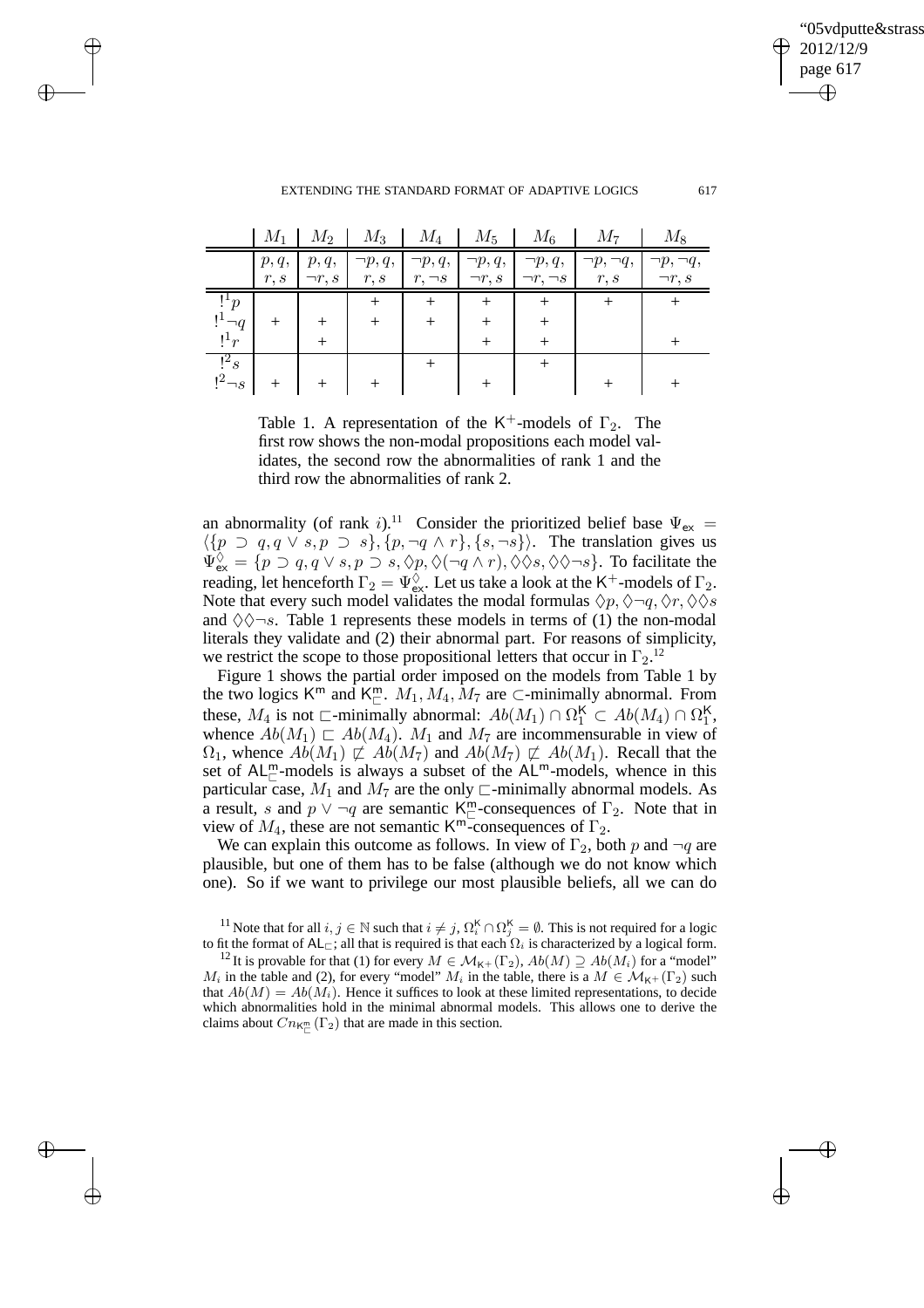✐

### 618 FREDERIK VAN DE PUTTE AND CHRISTIAN STRASSER



Figure 1. A graphic comparison of the partial orders ⊂ (1a) and  $\sqsubset$  (1b) on the abnormal parts of the models  $M_1, \ldots, M_8$ .

is assume that one of both holds:  $p \lor \neg q$ . So all the selected models either verify p or they verify  $\neg q$ . Since  $\Gamma_2 \cup \{p \lor \neg q\} \vdash_{\mathsf{K}^+} s$ , these models also verify s. The logic  $K^m$  cannot achieve this result, since it considers  $M_1$  and  $M_4$  as incommensurable.

# 3.4. An Alternative Characterization of the AL<sup>m</sup>-Semantics

In Section 2.1 we pointed out that the set of  $AL^m$ -models of  $\Gamma$  can be characterized alternatively, in view of the minimal Dab-consequences of Γ. A similar characterization can be given of  $\mathcal{M}_{AL_{\Box}}(\Gamma)$ . We define a choice set as in Section 2.1. We say that  $\varphi$  is a  $\Box$ -minimal choice set of  $\Sigma$  iff there is no choice set  $\psi$  of  $\Sigma$  such that  $\psi \sqsubset \varphi$ . Let  $\Sigma(\Gamma)$  be defined as in Section 2.

*Definition* 9:  $\Phi^{\Box}(\Gamma)$  *is the set of*  $\Box$ *-minimal choice sets of*  $\Sigma(\Gamma)$ *.* 

Note that the following theorem follows immediately from Lemma 2:

*Theorem*  $\mathcal{S}$ :  $\Phi^{\Box}(\Gamma) \subseteq \Phi(\Gamma)$ *.* 

In the appendix, it is proven that for every  $\Gamma$ ,  $\Phi^{\square}(\Gamma) \neq \emptyset$  — see Theorem 25. We will now show that, just as the set  $\mathcal{M}_{AL^m}(\Gamma)$  can be characterized in view of  $\Phi(\Gamma)$ , the set  $\mathcal{M}_{\mathsf{AL}_{\Gamma}^{\mathsf{m}}}(\Gamma)$  can be characterized in view of  $\Phi^{\mathsf{C}}(\Gamma)$ .

*Lemma 3*: *Where*  $M \in \mathcal{M}_{\text{LLL}^+}(\Gamma)$ *, Ab*(*M*) *is a choice set of*  $\Sigma(\Gamma)$ *.* 

*Proof.* Suppose  $M \in \mathcal{M}_{\text{LLL}+}(\Gamma)$ . Let  $Dab(\Delta)$  be an arbitrary minimal Dab-consequence of Γ. By the soundness of LLL<sup>+</sup>, Γ  $\models$ <sub>LLL</sub>+ Dab( $\Delta$ ). Hence  $M \Vdash^{+} Dab(\Delta)$ , which implies that  $M \Vdash^{+} A$  for an  $A \in \Delta$ . Hence  $Ab(M) \cap \Delta \neq \emptyset$ .

 $\rightarrow$ 

 $\rightarrow$ 

✐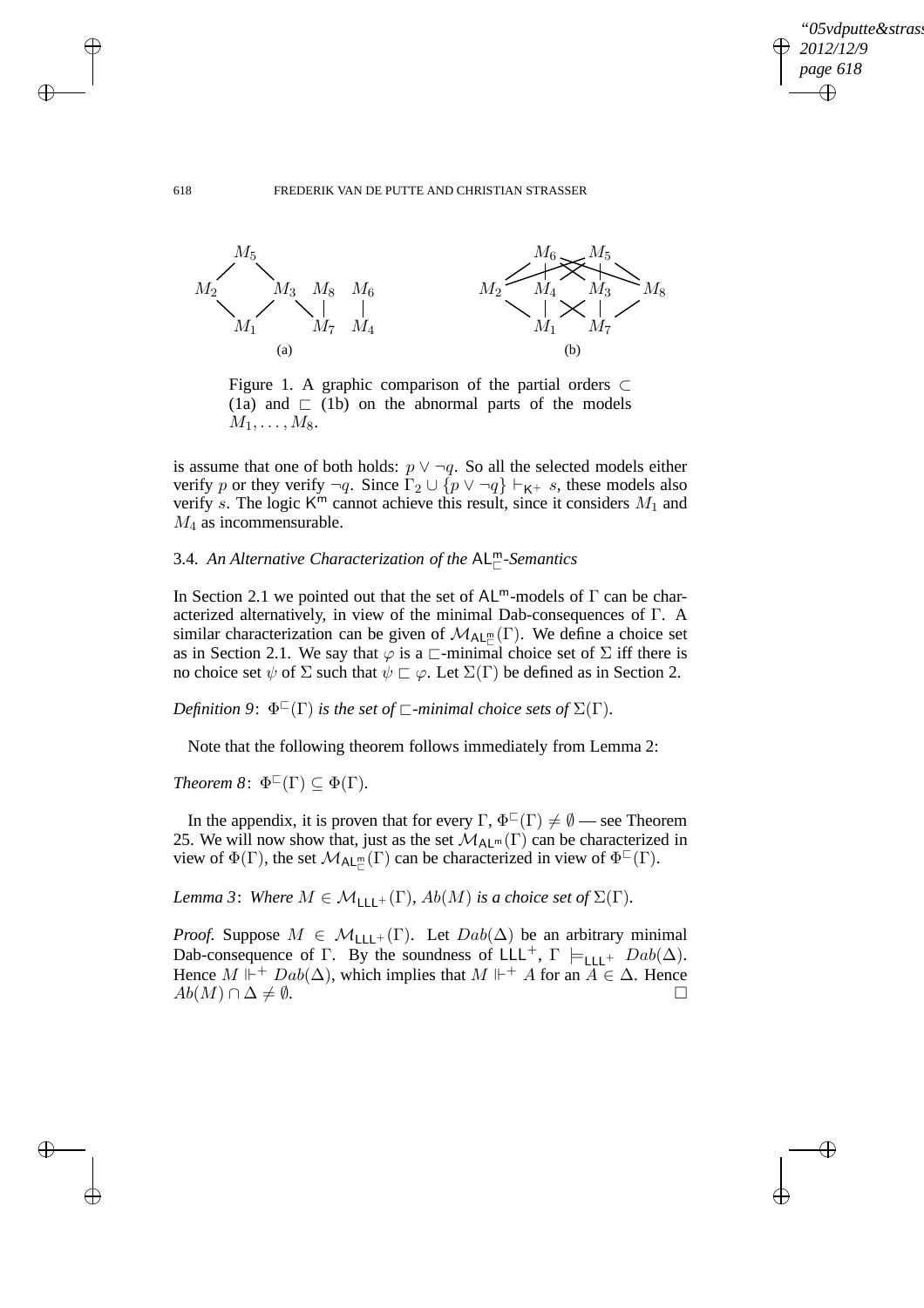*Lemma 4: If*  $\Gamma$  *has*  $LLL^+$ *-models, then for every choice set*  $\varphi$  *of*  $\Sigma(\Gamma)$ *, there is a*  $LLL^+$ *-model M of*  $\Gamma$  *such that*  $Ab(M) \subseteq \varphi$ *.* 

*Proof.* Suppose (†) Γ has LLL<sup>+</sup>-models. Let  $\varphi$  be a choice set of  $\Sigma(\Gamma)$ . Suppose there is no  $M \in \mathcal{M}_{\vert \vert \vert +}(\Gamma)$  such that  $Ab(M) \subseteq \varphi$ . Hence  $\Gamma \cup (\Omega \varphi$ <sup> $\sum_{i=1}^{\infty}$ </sup> has no LLL<sup>+</sup>-models. By the compactness of LLL<sup>+</sup>, there is a finite  $\Gamma' \subseteq$  $\Gamma$  and a finite  $\Delta \subseteq \Omega - \varphi$  such that  $\Gamma' \cup \Delta^{\preceq}$  has no LLL<sup>+</sup>-models. However, by (†) and the monotonicity of LLL<sup>+</sup>, Γ' has LLL<sup>+</sup>-models, whence  $\Delta \neq \emptyset$ . By CL-properties,  $\Gamma' \vdash_{\mathsf{LLL}^+} Dab(\Delta)$ , whence by the monotonicity of LLL<sup>+</sup>,  $\Gamma \vdash_{\text{L11}} \text{Lab}(\Delta)$ . Note that there is a minimal non-empty  $\Delta' \subseteq \Delta$  such that  $\overline{\Gamma} \vdash_{\text{LLL}+} Da\overline{b}(\Delta')$ , and also  $\Delta' \cap \varphi = \emptyset$ . Hence  $\varphi$  is not a choice set of  $\Sigma(\Gamma)$  — a contradiction.

*Theorem 9:*  $M \in \mathcal{M}_{\mathsf{AL}_m^m}(\Gamma)$  *iff*  $(M \in \mathcal{M}_{\mathsf{LLL}^+}(\Gamma)$  *and*  $Ab(M) \in \Phi^{\mathbb{C}}(\Gamma)$ *).* 

*Proof.* ( $\Rightarrow$ ) Suppose  $M \in \mathcal{M}_{\mathsf{AL}_\Box^m}(\Gamma)$ . By Definition 8,  $M \in \mathcal{M}_{\mathsf{LLL}^+}(\Gamma)$ . Suppose (†)  $Ab(M) \notin \Phi^{\square}(\Gamma)$ , and let  $Ab(M) = \varphi$ . By Lemma 3,  $Ab(M)$ is a choice set of  $\Sigma(\Gamma)$ , whence by (†), there is a choice set  $\psi$  of  $\Sigma(\Gamma)$ such that  $\psi \sqsubset \varphi$ . By Lemma 4, there is a LLL<sup>+</sup>-model M' of  $\Gamma$  such that  $Ab(M') \subseteq \psi$ .

*Case 1:*  $\overline{Ab}(M') = \psi$ . Hence  $Ab(M') \sqsubset \varphi$ .

 $\rightarrow$ 

 $\rightarrow$ 

✐

✐

*Case 2:*  $Ab(M') \subset \psi$ . Hence  $Ab(M') \subset \psi$  in view of Lemma 2. By the transitivity of  $\subset A b(M') \subset \varphi$ .

Hence in either case, there is a LLL<sup>+</sup>-model  $M'$  of  $\Gamma$  such that  $Ab(M') \sqsubset$  $Ab(M)$ , which contradicts the fact that  $M \in \mathcal{M}_{\mathsf{AL}_{\square}} \mathsf{m}(\Gamma)$ .

( $\Leftarrow$ ) Suppose  $M \in \mathcal{M}_{\mathsf{LLL}^+}(\Gamma)$ , but  $M \notin \mathcal{M}_{\mathsf{AL}^m_{\mathsf{LL}}}(\Gamma)$ . Then there is a  $M' \in \mathcal{M}_{\mathsf{LLL}^+}(\Gamma) : Ab(M') \sqsubset Ab(M)$ . By Lemma 3,  $Ab(M')$  is a choice set of  $\Sigma(\Gamma)$ , whence in view of Definition 9,  $Ab(M) \notin \Phi^{\Gamma}(\Gamma)$ .

Note that the above theorem nicely parallels Theorem 1. The theorem below states that whenever  $\Gamma$  has  $LLL^+$ -models, then we can also go in the opposite direction: the set  $\Phi^{\square}(\Gamma)$  can be defined in view of  $\mathcal{M}_{\mathsf{AL}_\mathbb{C}^{\mathbb{C}}}(\Gamma)$ .

*Theorem 10: If*  $\Gamma$  *has* LLL<sup>+</sup>-models, then  $\Phi^{\square}(\Gamma) = \{Ab(M) | M \in$  $\mathcal{M}_{\mathsf{AL}^{\mathsf{m}}_{\sqsubset}}(\Gamma)\}.$ 

*Proof.* Suppose  $\Gamma$  has LLL<sup>+</sup>-models. That  $\{Ab(M) \mid M \in \mathcal{M}_{AL_{\Gamma}}(\Gamma)\} \subseteq$  $\Phi^{\Box}(\Gamma)$  is immediate in view of Theorem 9. Let  $\varphi \in \Phi^{\Box}(\Gamma)$ . By Lemma 4, there is a  $M \in \mathcal{M}_{\text{LLL}}(\Gamma)$  such that  $Ab(M) = \varphi$ . By Theorem 9,  $M \in \mathcal{M}_{\text{ALL}}(\Gamma)$  $\mathcal{M}_{\mathsf{AL}^{\mathsf{m}}_{\sqsubset}}$ (Γ).

"05vdputte&strasser

2012/12/9 page 619

✐

✐

✐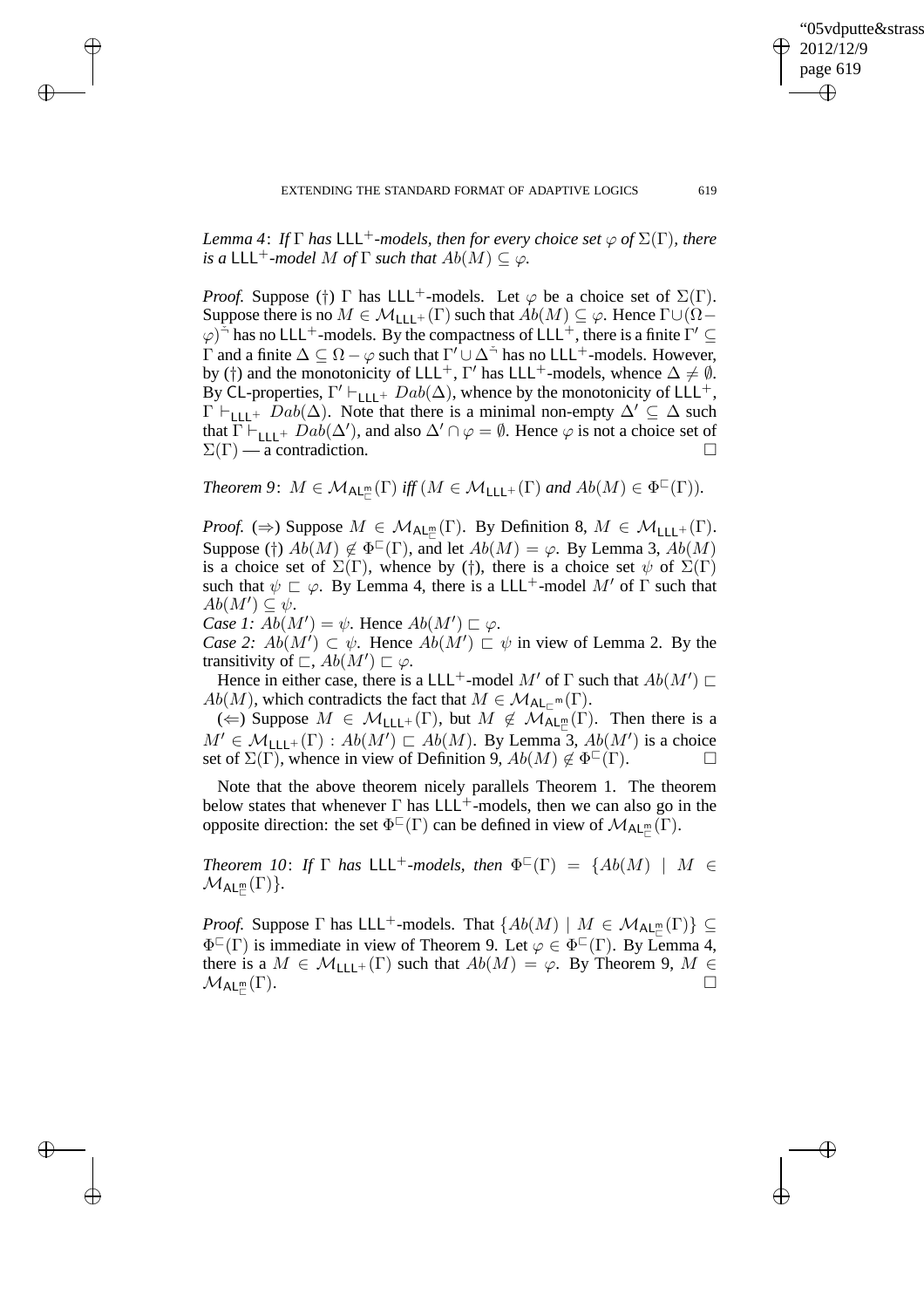✐

### 620 FREDERIK VAN DE PUTTE AND CHRISTIAN STRASSER

Below we will see that  $\Phi^{\Box}(\Gamma)$  has a proof-theoretic counterpart,  $\Phi_s^{\Box}(\Gamma)$ , that determines the marking of lines of a proof at stage s. Hence Theorems 9 and 10 function as a bridge between the proof theory and semantics of  $AL^m_{\mathbb{C}}$ .

# 3.5. *The* AL<sup>r</sup> <sup>⊏</sup>*-semantics*

 $\rightarrow$ 

 $\rightarrow$ 

✐

✐

Recall that  $U(\Gamma) = \bigcup \Phi(\Gamma)$  — see page 607 —, where  $U(\Gamma)$  is associated with AL<sup>r</sup> and  $\Phi(\Gamma)$  with AL<sup>m</sup>. In view of Theorem 1, this implies that an abnormality is unreliable iff it is verified by a  $\subset$ -minimally abnormal model:  $U(\Gamma) = \{ A \in \Omega \mid M \Vdash^+ A \text{ for a } M \in \mathcal{M}_{\mathsf{AL}^m}(\Gamma) \}.$ 

Let us now take a look at  $AL_{\square}^{r}$ . Just as  $U(\Gamma)$ , the set of  $\square$ -unreliable abnormalities can be characterized in two equivalent ways: (i) syntactically, as the union of all the members of  $\Phi^{\Box}(\Gamma)$  and (ii) semantically, as the set of those abnormalities that are verified by a  $\sqsubset$ -minimally abnormal model. To simplify the meta-theory and to stay as close as possible to the standard format, we will use (i) as the official definition of the set of  $\sqsubset$ -unreliable abnormalities:

*Definition 10*:  $U^{\Box}(\Gamma) = \bigcup \Phi^{\Box}(\Gamma)$ 

By Theorem 9,  $U^{\square}(\Gamma) = \{ A \in \Omega \mid M \Vdash^{+} A$  for a  $M \in \mathcal{M}_{\mathsf{AL}_{\square}^{\mathsf{m}}}(\Gamma) \}.$  We can now define the set of AL<sup>r</sup><sub> $\sqsubset$ </sub>-models of  $\Gamma$  as we did for  $\mathcal{M}_{AL}(\Gamma)$ :

 $Definition\ II\colon\ M \in \mathcal{M}_{\mathsf{AL}_{\mathbb{C}}^r}(\Gamma) \textit{ iff } (M \in \mathcal{M}_{\mathsf{LLL}}(\Gamma) \textit{ and } Ab(M) \subseteq U^{\mathbb{C}}(\Gamma))$ 

In view of Theorem 8, the fact that  $U(\Gamma) = \bigcup \Phi(\Gamma)$  and Definition 10, we obtain:

*Theorem 11*:  $U^{\sqsubset}(\Gamma) \subseteq U(\Gamma)$ 

*Theorem 12: Every*  $AL_{\square}^r$ -model of  $\Gamma$  *is a*  $AL^r$ -model of  $\Gamma$ *.* 

Let us reconsider the example from Section 3.3 from the viewpoint of the  $K_{\square}^r$ -semantics. In view of the above definitions, it is required that we first look at the minimal Dab-consequences of a set Γ, to find the set of  $\Box$ -unreliable formulas. The set  $\Gamma_2 = \{p \supset q, q \vee s, p \supset s, \Diamond p, \Diamond(\neg q \wedge p) \}$  $r), \Diamond \Diamond s, \Diamond \Diamond \neg s \}$  has four minimal Dab-consequences:  $[{}^1p\lor [{}^1-q, {}^1p\lor [{}^2-s,$  $1^{\frac{1}{2}}\neg q \vee 1^{2}\neg s$ , and  $1^{\frac{2}{3}}s \vee 1^{2}\neg s$ .

Hence  $\Sigma(\Gamma_2) = \{ \{1^1p, 1^1-q\}, \{1^1p, 1^2-s\}, \{1^1-q, 1^2-s\}, \{1^2s, 1^2-s\} \}$ . The set of  $\Box$ -minimal choice sets of  $\Sigma(\Gamma_2)$  is  $\Phi^{\Box}(\Gamma_2) = \{ \{1^{\Box} \neg q, 1^2 \neg s \}, \{1^{\Box} p, \} \}$  ${!}^2\neg s$ }. Remark that these sets correspond to the  $\Box$ -minimal abnormal models  $M_1$  and  $M_7$  depicted in Table 1. As a result,  $U^{\square}(\Gamma_2) = \{!\cdot\!^1 p, \cdot\!^1 \neg q, \cdot\!^2 \neg s\}.$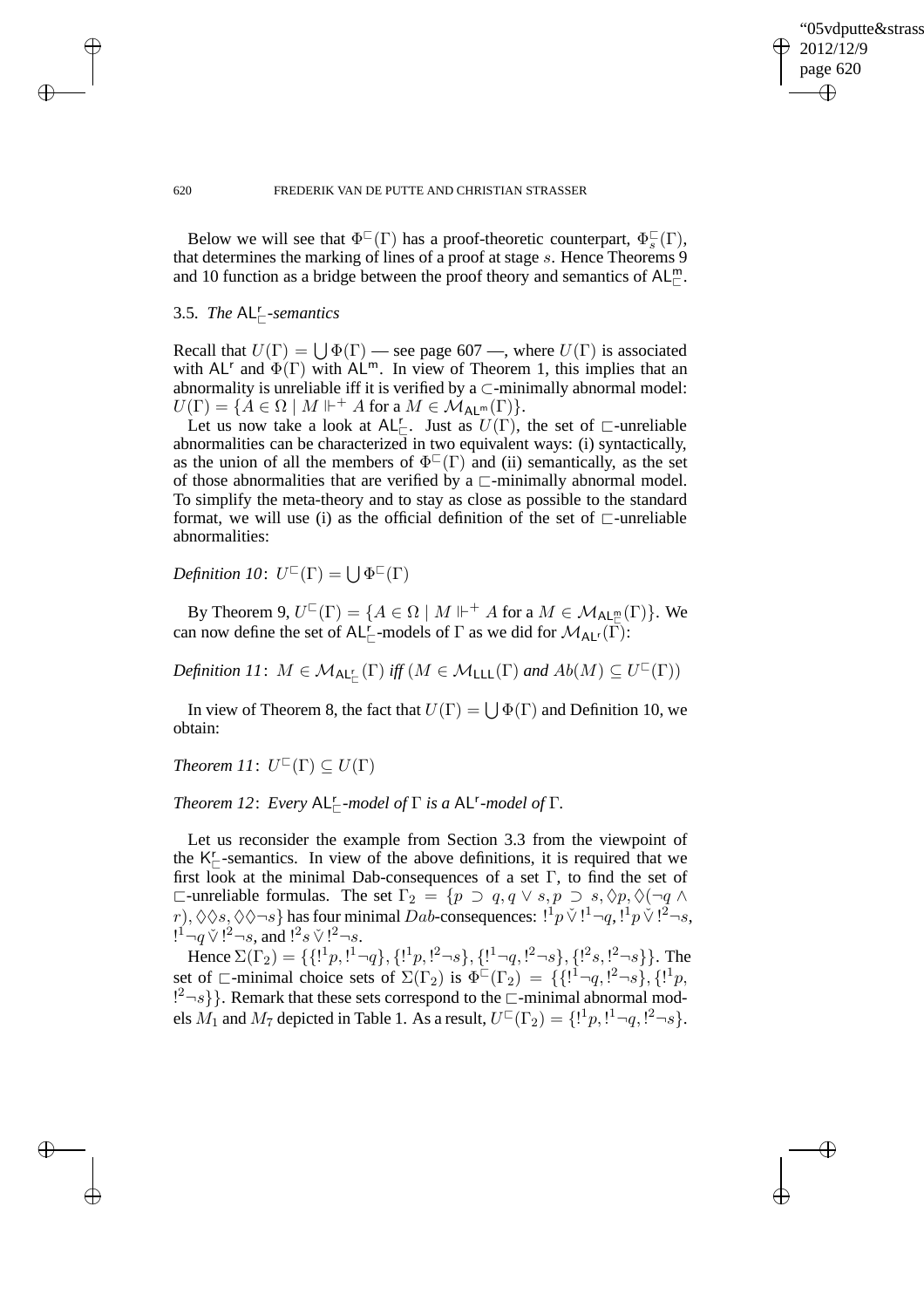✐

This means that all  $\Box$ -reliable models falsify  $!^2s$ , whence in view of  $\Gamma_2$ , they verify s. Hence s is also a semantic  $K_{\square}^{r}$ -consequence of  $\Gamma_2$ . Note however that  $\mathcal{M}_{\mathsf{K}^r_{\Box}}(\Gamma_2) \neq \mathcal{M}_{\mathsf{K}^{\mathsf{m}}_{\Box}}(\Gamma_2)$ : for the model  $M_3$  represented in Section 3.3, we have that  $M_3 \in \mathcal{M}_{\mathsf{K}_{\square}^{\mathsf{r}}}(\Gamma_2) - \mathcal{M}_{\mathsf{K}_{\square}^{\mathsf{m}}}(\Gamma_2)$ . This implies that  $p \vee \neg q$  is not a semantic K<sup>r</sup><sub> $\sqsubset$ </sub>-consequence of  $\Gamma_2$ .

# 4. *A Proof Theory for* AL<sup>⊏</sup>

 $\rightarrow$ 

 $\rightarrow$ 

✐

✐

# 4.1. *The Generic Proof Theory for* AL<sup>⊏</sup>

One of the merits of the standard format is that it provides every logic in this format with a sound and complete proof theory. This proof theory explicates the defeasible reasoning methods the logics were developed for. In what follows, we will present a proof theory that does the same for logics in the  $AL_{\sqsubset}$ -format.

The inference rules of a  $AL_{\sqsubset}$ -proof are identical to those of a AL-proof see page 607. The concept of a line, a stage, a proof and an extension of a proof in the  $AL_{\Gamma}$ -format are also inherited from the standard format. As a result, Lemma 1 holds also for  $AL_\Gamma$ -proofs. This implies that apart from the marks, every AL-proof is a  $AL_{\sqsubset}$ -proof and vice versa.

The distinctive feature of an AL<sub>⊏</sub>-proof lies in its marking definition. Let  $\Sigma<sub>s</sub>(\Gamma)$  be defined as in Section 2.

*Definition 12*:  $\Phi_s^{\square}(\Gamma)$  *is the set of*  $\square$ *-minimal choice sets of*  $\Sigma_s(\Gamma)$ *.* 

In the appendix, we prove that for every  $\Gamma$  and at every stage s of a AL $_{\Gamma}$ proof from  $\Gamma$ ,  $\Phi_s^{\square}(\Gamma) \neq \emptyset$ . Of course, it may be the case that  $\Phi_s^{\square}(\Gamma) = {\emptyset}$ , i.e. whenever  $\Sigma_s(\Gamma) = \emptyset$ . Marking in view of AL<sup>m</sup> is now done in the same way as for AL<sup>m</sup>, replacing  $\Phi_s(\Gamma)$  by  $\Phi_s^{\square}(\Gamma)$ :

*Definition 13*: AL<sup>m</sup>−Marking: a line l with formula A is marked at stage s *iff, where its condition is*  $\Delta$ *: (i) no*  $\varphi \in \Phi_s^{\square}(\Gamma)$  *is such that*  $\varphi \cap \Delta = \emptyset$ *, or*  $\tilde{f}$ *(ii) for a*  $\varphi \in \Phi_s^{\square}(\Gamma)$ *, there is no line on which A is derived on a condition*  $\Theta$  *for which*  $\Theta \cap \varphi = \emptyset$ *.* 

The set of  $\sqsubset$ -unreliable formulas at stage s is defined as the union of the members of  $\Phi_s^{\square}(\Gamma)$ :

*Definition 14*:  $U_s^{\square}(\Gamma) = \bigcup \Phi_s^{\square}(\Gamma)$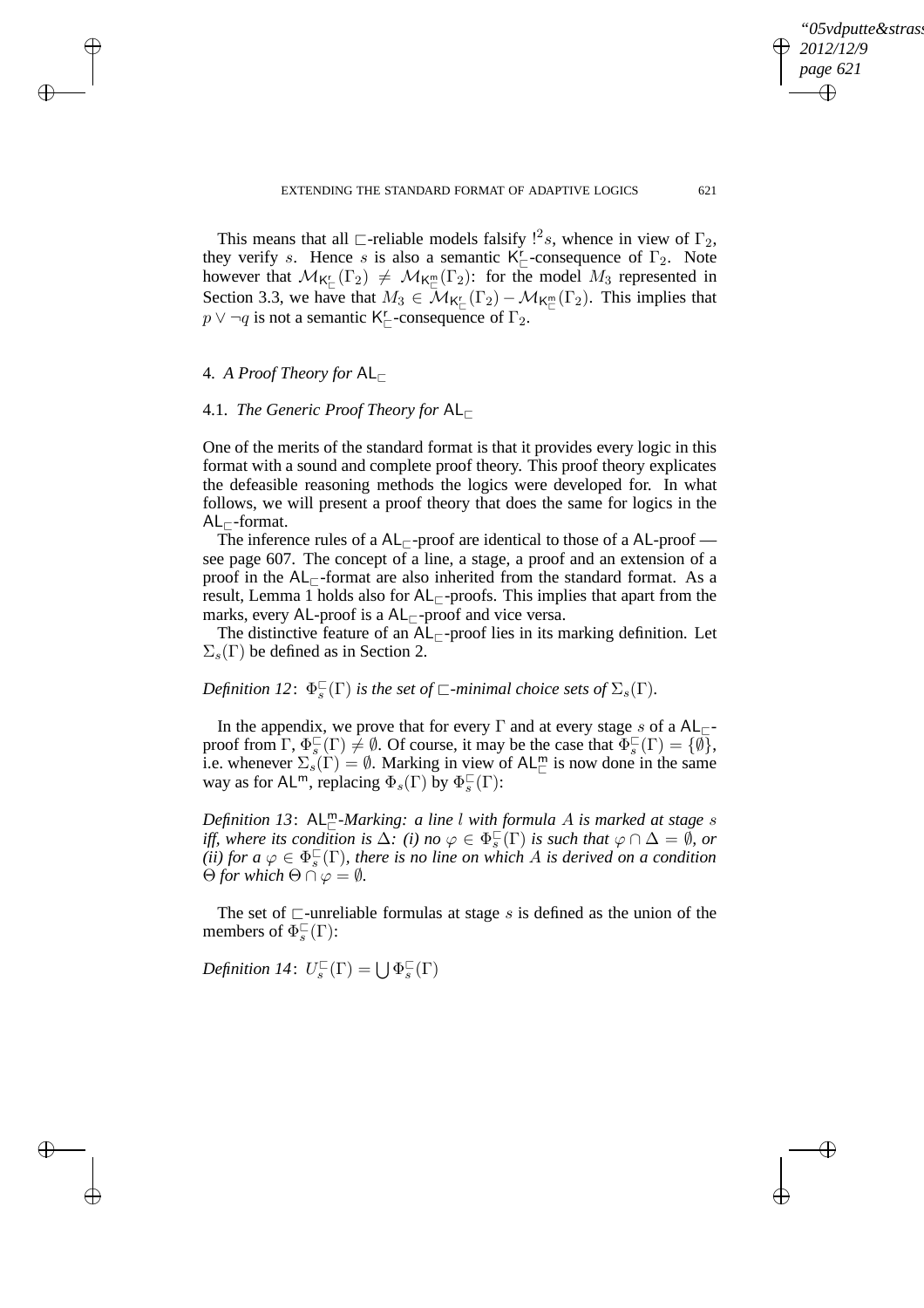✐

### 622 FREDERIK VAN DE PUTTE AND CHRISTIAN STRASSER

Definition 15:  $AL_{\sqsubset}^r$ -Marking: a line l with formula A is marked at stage s *iff, where its condition is*  $\Delta$ ,  $\Delta \cap U_s^{\square}(\Gamma) \neq \emptyset$ .

Derivability at a stage and final derivability are defined as for AL — see Definitions 5 and 6. This gives us the relation  $\Gamma \vdash_{AL} A$ .

The following is an immediate consequence of Lemma 2:

*Fact 2: At every stage s of a proof from*  $\Gamma$ *,*  $\Phi_s^{\square}(\Gamma) \subseteq \Phi_s(\Gamma)$ *.* 

This fact implies that at every stage s of a proof from  $\Gamma$ , we can first check which choice sets of  $\Sigma_s(\Gamma)$  are  $\subset$ -minimal, and only afterwards select the subset of ⊏-minimal choice sets from these. Also, from Fact 2, the fact that at every stage  $s, U_s(\Gamma) = \bigcup \Phi_s(\Gamma)$  and Definition 14, we can derive:

*Fact 3: At every stage s of a proof from*  $\Gamma$ *,*  $U_s^{\square}(\Gamma) \subseteq U_s(\Gamma)$ *.* 

Facts 2 and 3 imply that whenever a line is unmarked in an  $AL^{\times}$ -proof (where  $x \in \{r, m\}$ ), it is unmarked in an  $AL_{\square}^{\times}$ -proof as well — recall that apart from the marking, these proofs are interchangeable. Hence if something is (finally) derived in an AL<sup>x</sup>-proof, then it is finally derived in an  $AL_{\sqsubset}^{\times}$ -proof as well. This allows us to safely infer:

*Theorem 13: Where*  $x \in \{r, m\}$ *:*  $Cn_{\mathsf{AL}^{\times}}(\Gamma) \subseteq Cn_{\mathsf{AL}^{\times}_{\Gamma}}(\Gamma)$ *.* 

# 4.2. *Example of a* K $\vdash$ *-proof*

⊏*-Minimal Abnormality.* To illustrate the new marking definitions, let us take a look at a particular K<sup>m</sup>-proof from  $\Gamma_2 = \{p \supset q, q \vee s, p \supset s, \Diamond p, \Diamond$  $(\neg q \wedge r), \Diamond \Diamond s, \Diamond \Diamond \neg s$ :

|   | $q \vee s$                          | <b>PREM</b> |   |
|---|-------------------------------------|-------------|---|
| 2 | $\Diamond(\neg q \wedge r)$         | <b>PREM</b> |   |
| 3 |                                     | 2;RU        |   |
| 4 | $\neg q$                            | 3;RC        |   |
| 5 | S                                   | 1,4;RU      |   |
| 6 | $\left\langle \right\rangle \neg s$ | <b>PREM</b> |   |
| 7 | $!^1\neg q \vee !^2\neg s$          | 1,3,6;RU    | Ø |

Note that  $\Sigma_7(\Gamma_2) = \{ \{1^1 \neg q, 1^2 \neg s \} \}$ . This implies that the set of  $\Box$ minimal choice sets at stage 7,  $\Phi_7^{\square}(\Gamma_2)$  only contains one member, i.e.  $\{!^2 \neg s\}$ 

 $\rightarrow$ 

 $\rightarrow$ 

✐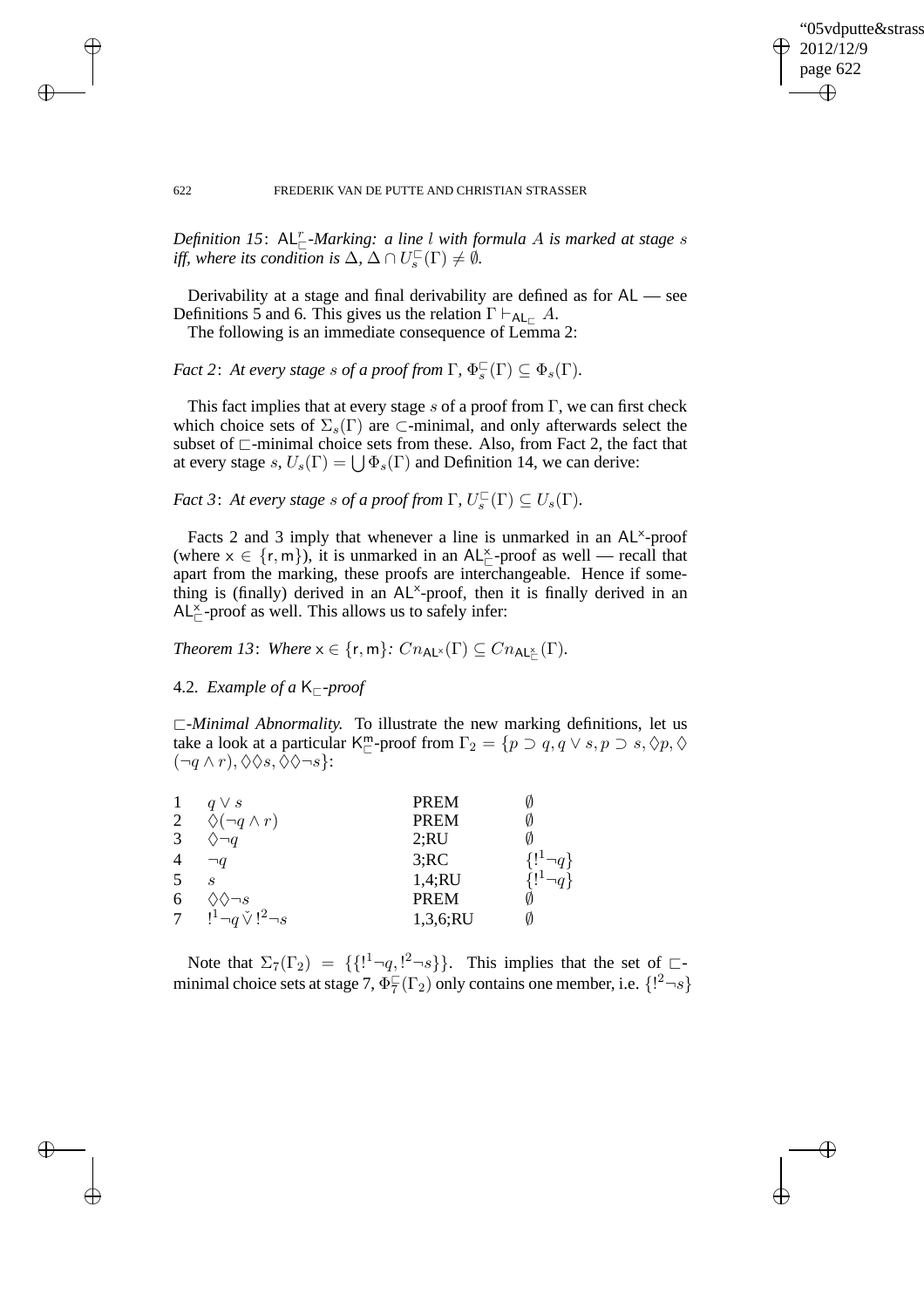✐

— note that  $\{1^2 \neg s\} \sqsubset \{1^1 \neg q\}$ . Since the condition of line 5 has an empty intersection with this set, line 5 is unmarked.

Suppose we extend the proof as follows (we repeat from line 5 on):

|    | $\mathcal{S}_{0}$              | 1,4;RU      | $\{1^1 \neg q\} \checkmark^{10}$ |
|----|--------------------------------|-------------|----------------------------------|
| 6  | $\Diamond \Diamond \neg s$     | PREM        |                                  |
|    | 7 $!^1 \neg q \vee !^2 \neg s$ | 1,3,6;RU    |                                  |
| 8  | $p \supset q$                  | <b>PREM</b> |                                  |
| -9 | $\langle \rangle p$            | <b>PREM</b> |                                  |
| 10 | $!^1p\vee !^1\neg q$           | 3,8,9;RU    |                                  |

 $\rightarrow$ 

 $\rightarrow$ 

✐

✐

 $\Sigma_{10}(\Gamma_2) = \{ \{1^1 \neg q, 1^2 \neg s\}, \{1^1 p, 1^1 \neg q\} \}$ , whence there are two  $\Box$ -minimal choice sets at this stage:  $\Phi_{10}(\Gamma_2) = \{ \{1^1 \neg q\}, \{1^1p, 1^2 \neg s\} \}$ . In view of the first choice set, line 5 is marked. We can however further extend the proof such that line 5 is again unmarked:

| 5         | S                    | 1,4;RU      | ${!}^{1-q}$   |
|-----------|----------------------|-------------|---------------|
| $\bullet$ |                      | ٠           | ٠<br>٠        |
| 10        | $!^1p\vee !^1\neg q$ | 3,8,9;RU    |               |
| 11        |                      | 9;RC        | $\{!^1p\}$    |
| 12        | $p \supset s$        | <b>PREM</b> |               |
| 13        | S                    | 11,12;RU    | $\{!^{11}p\}$ |

Note that since no new Dab-formula has been derived,  $\Phi_{13}(\Gamma_2) = \Phi_{10}(\Gamma_2)$ . However, s is now also derived on a condition that has an empty intersection with  $\{1^1 \neg q\}$ . As a result, lines 5 and 13 are unmarked.

⊏*-Reliability.* If the marking definition for ⊏-Reliability is applied, the above proof does not suffice to finally derive s. That is,  $U_{13}^{\square}(\Gamma_2) = \bigcup \Phi_{13}^{\square}$  $(\Gamma_2) = \{1^1p, 1^1-q, 1^2-s\}$ . As a result, both line 5 and line 13 are marked.

Nevertheless, s is finally derivable in a  $K_{\square}^r$ -proof from  $\Gamma$ . To show how, let us recapitulate lines 5–15 from the above proof, but now mark lines according to Definition 15:

| 5        | S             | 1,4;RU      | $\{1^1 \neg q\} \checkmark^{15}$ |
|----------|---------------|-------------|----------------------------------|
| $\vdots$ | ٠             |             |                                  |
| 11       |               | 9;RC        | $\{!^1p\} \checkmark^{15}$       |
| 12       | $p \supset s$ | <b>PREM</b> |                                  |
| 13       |               | 11,12;RU    | $\{!^1p\} \checkmark^{15}$       |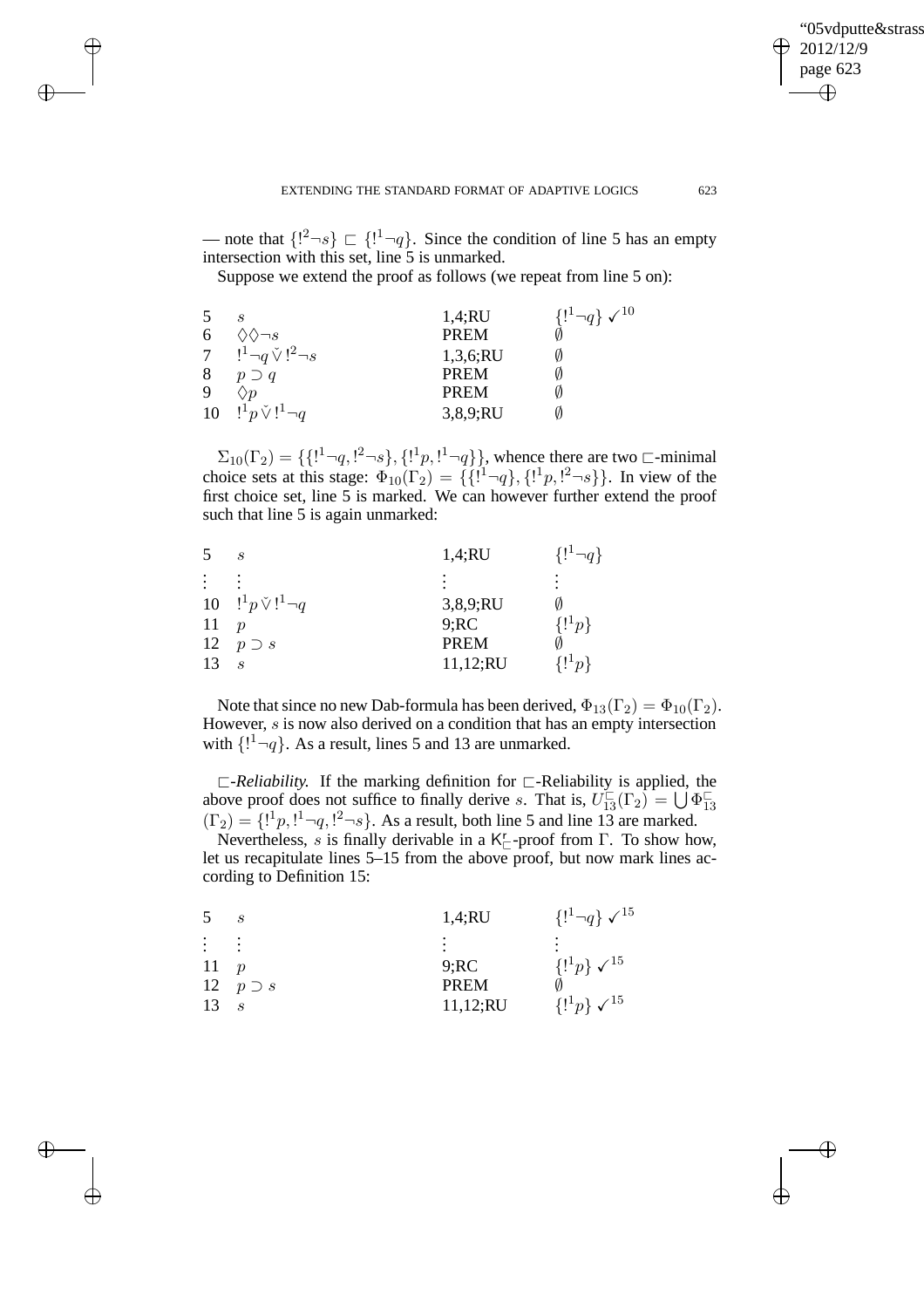✐

#### 624 FREDERIK VAN DE PUTTE AND CHRISTIAN STRASSER

|              | 14 $\Diamond$ $\Diamond$ s | PREM  |            |
|--------------|----------------------------|-------|------------|
| $15 \quad s$ |                            | 14;RC | $\{!^2s\}$ |

Note that this time, lines 5 and 13 are marked. However, we have derived s on a condition that is not ⊏-unreliable at stage 15. As we explained in Section 3,  $1^2s$  is not contained in any  $\Box$ -minimal choice set of  $\Sigma(\Gamma_2)$ . This warrants that  $s$  is finally derived in the proof. To explain why, let us look at an extension of the proof:

| 15 |                                | 14;RC   | $\{1^2s\}\sqrt{16}$ |
|----|--------------------------------|---------|---------------------|
|    | 16 $!^2 s \check{V}!^2 \neg s$ | 6,14;RU |                     |

 $\Sigma_{16}(\Gamma_2) = \{ \{1^1 \neg q, 1^2 \neg s\}, \{1^1p, 1^1 \neg q\}, \{1^2s, 1^2 \neg s\} \},$  whence  $\Phi_{16}^{\square}(\Gamma_2) =$  $\{[{^{1}p}, {^{12}-s}\}, \{{^{11}-q}, {^{12}s}\}, \{{^{11}-q}, {^{12}-s}\}\}.$  As a result,  $U_{16}^{\square}(\Gamma_2) = \{{^{11}p}, {^{11}-q},$  $[{}^{2} \varepsilon, {}^{2} \neg \varepsilon]$ . However, it suffices to derive the fourth minimal Dab-consequence of  $\Gamma_2$  (see page 620) to undo the marking of line 15:

| 15 | $\mathcal{S}$               | 14;RC     | $\{!^2s\}$ |
|----|-----------------------------|-----------|------------|
|    | 16 $!^2s\check{V}!^2\neg s$ | 6,14;RU   |            |
|    | 17 $!^1p\vee !^2\neg s$     | 6,9,12;RU |            |

At stage 17, all minimal Dab-consequences of  $\Gamma_2$  have been derived, whence  $\overline{U_{17}^{\square}}(\Gamma_2) = U^{\square}(\Gamma_2) = \{1^1p, 1^1\overline{\neg q}, 1^2\overline{\neg s}\}$  — see Section 3.5. As a result, line 15 is unmarked again and will remain unmarked in every further extension of this proof.

# 4.3. *The Standard Format as a Border Case*

In the introduction, we mentioned that the standard format of is a border case of the format for prioritized ALs we introduced above. Let us briefly spell out why this holds. Consider the sequence of sets of abnormalities:  $S = \langle \Omega_i \rangle_{i \in I}$ , where  $\Omega_i = \Omega_j$  for every  $i, j \in I$ . Note that this is the case e.g. whenever  $I = \{1\}$ , i.e. whenever there is only one set in the sequence. As before, let  $\Omega = \bigcup_{i \in I} \Omega_i$ . We leave it to the reader to prove that in this case (†)  $\Delta \sqsubset \Delta'$  iff  $\Delta \subset \Delta'$ .

For the sake of clarity, let us use the name  $\mathsf{BAL}_{\sqsubset}^{\times}$  for the border case logic defined by (i) LLL, (ii) S and (iii) a strategy  $x \in \{r, m\}$ . By (†) and Definitions 2 and 8, we immediately have that  $M_{\text{BAL}_\Box^m}(\Gamma) = M_{\text{AL}^m}(\Gamma)$ . Also, since in this case  $\Phi^{\Box}(\Gamma) = \Phi(\Gamma)$ , we have by Definition 10 that  $U^{\Box}(\Gamma) =$  $U(\Gamma)$ . This implies by Definitions 1 and 11 that  $\mathcal{M}_{\text{BAL}_{\Gamma}}(\Gamma) = \mathcal{M}_{\text{AL}^r}(\Gamma)$ .

 $\rightarrow$ 

 $\rightarrow$ 

✐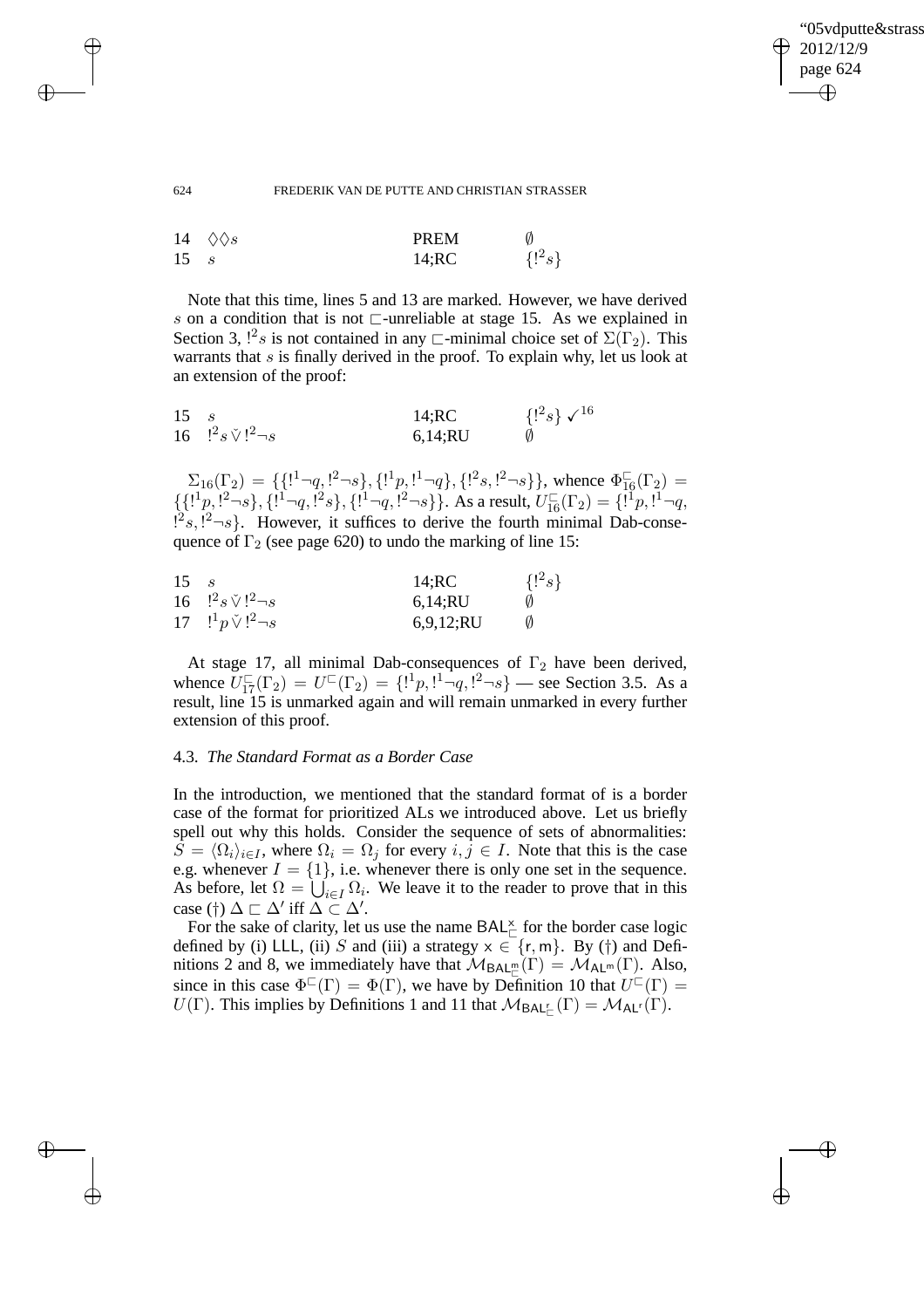✐

Similar results can be established for the proof theory. In view of Definition 9, it easy to see that by (†), for every stage s of a proof from  $\Gamma$ ,  $\Phi_s^{\square}(\Gamma)$  =  $\Phi_s(\Gamma)$ . From this and Definition 14, it follows that  $\hat{U}_s^{\square}(\Gamma) = U_s(\Gamma)$ . Hence, where  $x \in \{r, m\}$ , a line is unmarked in a AL<sup>x</sup>-proof, iff it is unmarked in a  $\mathsf{BAL}_{\sqsubset}^{\times}$ -proof. This implies that where  $x \in \{r, m\}$ ,  $Cn_{\mathsf{BAL}_{\sqsubset}^{\times}}(\Gamma) = Cn_{\mathsf{AL}^{\times}}(\Gamma)$ .

So every AL in standard format is equivalent to a logic in the new format. Remark that the equivalence is not restricted to the respective consequence sets, but to all the crucial concepts in the semantics and proof theory of both logics. This implies that all the meta-theoretic properties of  $AL_{\Box}$  hold for AL as well.

# 5. *Meta-Theory of* AL<sup>⊏</sup>

 $\rightarrow$ 

 $\rightarrow$ 

✐

✐

In this section, we show that all the meta-theoretic properties discussed in Section 2 hold for  $AL_\text{F}$  as well. Since we already discussed the meaning and importance of these properties, we will simply state them here. We refer to the second appendix for their proofs — some of these are variations of proofs from the meta-theory of the standard format (see [7] for their most recent formulation).

*Theorem 14: If*  $\Gamma \vdash_{AL_{\Gamma}} A$ *, then*  $\Gamma \models_{AL_{\Gamma}} A$ *. (Soundness)* 

*Theorem 15: Where*  $\Gamma \subseteq \mathcal{W}$ *: if*  $\Gamma \models_{\mathsf{AL}_{\Gamma}} A$ *, then*  $\Gamma \vdash_{\mathsf{AL}_{\Gamma}} A$ *.* (*L*-Complete*ness)*

*Theorem 16: If*  $M \in M_{\text{LLL}^+}(\Gamma) - M_{\text{AL}_\Gamma}(\Gamma)$ , then there is an  $M' \in$  $\mathcal{M}_{\mathsf{AL}_{\Box}}(\Gamma)$  such that  $Ab(M') \Box \overrightarrow{Ab(M)}$ . (Strong Reassurance)

*Theorem 17*:  $\Gamma \subseteq Cn_{\mathsf{AL}_{\square}}(\Gamma)$  (*Reflexivity*)

*Theorem 18: Where*  $\Gamma \subseteq W$ : *if*  $\Gamma' \subseteq Cn_{\mathsf{AL}_{\square}}(\Gamma)$ , then  $Cn_{\mathsf{AL}_{\square}}(\Gamma) =$  $Cn_{\mathsf{AL}_{\Box}}(\Gamma \cup \Gamma')$  (Cautious Indifference)

Theorem 19: Where  $\Gamma \subseteq \mathcal{W}$ :  $Cn_{\mathsf{AL}_{\square}}(Cn_{\mathsf{AL}_{\square}}(\Gamma)) = Cn_{\mathsf{AL}_{\square}}(\Gamma)$ . (Fixed *Point / Idempotence)*

 $Theorem 20: \text{ Where } \Gamma \subseteq \mathcal{W} \text{: if } \Gamma \cup \{A\} \vdash_{\mathsf{AL}_\Box^\mathsf{m}} B \text{, then } \Gamma \vdash_{\mathsf{AL}_\Box^\mathsf{m}} \tilde{\neg} A \check{\vee} B$ . (Deduction Theorem for  $AL^m_{\square}$ <sup>13</sup>

<sup>13</sup> The Deduction Theorem does not hold for  $AL_{\square}^r$ . This follows immediately in view of the fact that it does not hold for  $AL^r$  — see [4, Theorem 13.3] — and the fact that every logic  $AL<sup>r</sup>$  is a logic in the extended format as well — see Section 4.3.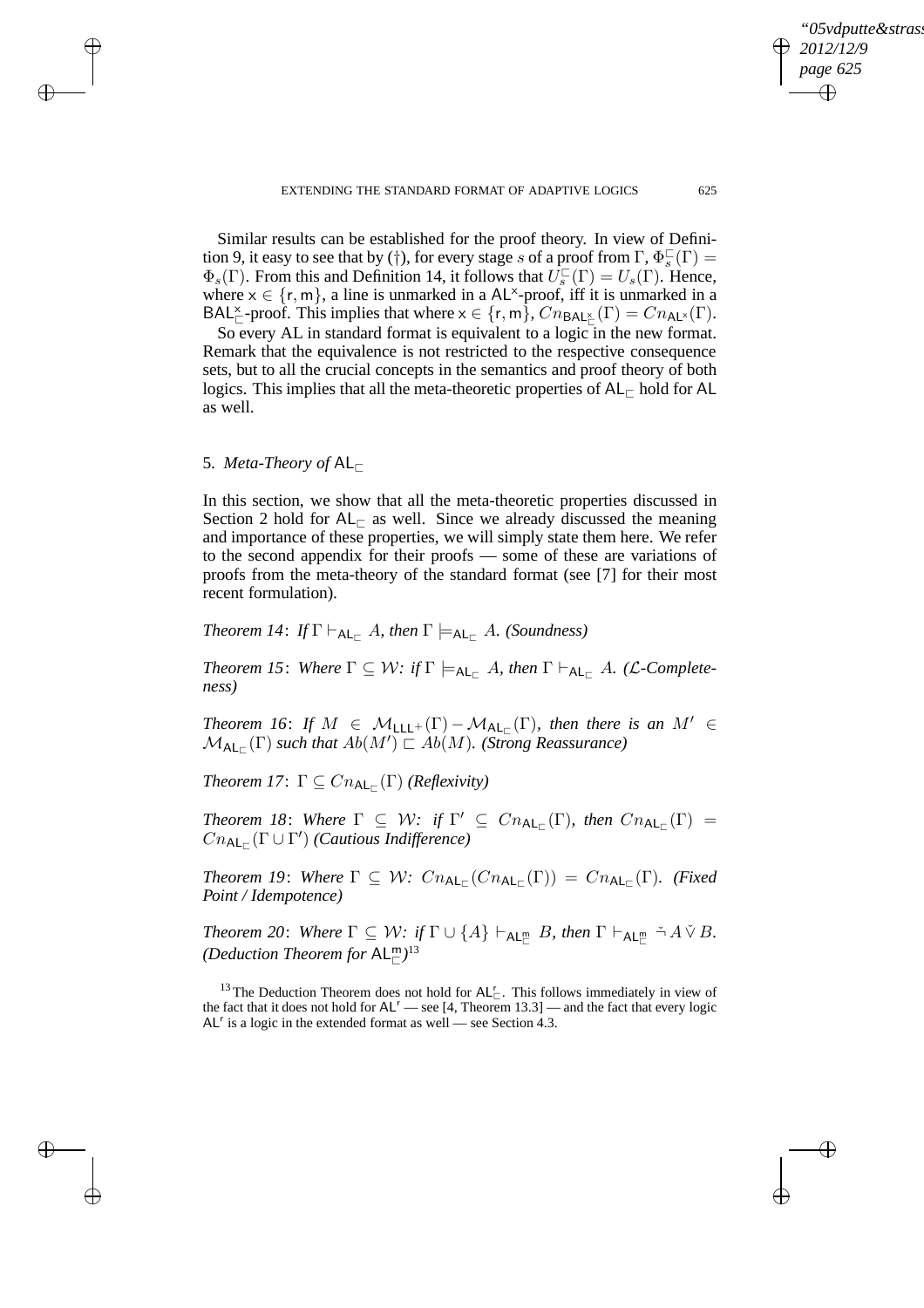✐

#### 626 FREDERIK VAN DE PUTTE AND CHRISTIAN STRASSER

*Theorem 21*: *Each of the following holds:*

- *1.*  $Cn_{\mathsf{LLL}^+}(\Gamma) \subseteq Cn_{\mathsf{AL}^r_\Box}(\Gamma) \subseteq Cn_{\mathsf{AL}^m_\Box}(\Gamma) \subseteq Cn_{\mathsf{ULL}}(\Gamma)$
- 2.  $C n_{\mathsf{LLL}^+}(\Gamma) \subseteq C n_{\mathsf{AL}^r}(\Gamma) \subseteq C n_{\mathsf{AL}^r_{\square}}(\Gamma) \subseteq C n_{\mathsf{ULL}}(\Gamma)$
- 3.  $Cn_{\mathsf{LLL}^+}(\Gamma) \subseteq Cn_{\mathsf{AL}^m}(\Gamma) \subseteq Cn_{\mathsf{AL}^m_{\square}}(\Gamma) \subseteq Cn_{\mathsf{ULL}}(\Gamma)$

*Theorem* 22: *If*  $\Gamma$  *is normal, then*  $Cn_{\sf AL_{\Gamma}}(\Gamma) = Cn_{\sf ULL}(\Gamma)$ *.* 

*Theorem 23: Where*  $\Gamma, \Gamma' \subseteq W$ ,  $Cn_{\mathsf{AL}_{\square}}(\Gamma) = Cn_{\mathsf{AL}_{\square}}(\Gamma')$  *if one of the following holds:*

- *(C1)*  $\Gamma' \subseteq Cn_{\mathsf{AL}_{\square}}(\Gamma)$  *and*  $\Gamma \subseteq Cn_{\mathsf{AL}_{\square}}(\Gamma')$
- *(C2) Where* L *is a Tarski-logic weaker than or identical to*  $AL_\mathbb{C}$ *:*  $Cn_\mathbb{L}(\Gamma)$  =  $Cn_{\mathsf{L}}(\Gamma')$
- *(C3)* Where  $\mathsf{L}$  *is a Tarski-logic and for every*  $\Theta \subseteq \mathcal{W}$ ,  $Cn_{\mathsf{AL}_{\mathsf{L}}}(\Theta)$  =  $Cn_{\mathsf{L}}(Cn_{\mathsf{AL}_{\Box}}(\Theta))$ :  $Cn_{\mathsf{L}}(\Gamma) = Cn_{\mathsf{L}}(\Gamma')$

# 6. *Conclusion and Outlook*

Let us briefly summarize our main results. We have developed a new format for prioritized ALs, that includes the standard format as a border case. We proved that the most central properties of the standard format hold for the new format as well. Many of these, notably soundness and completeness, were proven independently of previous results. Apart from that, the new format offers all the advantages that make (flat) ALs so attractive, e.g. their straightforward semantics and a proof theory that mirrors the dynamic aspects of human reasoning.

In our paper, we only presented one particular logic K<sub>⊏</sub>. This logic can be used to explicate reasoning with prioritized belief bases or background knowledge. However, the  $AL_\Gamma$ -format can be applied in a broad variety of other contexts: hierarchies of imperatives, prioritized combinations of deontic and doxastic logics, abduction and inductive generalization, etc. As a result, a huge range of defeasible reasoning forms can be studied from the viewpoint of this unifying framework.

Many issues still require our consideration, such as computational complexity [28], decision procedures for final derivability [2], proof heuristics [10], and so on. Although the proof of the pudding will be in the eating, it is likely that  $AL_\Gamma$  will resemble AL in these respects, in view of their structural similarity.

 $\rightarrow$ 

 $\rightarrow$ 

✐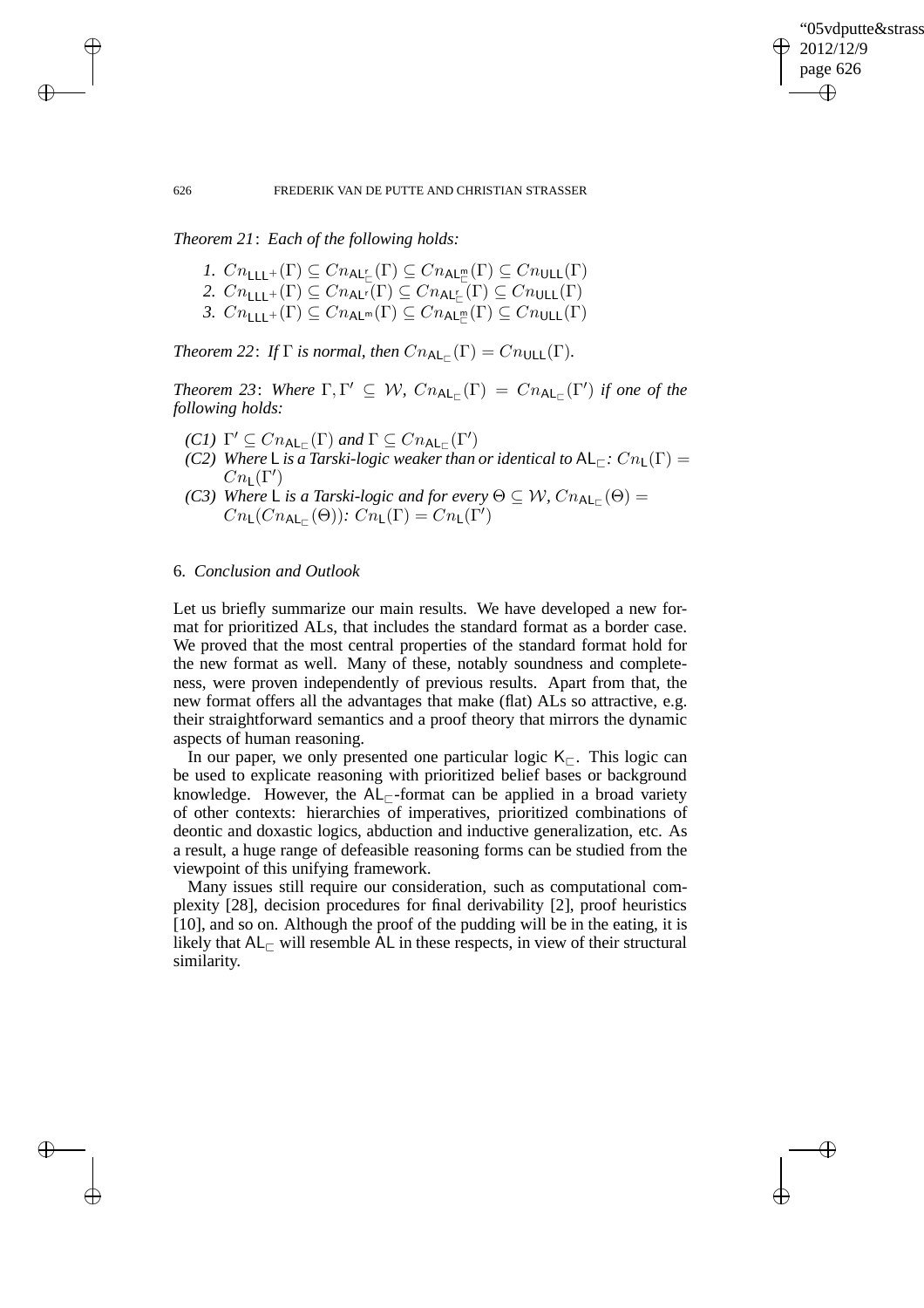✐

APPENDIX

*A.*  $\Phi_s^{\square}(\Gamma) \neq \emptyset$  *and*  $\Phi^{\square}(\Gamma) \neq \emptyset$ 

 $\rightarrow$ 

 $\rightarrow$ 

✐

✐

As promised, we prove here that  $\Phi_s^{\square}(\Gamma) \neq \emptyset$  at every stage s of a proof from  $\Gamma$ . From this, it follows almost immediately that  $\Phi^{\square}(\Gamma) \neq \emptyset$  — see Theorem 25. The latter property is called upon in the proof of Lemma 9 below.

*Lemma 5: Where (1)*  $\Sigma = {\Delta_1, \Delta_2, \ldots}$  *is a set of sets and (2)*  $\varphi$  *is a choice set of*  $\Sigma$ *: (3) for every*  $A \in \varphi$ *, there is a*  $\Delta \in \Sigma$  *for which*  $\Delta \cap \varphi = \{A\}$  *iff (4)*  $\varphi$  *is a minimal choice set of*  $\Sigma$ *.* 

*Proof.* Suppose (1) and (2) hold. ( $\Rightarrow$ ) Suppose (3) holds, and consider a  $\varphi' \subset \varphi$  and a  $B \in \varphi$ ,  $B \notin \varphi'$ . By (3), there is a  $\Delta \in \Sigma$  for which  $\Delta \cap \varphi =$  ${B}$  and hence  $\Delta \cap \varphi' = \emptyset$ . This implies that  $\varphi'$  is not a choice set of  $\Sigma$ . As a result,  $\varphi$  is a minimal choice set of  $\Sigma$ . ( $\Leftarrow$ ) Suppose (3) is false, whence there is a  $B \in \varphi$  such that, for no  $\Delta \in \Sigma$ ,  $\varphi \cap \Delta = \{B\}$ . In that case for every  $\Delta$  for which  $B \in \Delta$ , there is a  $C \in \varphi - \{B\}$  such that  $C \in \Delta$ . Hence  $\varphi - \{B\}$  is a choice set of  $\Sigma$ , hence  $\varphi$  is not a minimal choice set of  $\Sigma$ .  $\square$ 

Let  $\overline{\Omega}_1 = \Omega_1$ . For all  $i \in I, i > 1$ , let  $\overline{\Omega}_i = \Omega_i - (\Omega_1 \cup \ldots \cup \Omega_{i-1})$ . Where  $i \in I$ , a  $Dab_i$ -formula is the classical disjunction of the members of  $\Delta \subset (\Omega_1 \cup \ldots \cup \Omega_i)$ . Where  $Dab(\Delta_1), Dab(\Delta_2), \ldots$  are the minimal Dab<sub>i</sub>-formulas at stage s of a proof of from  $\Gamma$ , let  $\Sigma_s^i(\Gamma) = {\Delta_1, \Delta_2, \ldots}.$ Note that  $\Sigma_s^1(\Gamma) \subseteq \Sigma_s^2(\Gamma) \subseteq \ldots$  Let  $\Phi_s^i(\Gamma)$  be the set of minimal choice sets of  $\Sigma^i_s(\Gamma)$ .

Note that for each  $\Delta \in \Sigma_s^{i+1}(\Gamma) - \Sigma_s^i(\Gamma)$ ,  $\Delta \cap \overline{\Omega}_{i+1} \neq \emptyset$ . Where  $\varphi \in$  $\Phi_s^i(\Gamma)$ , let  $\overline{\Phi}_{\varphi,s}^{i+1}(\Gamma)$  be the set of minimal choice sets of  $\{\Delta \cap \overline{\Omega}_{i+1} \mid \Delta \in$  $\Sigma_{s}^{i+1}(\Gamma), \varphi \cap \Delta = \emptyset$ . As before, if the latter set is empty we have that  $\overline{\Phi}_{\varphi,s}^{\v i+1}(\Gamma)=\{\emptyset\}.$ 

*Lemma 6: For all*  $\varphi \in \Phi_s^i(\Gamma)$  *and all*  $\varphi' \in \overline{\Phi}_{\varphi,s}^{i+1}(\Gamma)$ ,  $\varphi \cup \varphi' \in \Phi_s^{i+1}(\Gamma)$ .

*Proof.* Let  $\varphi \in \Phi_s^i(\Gamma)$  and consider an arbitrary  $\varphi' \in \overline{\Phi}_{\varphi,s}^{i+1}(\Gamma)$ . Suppose  $\Delta \cap \varphi = \emptyset$  for a  $\Delta \in \Sigma_s^{i+1}(\Gamma)$ . Then  $\Delta \notin \Sigma_s^i(\Gamma)$  since  $\varphi \in \Phi_s^i(\Gamma)$ . In this case  $\Delta \cap \overline{\Omega}^{i+1} \neq \emptyset$ . Hence  $\varphi' \cap \Delta \neq \emptyset$ , since  $\varphi' \in \overline{\Phi}_{\varphi,s}^{i+1}$ . Hence  $\varphi \cup \varphi'$  is a choice set of  $\Sigma^{i+1}_s(\Gamma)$ .

By the right-left direction of Lemma 5 and the fact that  $\varphi \in \Phi_s^i(\Gamma)$ , for every  $A \in \varphi$  there is a  $\Delta \in \Sigma_s^i(\Gamma)$  such that  $\Delta \cap \varphi = \{A\}$ . Moreover, for all these  $\Delta$ ,  $\varphi' \cap \Delta = \emptyset$ , since  $\varphi' \subseteq \overline{\Omega}_{i+1}$ . Finally,  $\Sigma_s^i(\Gamma) \subseteq \Sigma_s^{i+1}(\Gamma)$ , which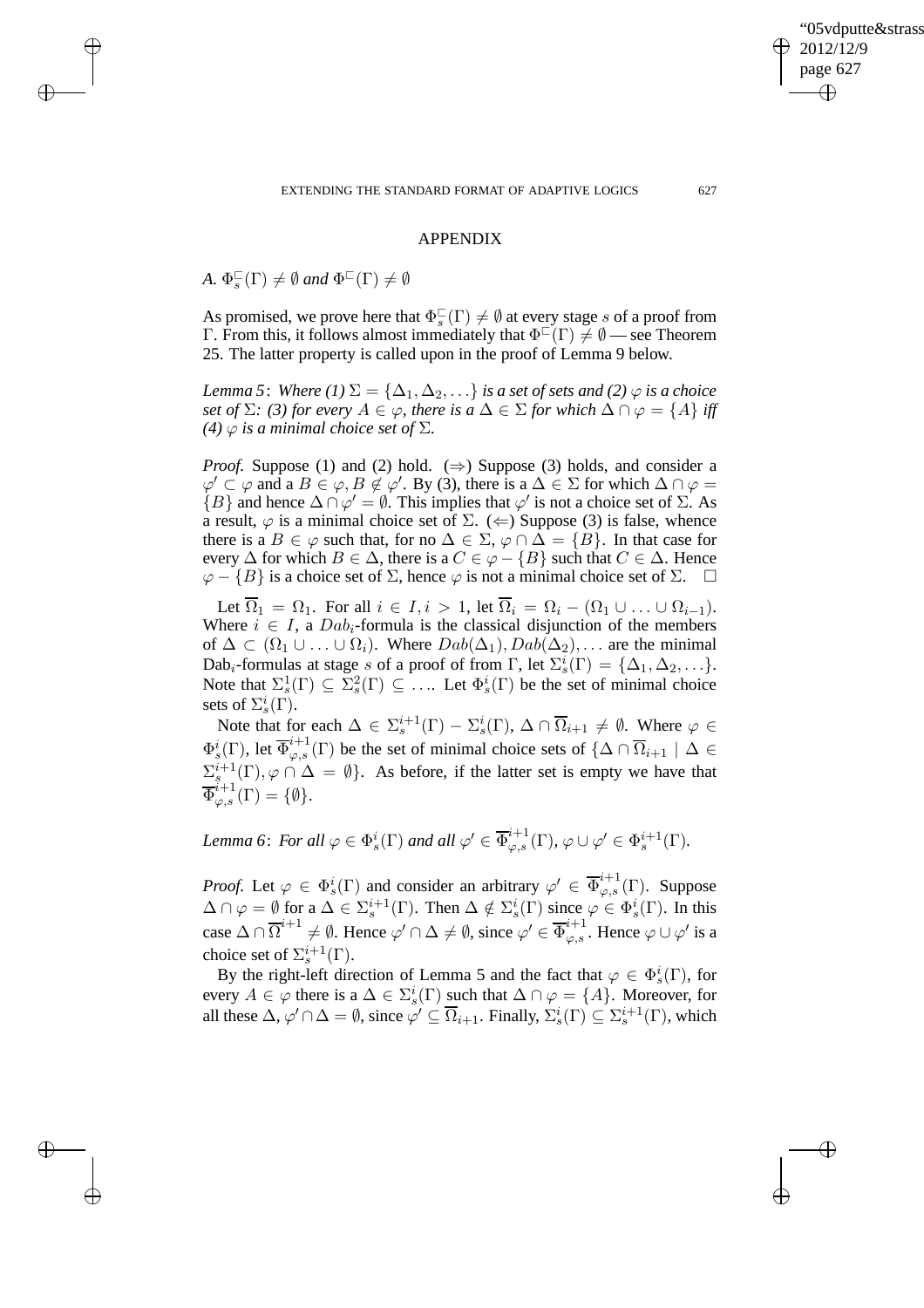✐

#### 628 FREDERIK VAN DE PUTTE AND CHRISTIAN STRASSER

gives us:

 $\rightarrow$ 

 $\rightarrow$ 

✐

✐

(1) for every  $A \in \varphi$  there is a  $\Delta \in \Sigma_s^{i+1}(\Gamma)$  such that  $\Delta \cap (\varphi \cup \varphi') = \{A\}.$ 

From the right-left direction of Lemma 5: for every  $A \in \varphi'$ , there is a  $\Theta \in \overline{\Phi}_{\varphi,s}^{i+1}$  such that  $\Theta \cap \varphi' = \{A\}$ , where  $\Theta = \Delta \cap \overline{\Omega}_{i+1}$  for  $a \Delta \in \Sigma_s^{i+1}(\Gamma)$ . Since  $\varphi' \subseteq \overline{\Omega}_{i+1}$ ,  $\Delta \cap \varphi' = \{A\}$ . Moreover, in view of the definition of  $\overline{\Phi}_{\varphi,s}^{i+1}$ ,  $\Delta \cap \varphi = \emptyset$ . Hence we have:

(2) for every  $A \in \varphi'$ , there is a  $\Delta \in \Sigma_s^{i+1}(\Gamma)$  such that  $\Delta \cap (\varphi \cup \varphi') = \{A\}.$ 

By (1) and (2): for every  $A \in \varphi \cup \varphi'$ , there is a  $\Delta \in \Sigma_s^{i+1}(\Gamma)$  such that  $\Delta \cap (\varphi \cup \varphi') = \{A\}$ . By the left-right direction of Lemma 5,  $\varphi \cup \varphi'$  is a minimal choice set of  $\Sigma_s^{i+1}(\Gamma)$ , hence  $\varphi \cup \varphi' \in \Phi_s^{i+1}(\Gamma)$ .

*Theorem 24: For every stage s of a proof from*  $\Gamma$ ,  $\Phi_s^{\square}(\Gamma) \neq \emptyset$ .

*Proof.* Note that at every stage s of a proof,  $\Sigma_s^1(\Gamma)$  is a set of finite sets. By Fact 1,  $\Phi_s^1(\Gamma) \neq \emptyset$ . Let  $\varphi_1 \in \Phi_s^1(\Gamma)$ , and for all  $i > 1$ , let  $\varphi_j$  be some arbitrary element in  $\overline{\Phi}_{\varphi_{i-1},s}^i$ . Consider  $\varphi^{\oplus} = \varphi_1 \cup \varphi_2 \cup \dots$  Note that for every  $i \in I$ ,  $\varphi_i \subseteq \overline{\Omega}_i$ . As a result, for every  $i \in I$ ,  $\varphi^\oplus \cap (\Omega_1 \cup \ldots \cup \Omega_i) =$  $\varphi_1 \cup \ldots \cup \varphi_i$ , whence by Lemma 6,  $(\dagger) \varphi^{\oplus} \cap (\Omega_1 \cup \ldots \cup \Omega_i) \in \Phi_s^i(\Gamma)$ .

Let  $\Delta \in \Sigma_s(\Gamma)$ . Then there is an  $i \in I$  such that  $\Delta \subseteq \Omega_i$ . It follows immediately by (†) that  $\varphi^{\oplus} \cap \Delta \neq \emptyset$ . Hence  $\varphi^{\oplus}$  is a choice set of  $\Sigma_s(\Gamma)$ .

Suppose  $\varphi^{\oplus} \notin \Phi_s^{\square}(\Gamma)$ . Hence there is a choice set of  $\Sigma_s(\Gamma)$ , say  $\psi$ , such that for an  $i \in I$ ,  $\psi \cap \Omega_j = \varphi^\oplus \cap \Omega_j$  for all  $j < i$  and  $\psi \cap \Omega_i \subset \varphi^\oplus \cap \Omega_i$ . Note that since  $\Sigma_s^i(\Gamma) \subseteq \Sigma_s(\Gamma)$ ,  $\psi$  is a choice set of  $\Sigma_s^i(\Gamma)$ , whence also  $\psi \cap (\Omega_1 \cup ... \cup \Omega_i)$  is a choice set of  $\Sigma_s^i(\Gamma)$ . This however implies that  $\varphi^{\oplus}\cap(\Omega_1\cup\ldots\cup\Omega_i)$  is not a minimal choice set of  $\Sigma^i_s(\Gamma)$ , which contradicts (†).

*Theorem 25: For every*  $\Gamma$ ,  $\Phi^{\square}(\Gamma) \neq \emptyset$ *.* 

*Proof.* Consider a AL<sub> $\Gamma$ </sub>-proof from  $\Gamma$  in which every minimal Dab-consequence of Γ has been derived at stage s. Note that  $\Sigma_s(\Gamma) = \Sigma(\Gamma)$ . By Definitions 9 and 12,  $\Phi_s^{\square}(\Gamma) = \Phi^{\square}(\Gamma)$ . By Theorem 24,  $\Phi^{\square}(\Gamma) \neq \emptyset$ .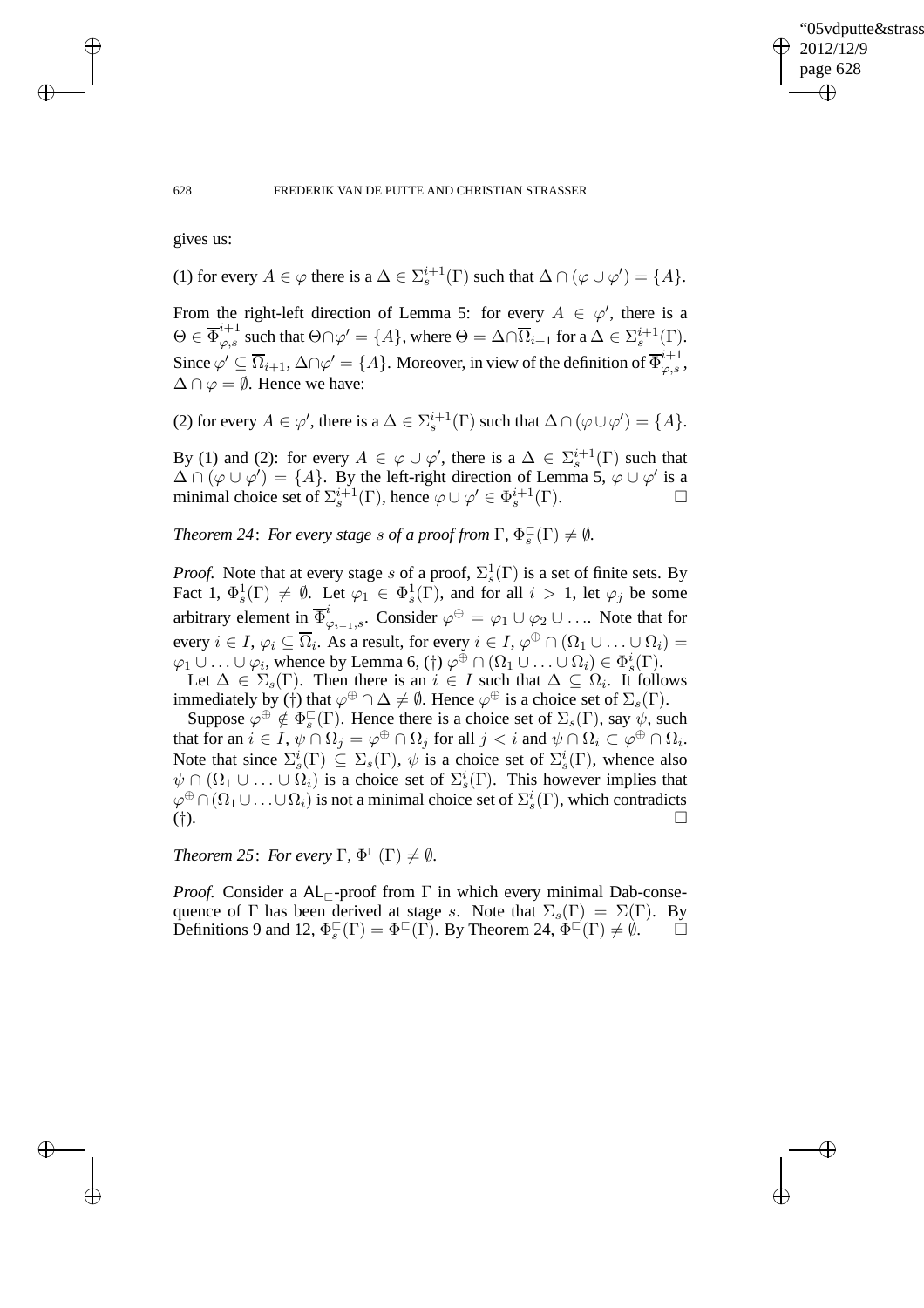✐

# *B. Meta-theory of* AL<sub>□</sub>

 $\rightarrow$ 

 $\rightarrow$ 

✐

✐

## *B.1. Soundness and Completeness*

We first prove soundness and restricted completeness for  $AL^m_{\square}$ , next we prove these two properties for  $AL_{\square}^{r}$ .

## *B.1.1. Minimal Abnormality*

*Lemma 7: For every*  $\Gamma \subseteq W$ : *if*  $\Gamma \vdash_{\text{LLL}+} A \check{\vee} Dab(\Delta)$  *and*  $\Delta \cap \varphi = \emptyset$  *for*  $a \varphi \in \Phi^{\square}(\Gamma)$ , then there is a finite  $\mathsf{AL}_{\square}^{\mathsf{m}}$ -proof from  $\Gamma$  in which A is derived *on the condition* ∆ *at an unmarked line.*

*Proof.* Suppose the antecedent holds. Due to the compactness of  $LLL^{+}$ , there is a  $\Gamma' = \{A_1, \ldots, A_n\} \subseteq \Gamma$  such that  $\Gamma' \vdash_{\mathsf{LLL}^+} A \check{\vee} Da b(\Delta)$ . Let the adaptive proof P be constructed as follows. At line 1 we introduce the premise  $A_1$  by PREM, ..., and at line n we introduce the premise  $A_n$  by PREM. At line  $n + 1$  we derive A by RC on the condition  $\overline{\Delta}$ . Let s be the stage consisting of lines 1 up to  $n+1$ . Since  $\Gamma' \subseteq \Gamma \subseteq W$ , all Dab-formulas  $B_1, \ldots, B_m$  that have been derived at stage s (if any) are members of  $\Omega$ . Hence  $\Phi_s^{\square}(\Gamma') = \{\{B_1, \ldots, B_m\}\}\.$  Due to the monotonicity of LLL<sup>+</sup>, also  $\Gamma \vdash_{\mathsf{LLL}^+} B_i$  for all these abnormalities  $B_i$ . Then  $\{B_1, \ldots, B_m\} \subseteq \psi$  for all  $\psi \in \overline{\Phi}^{\square}(\Gamma)$ . Since  $\varphi \cap \Delta = \emptyset$  and  $\varphi \in \Phi^{\square}(\Gamma)$ , also  $\Delta \cap \{B_1, \ldots, B_m\} = \emptyset$ . Thus, line  $n + 1$  is unmarked.

Lemma 8: If  $\Gamma \vdash_{\mathsf{AL}^{\mathsf{m}}_{\mathsf{L}}} A$ , then each of the following holds:

- *1.* A *is derivable on a line* l *of a finite* AL<sup>m</sup> <sup>⊏</sup>*-proof from* Γ*, on a condition*  $\Delta$  *such that*  $\Delta \cap \varphi = \emptyset$  *for a*  $\varphi \in \Phi^{\square}(\overline{\Gamma})$
- 2. For every  $\varphi \in \Phi^{\sqsubset}(\Gamma)$ , there is a finite  $\Delta \subseteq \Omega \varphi$  such that  $\Gamma \vdash_{\mathsf{LLL}^+}$  $A \check{V}$ *Dab* $(\Delta)$ *.*

*Proof.* Suppose  $\Gamma \vdash_{AL_{\Box}} A$ . By Definition 5, there is a finite  $AL_{\Box}^m$ - proof P from Γ, such that (i)  $\overline{A}$  is derived in this proof on an unmarked line l with a condition  $\Delta$ , (ii) every extension of the proof in which line l is marked can be further extended such that line  $l$  is unmarked again. We now extend P to a stage s such that all minimal Dab-consequences are derived on the empty condition. Note  $\Phi_s^{\square}(\Gamma) = \Phi^{\square}(\Gamma)$  and that at every later stage s',  $\Phi_{s'}^\square$  $\overline{\zeta'}(\dot{\Gamma}) = \Phi_s^{\square}(\Gamma).$ 

*Ad 1.* Suppose there is no  $\varphi \in \Phi^{\square}(\Gamma)$  such that  $\Delta \cap \varphi = \emptyset$ . By Definition 13, line  $\hat{l}$  is marked at stage s and at every later stage s', which contradicts (ii).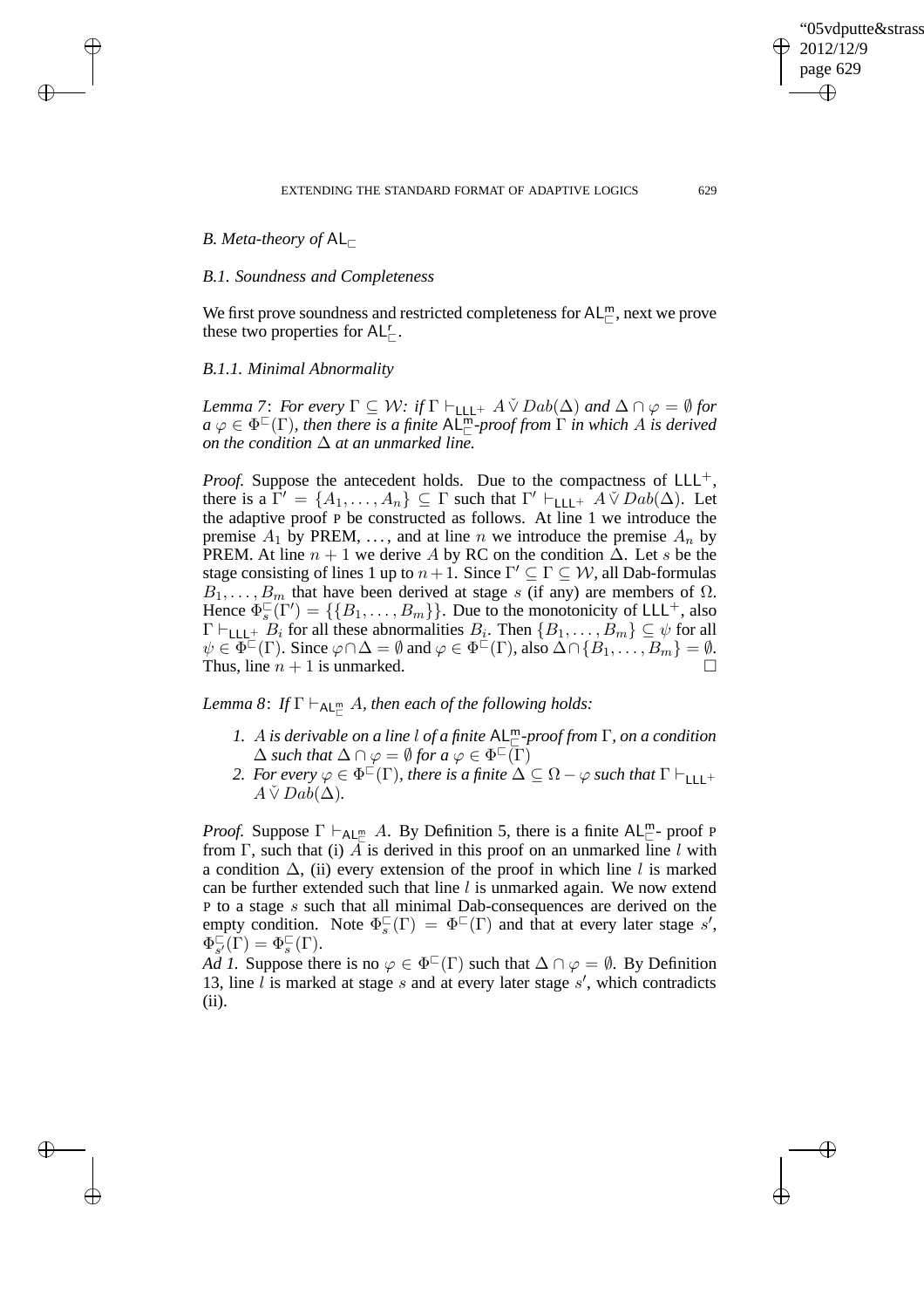✐

#### 630 FREDERIK VAN DE PUTTE AND CHRISTIAN STRASSER

*Ad 2.* Suppose there is a  $\varphi \in \Phi^{\square}(\Gamma)$  for which there is no  $\Delta \subseteq \Omega$  such that  $\Gamma \vdash_{\text{LLL}+} A \check{\vee} Dab(\Delta)$  and  $\Delta \cap \varphi = \emptyset$ . By Definition 13 line l is marked at stage  $s$ , and we cannot further extend the proof such that line  $l$  is unmarked — this again contradicts (ii).

*Lemma 9: Where*  $\Gamma \subseteq W$ *: if for every*  $\varphi \in \Phi^{\square}(\Gamma)$ *, there is a finite*  $\Delta \subseteq$  $\Omega - \varphi$  such that  $\Gamma \vdash_{\mathsf{LLL}^+} A \check{\vee} Dab(\Delta)$ , then  $\Gamma \vdash_{\mathsf{AL}^{\mathsf{m}}_{\Box}} A$ .

*Proof.* Suppose that for every  $\varphi \in \Phi^{\square}(\Gamma)$  there is a finite  $\Delta_{\varphi} \subseteq \Omega - \varphi$  for which  $\Gamma \vdash_{\text{LLL}+} A \check{\vee} Da b(\Delta_{\varphi})$ . Due to Lemma 7, for every such  $\Delta_{\varphi}$  there is a finite AL<sup>m</sup>-proof from  $\Gamma$  in which A is derived on the condition  $\Delta_{\varphi}$  at an unmarked line l. Let P be any such proof (since  $\Phi^{\Box}(\Gamma)$  is non-empty by Theorem 25, there is at least one). Suppose the proof is extended to a stage s in which line  $l$  is marked. We extend the proof further to a stage  $s'$  in which (i) all minimal Dab-formulas have been derived on the empty condition, and (ii) for all  $\varphi \in \Phi(\Gamma)$ , A has been derived on the condition  $\Delta_{\varphi}$ . By Definition 13, line  $l$  is unmarked at stage  $s'$ .

 $Theorem 26: If  $\Gamma \vdash_{\mathsf{AL}^m_{\sqsubset}} A$ *, then*  $\Gamma \models_{\mathsf{AL}^m_{\sqsubset}} A$ *.* (Soundness)$ 

*Proof.* Suppose  $\Gamma \vdash_{AL_{\Box}} A$ . If  $\mathcal{M}_{AL_{\Box}}(\Gamma) = \emptyset$ , the theorem follows immediately. Suppose  $\mathcal{M}_{\mathsf{AL}_{\Box}^m}(\Gamma) \neq \emptyset$ . Let  $M \in \mathcal{M}_{\mathsf{AL}_{\Box}^m}(\Gamma)$ , whence  $M \in$  $M_{\text{LLL}+}(\Gamma)$ . By Theorem 9,  $Ab(M) \in \Phi^{\mathbb{C}}(\Gamma)$ . By Lemma 8.2, there is a  $\Delta \subseteq \Omega$  such that  $Ab(M) \cap \Delta = \emptyset$  and  $\Gamma \vdash_{\mathsf{LLL}^+} A \check{\vee} Da b(\Delta)$ . By the soundness of LLL<sup>+</sup>,  $\Gamma \models_{\text{LLL}^+} A \check{\vee} Da b(\Delta)$ . Since  $M \in \mathcal{M}_{\text{LLL}^+}(\Gamma)$  and  $M\Vdash^{\div}\check\lnot\operatorname{Dab}(\Delta),\,M\Vdash^{\dot{}}$  $+ A$ .

*Definition 16: Where*  $\varphi \in \Phi(\Gamma)$ *:*  $\mathcal{M}^{\varphi} = \{M \in \mathcal{M}_{1}(\Gamma) \mid Ab(M) = \varphi\}$ 

*Lemma 10: Where*  $\varphi \in \Phi(\Gamma)$ : *if* M *is a* LLL<sup>+</sup>-model of  $\Gamma \cup (\Omega - \varphi)^{\prec}$ , *then*  $M \in \mathcal{M}^{\varphi}$ .

*Proof.* Suppose (†)  $\varphi \in \Phi(\Gamma)$  and M is a LLL<sup>+</sup>-model of  $\Gamma \cup (\Omega - \varphi)^{\tilde{\neg}}$ . Hence (1)  $M \in \mathcal{M}_{L\text{L}+}(\Gamma)$ . Note that  $Ab(M) \subseteq \varphi$ . By Lemma 3,  $Ab(M)$ is a choice set of  $\Sigma(\Gamma)$ , whence by (†),  $Ab(M) \not\subset \varphi$ . Hence (2)  $Ab(M) = \varphi$ . By (1) and (2),  $M \in \mathcal{M}^{\varphi}$ .

*Lemma 11: Where*  $\varphi \in \Phi(\Gamma)$ *: if all members of*  $\mathcal{M}^{\varphi}$  *verify* A, then  $\Gamma \vdash_{\Pi}$  +  $A \check{V}$  *Dab*( $\Delta$ ) *for a*  $\Delta \subset \Omega - \varphi$ *.* 

*Proof.* Suppose all members of  $\mathcal{M}^{\varphi}$  verify A. By Lemma 10, all LLL<sup>+</sup>models of  $\Gamma \cup (\Omega - \varphi)^{-\gamma}$  verify A. This implies by the completeness of LLL<sup>+</sup>:

 $\rightarrow$ 

 $\rightarrow$ 

✐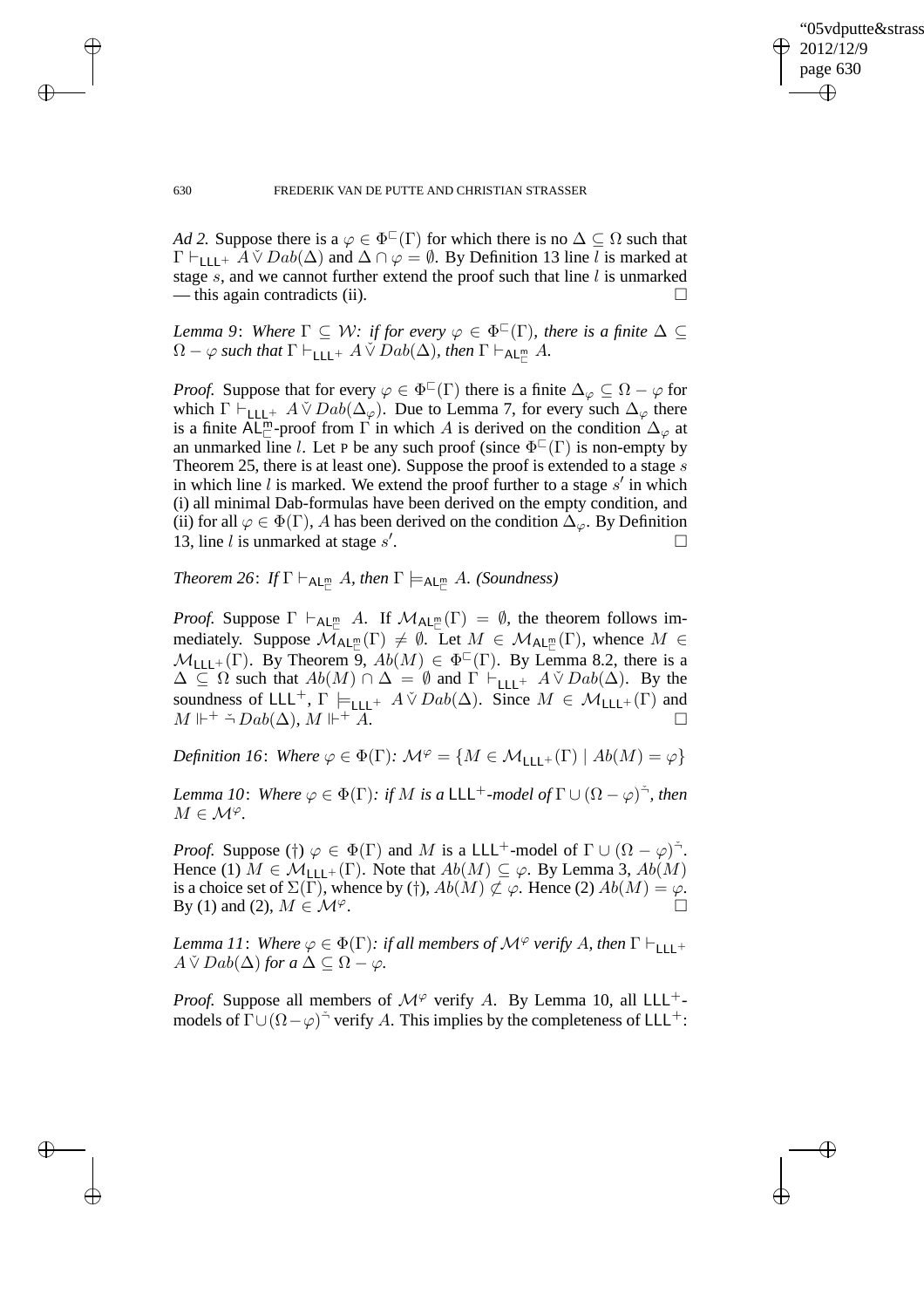EXTENDING THE STANDARD FORMAT OF ADAPTIVE LOGICS 631

'05vdputte&strass

2012/12/9 page 631

✐

✐

✐

✐

 $\Gamma \cup (\Omega - \varphi)^{\prec} \vdash_{\mathsf{LLL}^+} A$ . By the compactness of  $\mathsf{LLL}^+, \Gamma' \cup \Delta^{\prec} \vdash_{\mathsf{LLL}^+} A$ , for a finite  $\Gamma' \subseteq \Gamma$  and a finite  $\Delta \subseteq \Omega - \varphi$ . By the Deduction Theorem,  $\Gamma' \vdash_{\text{LLL}} +$  $A \check{V}$   $Dab(\Delta)$ , and by the monotonicity of LLL<sup>+</sup>,  $\Gamma \vdash$ <sub>LLL</sub>+  $A \check{V}$   $Dab(\Delta)$ .

 $Theorem 27: \; Where \; \Gamma \subseteq \mathcal{W}: \textit{if} \; \Gamma \models_{\mathsf{AL}^{\mathsf{m}}_{\sqsubset}} A, \textit{then} \; \Gamma \vdash_{\mathsf{AL}^{\mathsf{m}}_{\sqsubset}} A. \; (\mathcal{L}\text{-}Complete\text{-}1)$ *ness)*

*Proof.* Suppose (†)  $\Gamma \models_{AL_{\Box}^m} A$ . Consider  $a \varphi \in \Phi^{\Box}(\Gamma)$ . By Theorem 8,  $\varphi \in$  $\Phi(\Gamma)$ . By Theorem 9, we have that for every  $M \in \mathcal{M}^{\varphi}$ ,  $M \in \mathcal{M}_{\mathsf{AL}_{\square}^m}(\Gamma)$ . In view of (†), it follows that for every  $M \in \mathcal{M}^{\varphi}$ ,  $M \Vdash^{+} A$ . By Lemma 11,  $\Gamma \vdash_{\mathsf{LLL}^+} A \vee Dab(\Delta)$  for a  $\Delta \subseteq \Omega - \varphi$ . Since this holds for all  $\varphi \in \Phi^{\square}(\Gamma)$ , we obtain by Lemma 9 that  $\Gamma \vdash_{AL_{\Box}^m} A$ .

# *B.1.2. Reliability*

 $\rightarrow$ 

 $\rightarrow$ 

✐

✐

*Lemma 12*: *Where*  $\Gamma \subseteq W$ : *if*  $\Gamma \vdash_{\mathsf{LLL}^+} A \check{\vee} Dab(\Delta)$  *and*  $\Delta \cap U^{\square}(\Gamma) = \emptyset$ *, then each of the following holds:*

- 1. There is a finite  $AL_{\sqsubset}^r$ -proof from  $\Gamma$  in which A is derived on the con*dition* ∆ *at an unmarked line*
- 2.  $\Gamma\vdash_{\mathsf{AL}^r_\sqsubset} A$

*Proof. Ad 1.* The proof proceeds analogous to the proof for Lemma 7. We again construct the proof P as above. Note that since  $\Gamma \vdash_{\text{LLL}+} B_i$  for all the derived abnormalities  $B_i$ ,  $U_s^{\square}(\Gamma') = \{B_1, \ldots, B_m\} \subseteq U^{\square}(\Gamma)$ . Since  $\Delta \cap U^{\square}(\Gamma) = \emptyset$ , also  $\Delta \cap U_s^{\square}(\tilde{\Gamma}') = \emptyset$ . Thus, line  $n + 1$  is unmarked. *Ad 2.* Suppose that there is a finite  $\Delta \subseteq \Omega$  such that  $\Gamma \vdash_{\text{LLL}^+} A \check{\vee} Da b(\Delta)$ and  $\Delta \cap \widetilde{U}^{\square}(\Gamma) = \emptyset$ . By item 1, there is a finite proof from  $\Gamma$  such that A is derived on the condition  $\Delta$ , on an unmarked line l. Suppose the proof is extended such that line l becomes marked. In that case, we can further extend the proof, deriving every minimal Dab-consequence of Γ. Then where s' is the stage of the second extension,  $U_{s'}^{\square}$  $\overline{C}_{s'}(\Gamma) = U^{\square}(\Gamma)$ , whence line l is unmarked again.

 $Lemma 13: If  $\Gamma \vdash_{\mathsf{AL}^r_{\square}} A$ , then A is derivable in a  $\mathsf{AL}^r_{\square}$ -proof  $P$  from  $\Gamma$  on$ *line l* with condition  $\overline{\Delta}$  *such that*  $\Delta \cap U^{\square}(\Gamma) = \emptyset$ *.* 

*Proof.* Suppose that  $\Gamma \vdash_{\mathsf{AL}^r_\sqsubset} A$ . So A is finally derived on line l of a  $\mathsf{AL}^r_\sqsubset$ proof from  $\Gamma$ . Let  $\Delta$  be the condition of line l. Suppose that  $\Delta \cap U^{\square}(\Gamma) \neq \emptyset$ . In that case, we can extend  $P$  to a stage  $s$  such that every minimal Dabconsequence of  $\Gamma$  is derived in it. We have that  $U_s^{\square}(\Gamma) = U^{\square}(\Gamma)$  and for all later stages s',  $U_{s'}^{\square}$  $C_{s'}^{\square}(\Gamma) = U_s^{\square}(\Gamma)$ . As a result, line l is marked at stage s and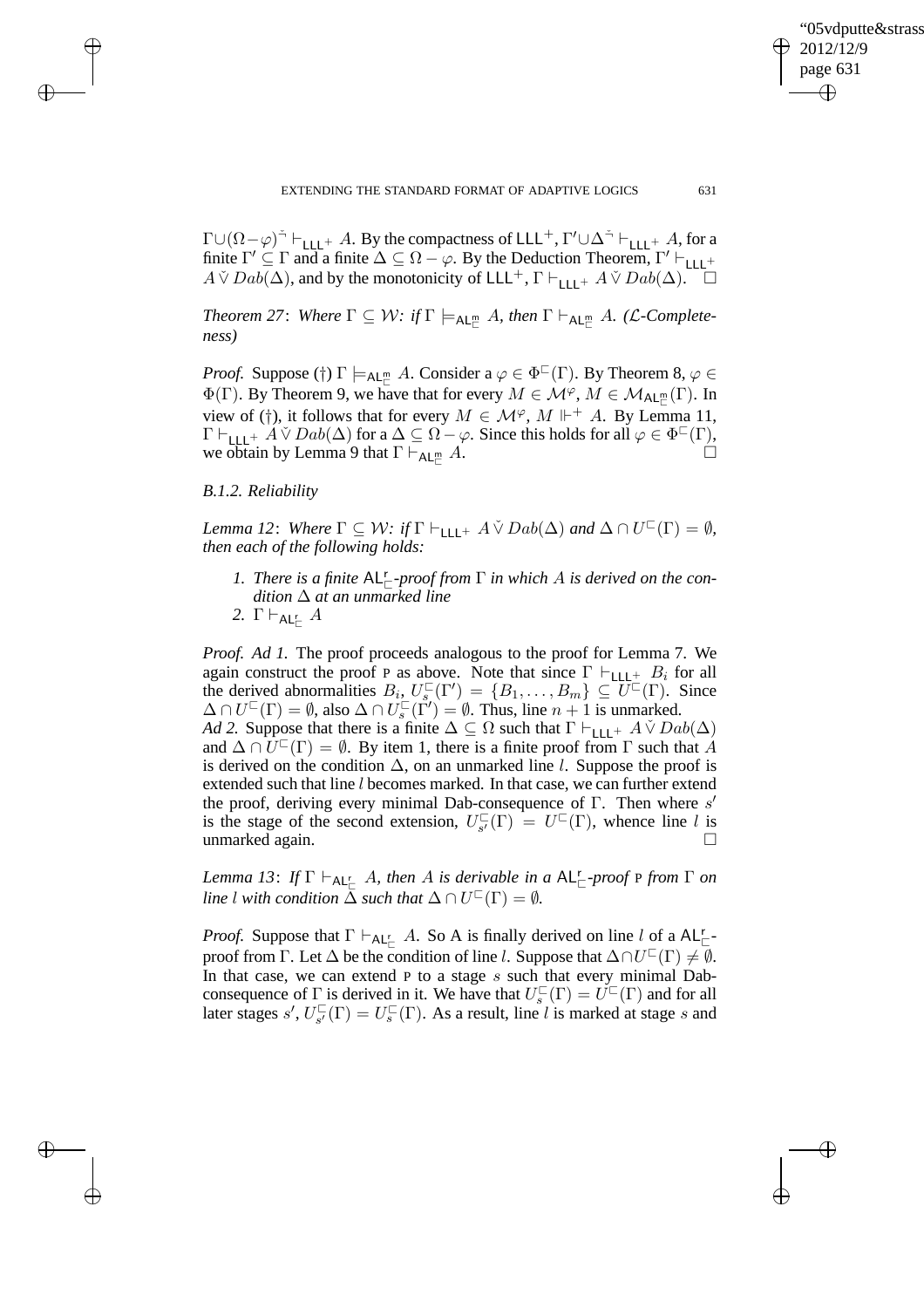✐

#### 632 FREDERIK VAN DE PUTTE AND CHRISTIAN STRASSER

remains marked in every further extension of the proof, which contradicts the antecedent in view of Definition 5.

 $Theorem 28: \Gamma \models_{\mathsf{AL}_\Box^r} A \text{ iff } \Gamma \models_{\mathsf{LLL}^+} A \check{\vee} Da\phi(\Delta) \text{ for a finite } \Delta \text{ such that }$  $\Delta \cap U^{\sqsubset}(\Gamma) = \emptyset.$ 

*Proof.* ( $\Rightarrow$ ) Suppose that  $\Gamma \models_{\mathsf{AL}^r_{\sqsubset}} A$ , whence for every  $M \in \mathcal{M}_{\mathsf{AL}^r_{\sqsubset}}(\Gamma)$ ,  $M \Vdash^+ A$ . By Definition 11, for every  $M \in \mathcal{M}_{\mathsf{LLL}^+}(\Gamma)$  such that  $Ab(\overline{M}) \subseteq$  $U^{\square}(\Gamma)$ ,  $M \Vdash^{+} A$ . Then  $\Gamma \cup (\Omega - U^{\square}(\Gamma))^{\preceq} \models_{\text{LLL}^{+}} A$ . As LLL<sup>+</sup> is compact,  $\Gamma' \cup (\Delta)^{\prec} \models_{\mathsf{LLL}^+} A$  for a finite  $\Gamma' \subseteq \Gamma$  and a finite  $\Delta \subseteq (\Omega - U^{\sqsubset}(\Gamma))$ . Hence  $\Gamma' \models_{\mathsf{LLL}^+} A \check{\vee} Da b(\Delta)$ . So, as  $\mathsf{LLL}^+$  is monotonic,  $\Gamma \models_{\mathsf{LLL}^+} A \check{\vee} Da b(\Delta)$ .

(←) Suppose there is a finite  $\Delta \subseteq \Omega$  such that  $\Gamma \models_{\text{LLL}^+} A \check{\vee} Dab(\Delta)$  and  $\Delta \cap U^{\square}(\Gamma) = \emptyset$ . Note that by Definition 11, for every  $M \in \mathcal{M}_{\mathsf{AL}_{\mathbb{C}}^{\mathbb{C}}}(\Gamma)$ ,  $M \Vdash^+ \stackrel{\sim}{\rightarrow} Dab(\Delta)$ . This implies that  $M \Vdash^+ A$  and we are done.

 $Theorem 29: If  $\Gamma \vdash_{\mathsf{AL}^{\mathsf{r}}_{\sqsubset}} A$ , then  $\Gamma \models_{\mathsf{AL}^{\mathsf{r}}_{\sqsubset}} A$ . (Soundness)$ 

*Proof.* Suppose  $\Gamma \vdash_{\mathsf{AL}^r_{\sqsubset}} A$ . By Lemma 13, A is derivable in a  $\mathsf{AL}^r_{\sqsubset}$ -proof P from  $\Gamma$  on line l with condition  $\Delta$  such that  $\Delta \cap U^{\square}(\Gamma) = \emptyset$ . By Lemma 1  $\Gamma \vdash_{\mathsf{LLL}^+} A \check{\vee} Da b(\Delta)$ . By the soundness of  $\mathsf{LLL}^+$ ,  $\Gamma \models_{\mathsf{LLL}^+} A \check{\vee} Da b(\Delta)$ . By Theorem 28,  $\Gamma \models_{AL_r^r} A$ .  $\mathcal{L}_{\sqsubset}$  A.

 $Theorem 30:$  Where  $\Gamma \subseteq \mathcal{W}$ : if  $\Gamma \models_{\mathsf{AL}^{\mathsf{r}}_{\mathsf{C}}} A$ , then  $\Gamma \vdash_{\mathsf{AL}^{\mathsf{r}}_{\mathsf{C}}} A$ . (L-Complete*ness)*

*Proof.* Suppose  $\Gamma \models_{\mathsf{AL}^{\mathsf{r}}_{{\mathsf{C}}}} A$ . By Theorem 28,  $\Gamma \models_{\mathsf{LLL}^+} A \check{\vee} Da b(\Delta)$  for a  $\Delta$  such that  $\Delta \cap U^{\square}(\Gamma) = \emptyset$ . By the completeness of LLL<sup>+</sup>,  $\Gamma \vdash_{\text{LLL}^+}$  $A \check{V}$  Dab( $\Delta$ ). By Lemma 12.2,  $\Gamma \vdash_{AL_r^{\mathcal{L}}} A$ .  $\mathcal{L}$   $\mathcal{A}.$ 

# *B.2. Strong Reassurance*

As in the previous secion, we first prove the property for ⊏-Minimal Abnormality, and next for  $\Box$ -Reliability. Where  $i \in I$ , let the flat adaptive logic AL<sup>m</sup> be defined by (i) LLL, (ii)  $\Omega_i$  and (iii) Minimal Abnormality. The proof of Strong Reassurance for AL<sup>m</sup> relies on the Strong Reassurance property of each of these flat adaptive logics.

*Theorem 31: If*  $M \in M_{\text{LLL}^+}(\Gamma) - M_{\text{AL}_\Gamma^m}(\Gamma)$ , then there is an  $M' \in$  $\mathcal{M}_{\mathsf{AL}_{\mathbb{C}}^{\mathsf{m}}}(\Gamma)$  *such that*  $Ab(M') \sqsubset Ab(M)$ *.* 

 $\rightarrow$ 

 $\rightarrow$ 

✐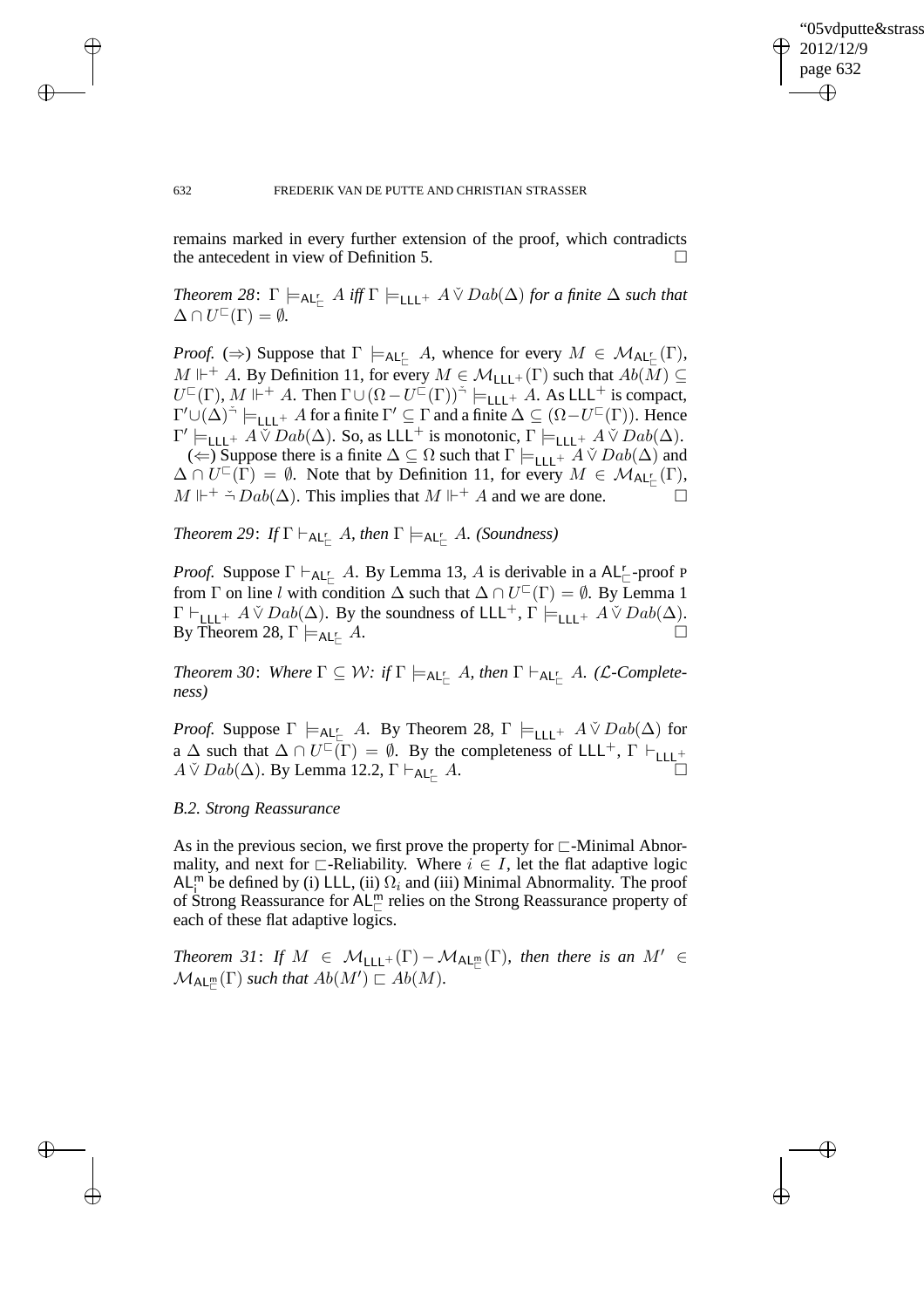✐

 $\rightarrow$ 

 $\rightarrow$ 

✐

✐

*Proof.* Suppose  $M \in \mathcal{M}_{\mathsf{LLL}^+}(\Gamma) - \mathcal{M}_{\mathsf{AL}_\Box^m}(\Gamma)$ . Let  $\mathcal M$  be the set of all  $M' \in$  $M_{\mathsf{LLL}^+}(\Gamma)$  such that  $\mathrm{Ab}(M') \sqsubset \mathrm{Ab}(M)$ .  $\mathcal{M} \neq \emptyset$  since  $M \notin \mathcal{M}_{\mathsf{AL}_\Box^\mathsf{m}}(\Gamma)$ . By Definition 7, there is an  $i_{M'} \in I$  for each  $M' \in \mathcal{M}$  such that for all  $j < i_{M'}$ ,  $Ab(M) \cap \Omega_j = Ab(M') \cap \Omega_j$ , and  $Ab(M') \cap \Omega_{i_{M'}} \subset Ab(M) \cap \Omega_{i_{M'}}$ . Let  $k = \min(\{i_{M'} \mid M' \in \mathcal{M}\})$  and  $M'' \in \mathcal{M}$  be such that  $i_{M''} = k$ .

If  $k = 1$  let  $M_k \in \mathcal{M}_{\mathsf{AL}_{1}^{\mathsf{m}}}(\Gamma)$  such that  $\mathsf{Ab}(M_k) \cap \Omega_1 \subseteq \mathsf{Ab}(M'') \cap \Omega_1$ .

If  $k > 1$ , let for every  $i < k$ ,  $\Delta_i = (\Omega_i - Ab(M_i))^2$  and  $M_i = M$ . Moreover, let  $M_k \in \mathcal{M}_{\mathsf{AL}_k^m}(\Gamma \cup \Delta_1 \cup \ldots \cup \Delta_{k-1})$  be such that  $\mathsf{Ab}(M_k) \cap$  $\Omega_k \subseteq Ab(M'') \cap \Omega_k$ .

For every  $i \in I, i \geq k$  let  $\Delta_i = (\Omega_i - \mathrm{Ab}(M_i))^{\check{}}$ , where for all  $j \in I, j > k$ k,  $M_j$  is an arbitrary model in  $\mathcal{M}_{\mathsf{AL}_j^m}(\Gamma \cup \Delta_1 \cup \ldots \cup \Delta_{j-1}).$ 

We show now by induction that for each  $i \in I$ ,  $M_i$  and hence also  $\Delta_i$  are well-defined. If  $k > 1$ , this is trivially so for all  $i < k$ .

" $i = k$ ": Suppose first  $k = 1$ .  $M_k$  exists due to the strong reassurance property that holds for  $AL_1^m$ . Suppose now  $k > 1$ . By the construction,  $M'' \in \mathcal{M}_{1+1} + (\Gamma \cup \Delta_1 \cup \ldots \cup \Delta_{k-1}).$   $M_k$  exists due to the strong reassurance property that holds for  $AL_k^m$ .

" $i \Rightarrow i+1$ ": By the induction hypothesis there is an  $M_i \in \mathcal{M}_{AL_i^m}(\Gamma \cup \Delta_1 \cup$  $\ldots \cup \Delta_{i-1}$ ). Hence  $M_i \in \mathcal{M}_{\mathsf{LLL}^+}(\Gamma \cup \Delta_1 \cup \ldots \cup \Delta_i)$ . Thus,  $M_{\text{LLL}^+}(\Gamma \cup \Delta_1 \cup ... \cup \Delta_i) \neq \emptyset$ . Hence, by the reassurance property of  $\mathsf{AL}_{i+1}^{\mathsf{m}}, \mathcal{M}_{\mathsf{AL}_{i+1}^{\mathsf{m}}}(\Gamma \cup \Delta_1 \cup ... \cup \Delta_i) \neq \emptyset$ . Let  $M_{i+1} \in$  $\mathsf{AL}^{\mathsf{m}}_{i+1}, \quad \mathcal{M}_{\mathsf{AL}^{\mathsf{m}}_{i+1}}(\Gamma \cup \Delta_1 \cup \ldots \cup \Delta_i) \quad \neq \quad \emptyset.$  Let  $M_{i+1} \in$  $\mathcal{M}_{\mathsf{AL}_{i+1}^m}(\Gamma \cup \Delta_1 \cup \ldots \cup \Delta_i)$  and  $\Delta_{i+1} = (\Omega_{i+1} - \mathsf{Ab}(M_{i+1}))^{\preceq}$ .

For every finite subset  $\Gamma'$  of  $\Gamma \cup \bigcup_{i \in I} \Delta_i$  there is a j for which  $\Gamma' \subseteq \Gamma \cup$  $\Delta_1 \cup \ldots \cup \Delta_j$ . Since  $M_{j+1} \in \mathcal{M}_{\mathsf{LLL}^+}(\Gamma \cup \Delta_1 \cup \ldots \cup \Delta_j)$ ,  $\mathcal{M}_{\mathsf{LLL}^+}(\Gamma') \neq \emptyset$ . Then, by the compactness of LLL<sup>+</sup>,  $\mathcal{M}_{\text{LLL+}}(\Gamma \cup \bigcup_{i \in I} \Delta_i) \neq \emptyset$ . Let  $M_{\star} \in$  $M_{\text{LLL}^+}(\Gamma \cup \bigcup_{i \in I} \Delta_i)$ . We will now show that (1)  $Ab(M_\star) \sqsubset Ab(M)$  and that (2)  $M_{\star} \in \mathcal{M}_{\mathsf{AL}_{\square}^{\mathsf{m}}}(\Gamma)$ .

(1) By the construction, for all  $i \in I$ ,  $Ab(M_{\star}) \cap \Omega_i \subseteq Ab(M_i) \cap \Omega_i$ . Suppose there is an  $i \in I$  for which  $\mathrm{Ab}(M_\star) \cap \Omega_i \subset \mathrm{Ab}(M_i) \cap \Omega_i$ . Suppose first that  $i < k$ . In view of the construction, for all  $j < k$ ,  $Ab(M_j) \cap \Omega_j =$  $Ab(M) \cap \Omega_j$ , whence  $Ab(M_\star) \cap \Omega_j \subseteq Ab(M) \cap \Omega_j$ . But then  $M_\star \in \mathcal{M}$ which is a contradiction to the minimality of k. Suppose hence that  $i \geq k$ . Suppose  $i = 1$ . Since  $M_1 \in M_{\mathsf{AL}_1^m}(\Gamma)$  and  $M_* \in \mathcal{M}_{\mathsf{LLL}^+}(\Gamma)$  this is a contradiction. Suppose now that  $i > 1$ . Note that  $M_i \in$  $\mathcal{M}_{\mathsf{AL}_{i}^{\mathsf{m}}}(\Gamma\cup \Delta_1\cup\ldots\cup\Delta_{i-1})$  and  $M_{\star}\in \mathcal{M}_{\mathsf{LLL}^+}(\Gamma\cup \Delta_1\cup\ldots\cup\Delta_{i-1}),$ a contradiction. Hence  $(\dagger)$  for all  $i \in I$ ,  $Ab(M_{\star}) \cap \Omega_i = Ab(M_i) \cap \Omega_i$ .

Since for all  $i < k$ ,  $Ab(M_\star) \cap \Omega_i = Ab(M) \cap \Omega_i$ , and  $Ab(M_\star) \cap \Omega_k =$  $Ab(M_k) \cap \Omega_k \subseteq Ab(M'') \cap \Omega_k \subset Ab(M) \cap \Omega_k$ , we have  $Ab(M_\star) \sqsubset Ab(M)$ by Definition 7.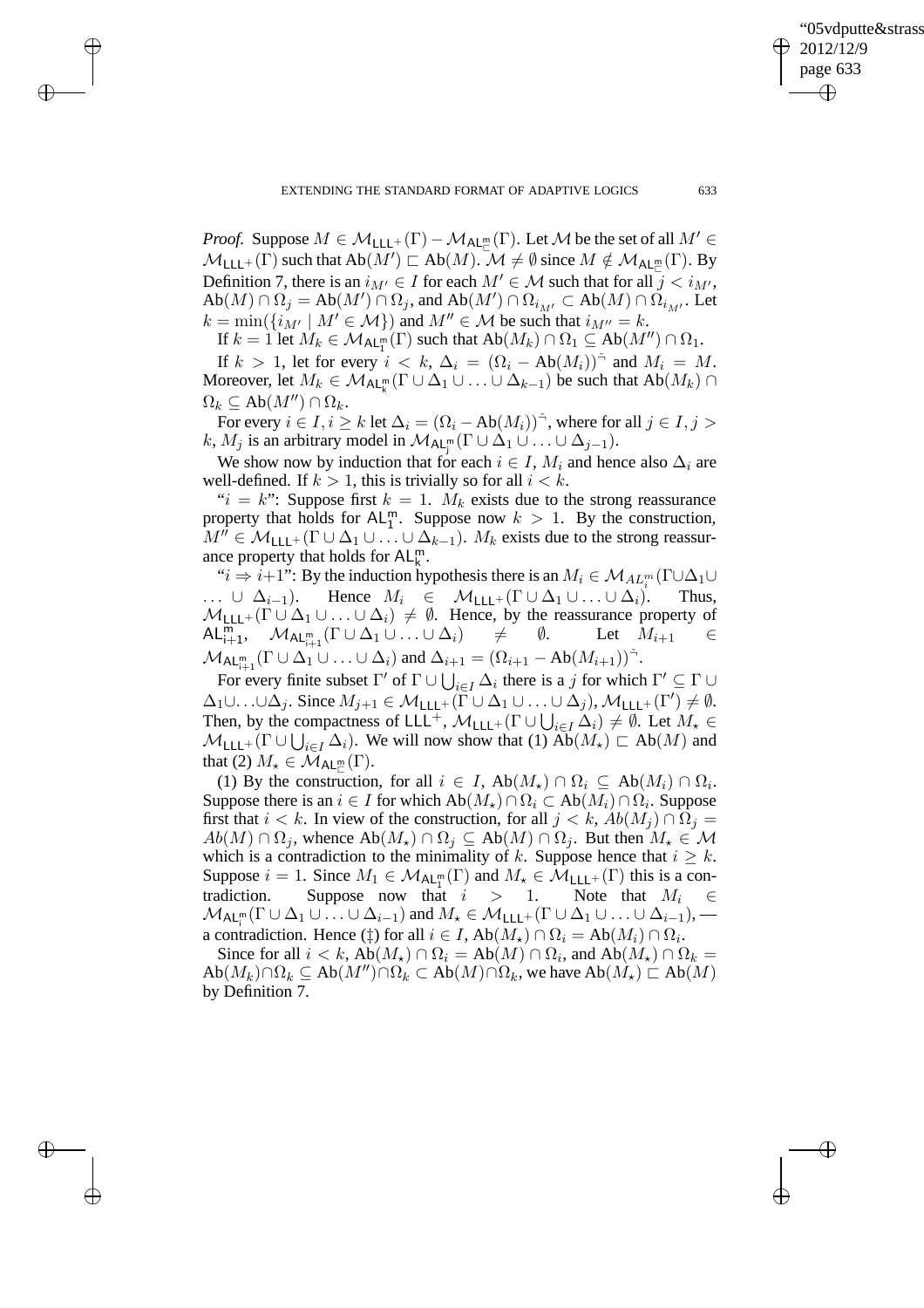✐

634 FREDERIK VAN DE PUTTE AND CHRISTIAN STRASSER

(2) Suppose there is an  $M''' \in \mathcal{M}_{\mathsf{LLL}^+}(\Gamma)$  such that  $\mathrm{Ab}(M''') \sqsubset \mathrm{Ab}(M_*)$ . Then there is an  $l \in I$  such that (i) for all  $m < l$ , Ab $(M''') \cap \Omega_m =$  $Ab(M_{\star}) \cap \Omega_m$  and (ii)  $Ab(M''') \cap \Omega_l \subset Ab(M_{\star}) \cap \Omega_l$ . By the transitivity of  $\Box$ , Ab $(M''') \Box$  Ab $(M)$  and hence  $M''' \in \mathcal{M}$ . Thus, due to the minimality of k,  $l \ge k$ . Suppose  $l = 1 = k$ . Due to (ii) and ( $\ddagger$ ),  $Ab(M''') \cap \Omega_1 \subset Ab(M_{\star}) \cap \Omega_1 = Ab(M_1) \cap \Omega_1$ . This is a contradiction, since  $M_1 \in \mathcal{M}_{\mathsf{AL}_1^m}(\Gamma)$ . Suppose now  $l > 1$ . Note that due to (i) and (‡), for all  $m < l$ , Ab $(M<sup>m</sup>) \cap \Omega_m = Ab(M<sub>\star</sub>) \cap \Omega_m = Ab(M<sub>m</sub>) \cap$  $\Omega_m$ . Thus,  $M'''\in \mathcal{M}_{\mathsf{LLL}^+}(\Gamma \cup \Delta_1 \cup \ldots \cup \Delta_{l-1})$ . Due to (ii) and (‡),  $Ab(M''') \cap \Omega_l \subset Ab(M_{\star}) \cap \Omega_l = Ab(M_l) \cap \Omega_l$ . This is a contradiction, since  $M_l \in \mathcal{M}_{\mathsf{AL}_l^m}(\Gamma \cup \Delta_1 \cup \ldots \cup \Delta_{l-1})$ . Hence  $M_{\star} \in \mathcal{M}_{\mathsf{AL}_l^m}(\Gamma)$ .  $\Box$ 

 $Lemma \; 14 \colon \; \mathcal{M}_{\mathsf{AL}^{\mathsf{m}}_{\mathsf{C}}}(\Gamma) \subseteq \mathcal{M}_{\mathsf{AL}^{\mathsf{r}}_{\mathsf{C}}}(\Gamma).$ 

*Proof.* Suppose  $M \in \mathcal{M}_{\mathsf{AL}_m^m}(\Gamma)$ . By Theorem 9,  $Ab(M) = \varphi$  for some  $\varphi \in \Phi^{\square}(\Gamma)$ . Hence  $Ab(M) \subseteq \bigcup \Phi^{\square}(\Gamma)$ , whence by Definitions 10 and 11,  $M\in \mathcal{M}_{\mathsf{AL}_{\Box}^{\mathsf{r}}}$ (Γ).

*Theorem 32: If*  $M \in M_{\text{LLL}^+}(\Gamma) - M_{\text{AL}_L^+}(\Gamma)$ *, then there is an*  $M' \in$  $\mathcal{M}_{\mathsf{AL}_{\mathsf{L}}^r}(\Gamma)$  such that  $Ab(M') \sqsubset Ab(M)$ .

*Proof.* Suppose  $M \in \mathcal{M}_{\mathsf{LLL}^+}(\Gamma) - \mathcal{M}_{\mathsf{AL}^{\mathsf{r}}_{\mathsf{LC}}}(\Gamma)$ . By Lemma 14,  $M \in$  $M_{\text{LLL}^+}(\Gamma) - M_{\text{AL}_L^m}(\Gamma)$ . By Theorem 31, there is a  $M' \in M_{\text{AL}_L^m}(\Gamma)$  such that  $Ab(M') \sqsubset Ab(M)$ . By Lemma 14,  $M' \in \mathcal{M}_{\mathsf{AL}_\sqsubset^{\mathsf{L}}}(\Gamma)$ .

*B.3. Reflexivity*

Reflexivity follows immediately from the following property:

 $Theorem 33: Cn_{\text{LLL}^+}(\Gamma) \subseteq Cn_{\text{AL}_{\square}}(\Gamma)$  (LLL<sup>+</sup> is weaker than or identical *to* AL $⊩$ *)* 

*Proof.* Suppose  $\Gamma \vdash_{\text{LLL}+} A$ . By the compactness of LLL<sup>+</sup>, there is a finite  $\Gamma' \subseteq \Gamma$  such that  $\Gamma' \vdash_{\text{LLL}^+} A$ . We may introduce all the elements of  $\Gamma'$  as premises in a  $AL_{\sqsubset}$ -proof from  $\Gamma$ , using the rule PREM. We apply the rule RU to these premises to derive  $A$ , say on a line  $l$ . Note that the condition of line l is  $\emptyset$ , whence in view of marking definitions 13 and 15, line l is unmarked and remains unmarked in every extension of the proof.

 $\rightarrow$ 

 $\rightarrow$ 

✐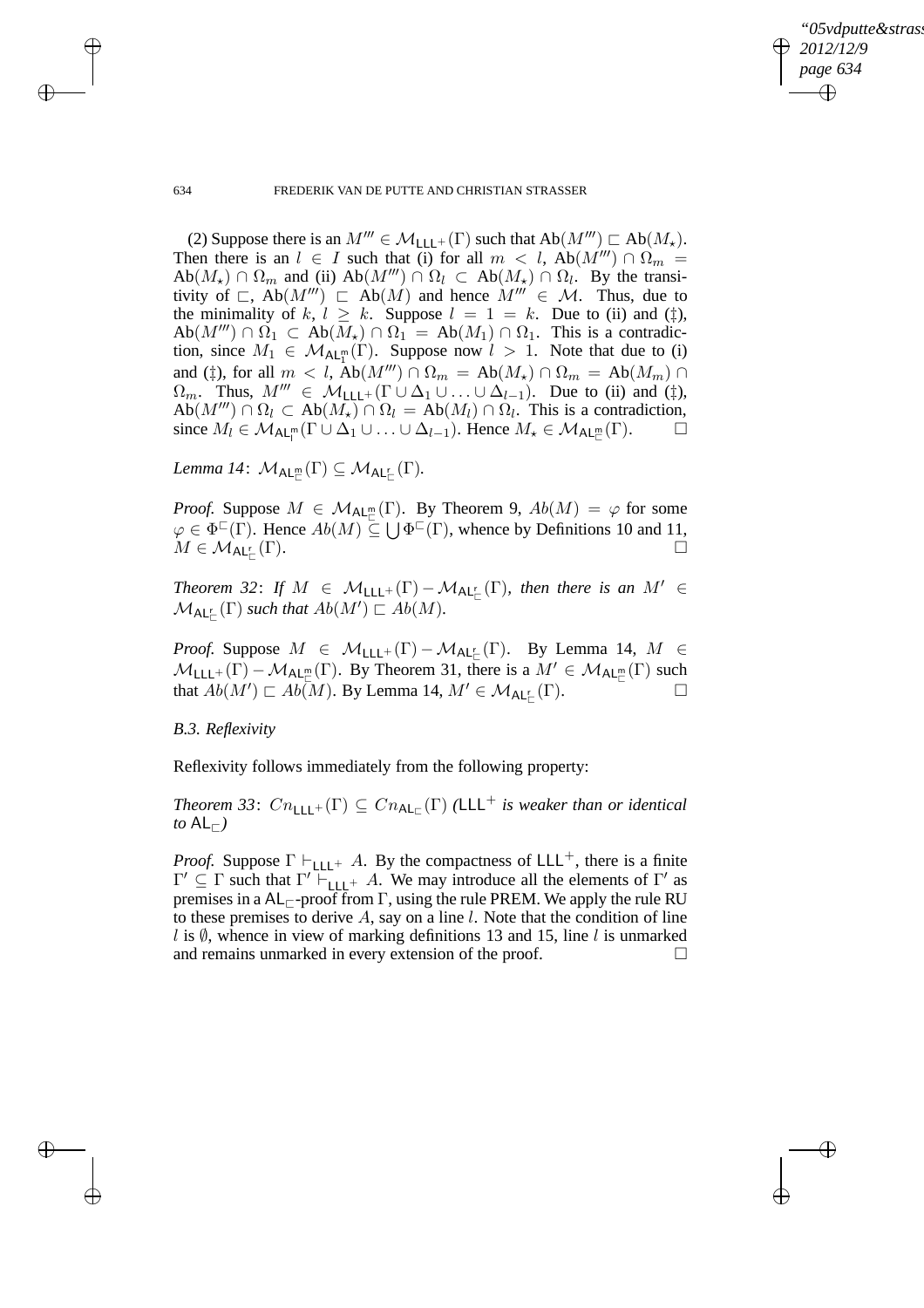# *B.4. Cautious Indifference*

 $\rightarrow$ 

 $\rightarrow$ 

✐

✐

We will first prove that Cautious Indifference holds for  $AL_{\Box}^{m}$ , and then that it also holds for  $AL_{\square}^r$ . In what follows,  $\Gamma'$  is an arbitrary subset of  $\mathcal{W}^+$ .

Theorem 34:  $If \Gamma' \subseteq Cn_{\mathsf{AL}_\mathbb{L}^m}(\Gamma)$ , then  $\mathcal{M}_{\mathsf{AL}_\mathbb{L}^m}(\Gamma) = \mathcal{M}_{\mathsf{AL}_\mathbb{L}^m}(\Gamma \cup \Gamma').$ 

*Proof.* Suppose (†)  $\Gamma' \subseteq Cn_{\text{AL}_{\square}^m}(\Gamma)$ . Consider a  $M \in \mathcal{M}_{\text{AL}_{\square}^m}(\Gamma \cup \Gamma')$ . By Definition 8,  $M \in \mathcal{M}_{\mathsf{LLL}^+}(\Gamma \cup \Gamma')$  and hence  $M \in \mathcal{M}_{\mathsf{LLL}^+}(\Gamma)$ . Suppose that  $M \notin \mathcal{M}_{\mathsf{AL}_{\mathbb{L}}^m}(\Gamma)$ . By Theorem 31, there is a  $M' \in \mathcal{M}_{\mathsf{AL}_{\mathbb{L}}^m}(\Gamma)$  such that  $Ab(M') \sqsubset Ab(M)$ . However, in view of (†),  $M' \Vdash^+ A$  for every  $A \in \Gamma'$ , whence also  $M' \in \mathcal{M}_{\mathsf{LLL}^+}(\Gamma \cup \Gamma')$ . By Definition 8,  $M \notin \mathcal{M}_{\mathsf{AL}_\Box^{\mathsf{mc}}}(\Gamma \cup \Gamma')$ , which contradicts the supposition.

Consider a  $M \in \mathcal{M}_{\mathsf{AL}_{\Box}^m}(\Gamma)$ . By (†),  $M \Vdash^{+} A$  for every  $A \in \Gamma'$ . By Definition 8, M is a LLL<sup>+</sup>-model of Γ. We thus obtain that M is a LLL<sup>+</sup>model of  $\Gamma \cup \Gamma'$ . Suppose  $M \notin \mathcal{M}_{\mathsf{AL}_\Box^\mathsf{m}}(\Gamma \cup \Gamma')$ . By Theorem 31, there is a  $M' \in \mathcal{M}_{\mathsf{LLL}^+}(\Gamma \cup \Gamma')$ :  $Ab(M') \sqsubset \overline{Ab}(M)$ . Hence  $M' \in \mathcal{M}_{\mathsf{LLL}^+}(\Gamma)$ . By Definition 8,  $M \notin \mathcal{M}_{\mathsf{AL}_\Box^\mathsf{m}}(\Gamma)$ , whence we have obtained a contradiction.  $\Box$ 

Lemma 15: If  $\Gamma' \subseteq Cn_{\text{AL}_m^m}(\Gamma)$ , then  $\Phi^{\square}(\Gamma) = \Phi^{\square}(\Gamma \cup \Gamma')$ .

*Proof.* Suppose  $\Gamma' \subseteq Cn_{\text{AL}_{\square}^m}(\Gamma)$ . If  $\Gamma$  has no LLL<sup>+</sup>-models, then  $\Gamma$  and  $\Gamma \cup \Gamma'$  are LLL<sup>+</sup>-trivial, whence  $\Phi^{\Box}(\Gamma) = {\Omega} = {\Phi}^{\Box}(\Gamma \cup \Gamma').$ 

If (1)  $\Gamma$  has LLL<sup>+</sup>-models, then in view of the reassurance of AL<sup>m</sup>, there is a  $M \in \mathcal{M}_{\mathsf{AL}_{\Box}^m}(\Gamma)$ . By Theorem 34,  $M \in \mathcal{M}_{\mathsf{AL}_{\Box}^m}(\Gamma \cup \Gamma')$ , whence also (2)  $\Gamma \cup \Gamma'$  has LLL<sup>+</sup>-models. By Theorem 34,  $\mathcal{M}_{AL_{\Gamma}^m}(\Gamma) = \mathcal{M}_{AL_{\Gamma}^m}(\Gamma \cup \Gamma')$ . By (1), (2) and Theorem 10, this means that  $\Phi^{\Box}(\Gamma) = \Phi^{\Box}(\Gamma \cup \Gamma)$ .

 $Theorem 35: If  $\Gamma' \subseteq Cn_{\mathsf{AL}_m^m}(\Gamma), then Cn_{\mathsf{AL}_m^m}(\Gamma) \subseteq Cn_{\mathsf{AL}_m^m}(\Gamma \cup \Gamma').$  (Cau$ *tious Monotonicity)*

*Proof.* Suppose  $\Gamma' \subseteq Cn_{\mathsf{AL}_{\mathbb{C}}^m}(\Gamma)$ , whence by Lemma 15, (†)  $\Phi^{\mathbb{C}}(\Gamma) =$  $\Phi^{\square}(\Gamma \cup \Gamma')$ . Suppose  $\Gamma \vdash_{\mathsf{AL}_\Box^m} A$ . By Lemma 8.2 and (†), we have that (‡) for every  $\varphi \in \Phi^{\mathbb{C}}(\Gamma \cup \Gamma^{\overline{\prime}}), \Gamma \vdash_{\mathsf{LLL}^+} A \check{\vee} Dab(\Delta)$  for a  $\Delta$  such that  $\varphi \cap \Delta = \emptyset$ . By Lemma 8.1 and (‡), there is a finite AL<sup>m</sup>-proof P from  $\Gamma$  such that A is derived at an unmarked line l with condition  $\Delta$ , and  $\Delta \cap \varphi = \emptyset$  for  $a \varphi \in \Phi^{\Box}(\Gamma \cup \Gamma')$ . Note that P is also a proof from  $\Gamma \cup \Gamma'$ .

Suppose line  $l$  is marked in an extension of P. We may extend this extension further such that (a) all minimal Dab-consequences of  $\Gamma \cup \Gamma'$  are derived on the empty condition and (b) for every  $\varphi \in \Phi^{\hat{\sqsubset}}(\Gamma \cup \Gamma')$ , A is derived on a

"05vdputte&strasser

2012/12/9 page 635

✐

✐

✐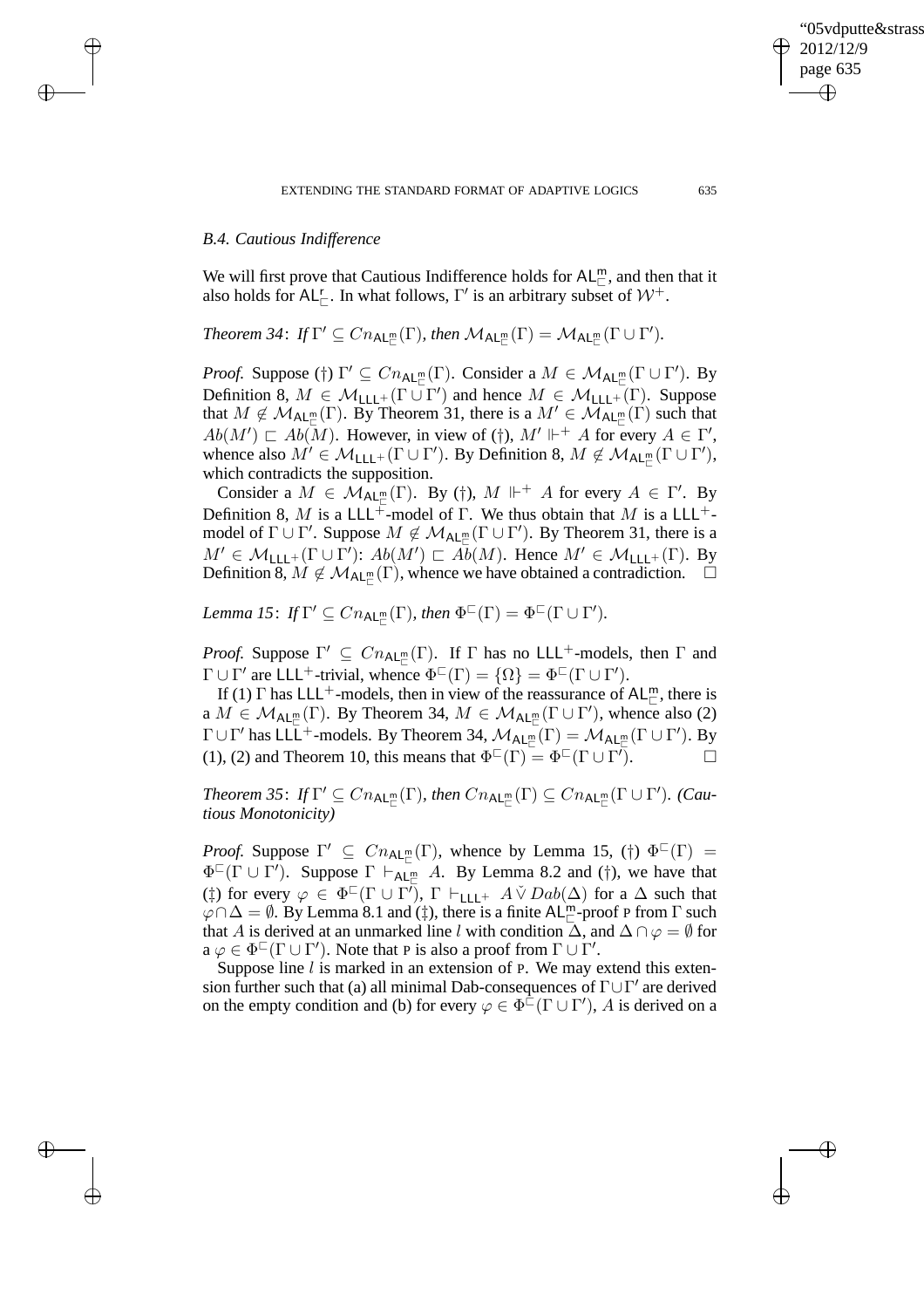✐

#### 636 FREDERIK VAN DE PUTTE AND CHRISTIAN STRASSER

condition  $\Delta$  such that  $\Delta \cap \varphi = \emptyset$  — this is possible in view of (‡). Let s be the stage of this second extension of P.

Note that by (a), for every later stage  $s', \Phi_{s'}(\Gamma \cup \Gamma') = \Phi(\Gamma \cup \Gamma')$ . By (b), at every later stage s', for every  $\varphi \in \Phi_{s'}(\Gamma \cup \Gamma')$ , A is derived on a condition  $\Delta$  such that  $\Delta \cap \varphi = \emptyset$ . By Definition 13, line l is unmarked at every such stage s', whence A is finally derived in the proof. Hence  $\Gamma \cup \Gamma' \vdash_{AL_{\Gamma}^m} A$ .  $\square$ 

Theorem 36: Where  $\Gamma \subseteq W$ : if  $\Gamma' \subseteq Cn_{\text{AL}_m^m}(\Gamma)$ , then  $Cn_{\text{AL}_m^m}(\Gamma \cup \Gamma') \subseteq$  $Cn_{\sf AL}_{\sqsubset}^m(\Gamma)$ . (Cumulative Transitivity)

*Proof.* Suppose  $\Gamma' \subseteq Cn_{\mathsf{AL}_m^m}(\Gamma)$ , whence by Theorem 34, (†)  $\mathcal{M}_{\mathsf{AL}_m^m}(\Gamma) =$  $\mathcal{M}_{\mathsf{AL}_{\Box}^m}(\Gamma \cup \Gamma')$ . Suppose  $\Gamma \cup \Gamma' \vdash_{\mathsf{AL}_{\Box}^m} A$ . By the soundness of  $\mathsf{AL}_{\Box}^m$ ,  $\Gamma \cup$  $\Gamma' \models_{\mathsf{AL}^{\mathsf{m}}_{\mathsf{C}}} A$ . By (†),  $\Gamma \models_{\mathsf{AL}^{\mathsf{m}}_{\mathsf{C}}} A$ . By the  $\mathcal{L}$ -completeness of  $\mathsf{AL}^{\mathsf{m}}_{\mathsf{C}}$ ,  $\Gamma \vdash_{\mathsf{AL}^{\mathsf{m}}_{\mathsf{C}}} A$ .

*Corollary 1: Where*  $\Gamma \subseteq W$ *: if*  $\Gamma' \subseteq Cn_{\text{AL}_\Box^\text{m}}(\Gamma)$ *, then*  $Cn_{\text{AL}_\Box^\text{m}}(\Gamma \cup \Gamma') =$ CnAL<sup>m</sup> ⊏ (Γ)*. (Cautious Indifference)*

*Theorem 37*:  $C_{n_{\mathsf{AL}_{\Box}^{\mathsf{r}}}}(\Gamma) \subseteq C_{n_{\mathsf{AL}_{\Box}^{\mathsf{m}}}}(\Gamma)$ .

*Proof.* Suppose  $\Gamma \vdash_{AL_{\Box}} A$ . By Lemma 13, there is a finite  $AL_{\Box}$ -proof P from Γ, in which A occurs on an unmarked line l with condition  $\Delta$ , and  $\Delta \cap U^{\perp}(\Gamma) = \emptyset$ . Let s be the stage of this proof. Since line l is unmarked, we have that (†)  $\Delta \cap U_s^{\square}(\Gamma) = \emptyset$ . Since  $U^{\square}(\Gamma) = \bigcup \Phi^{\square}(\Gamma)$ , we can derive that  $(\ddagger) \Delta \cap \varphi = \emptyset$  for every  $\varphi \in \Phi^{\square}(\Gamma)$ .

Note that P is also an AL<sup>m</sup>-proof from  $\Gamma$ . By (†) and the fact that  $U_s^{\square}(\Gamma) =$ Solution is also an  $AL_{\square}$ -proof from  $\square$ . By (1) and the fact that  $\mathcal{O}_s$  ( $\Gamma$ ) =  $\bigcup \Phi_s^{\square}(\Gamma)$ , we can derive that  $\Delta \cap \varphi = \emptyset$  for every  $\varphi \in \Phi_s^{\square}(\Gamma)$ . Hence line l is also unmarked in P if the strategy is ⊏-Minimal Abnormality.

Suppose line l is  $AL_{\square}^m$ -marked in a further extension of the proof. We then extend the proof further to a stage  $s'$ , such that every minimal Dabconsequence of  $\Gamma$  is derived at stage s'. Note that  $\Phi_{\mathbf{s}'}^{\square}$  $\mathcal{L}_{s'}^{\square}(\Gamma) = \Phi^{\square}(\Gamma)$ . By (‡) and Definition 13, line  $l$  is unmarked at stage  $s'$ . — Процессиональные продаже продаже на продаже продаже продаже на продаже продаже на продаже продаже на прода<br>В 1990 году стала продаже продаже продаже продаже продаже продаже продаже продаже продаже продаже продаже прод

Lemma 16: If  $\Gamma' \subseteq Cn_{\mathsf{AL}_E^{\mathsf{L}}}(\Gamma)$ , then  $U^{\square}(\Gamma \cup \Gamma') = U^{\square}(\Gamma)$ .

*Proof.* Suppose  $\Gamma' \subseteq Cn_{\mathsf{AL}_{\Box}^{\mathsf{r}}}(\Gamma)$ . By Theorem 37,  $\Gamma' \subseteq Cn_{\mathsf{AL}_{\Box}^{\mathsf{m}}}(\Gamma)$ . By Lemma 15,  $\Phi^{\Box}(\Gamma) = \Phi^{\Box}(\Gamma \cup \Gamma')$ , whence by Definition 10,  $U^{\Box}(\Gamma \cup \Gamma') =$  $U^{\sqsubset}(\Gamma).$  $\Box$   $\Box$ 

*Theorem 38: If*  $\Gamma' \subseteq Cn_{\mathsf{AL}_{\mathsf{L}}^{\mathsf{r}}}(\Gamma)$ *, then*  $\mathcal{M}_{\mathsf{AL}_{\mathsf{L}}^{\mathsf{r}}}(\Gamma) = \mathcal{M}_{\mathsf{AL}_{\mathsf{L}}^{\mathsf{r}}}(\Gamma \cup \Gamma')$ *.* 

 $\rightarrow$ 

 $\rightarrow$ 

✐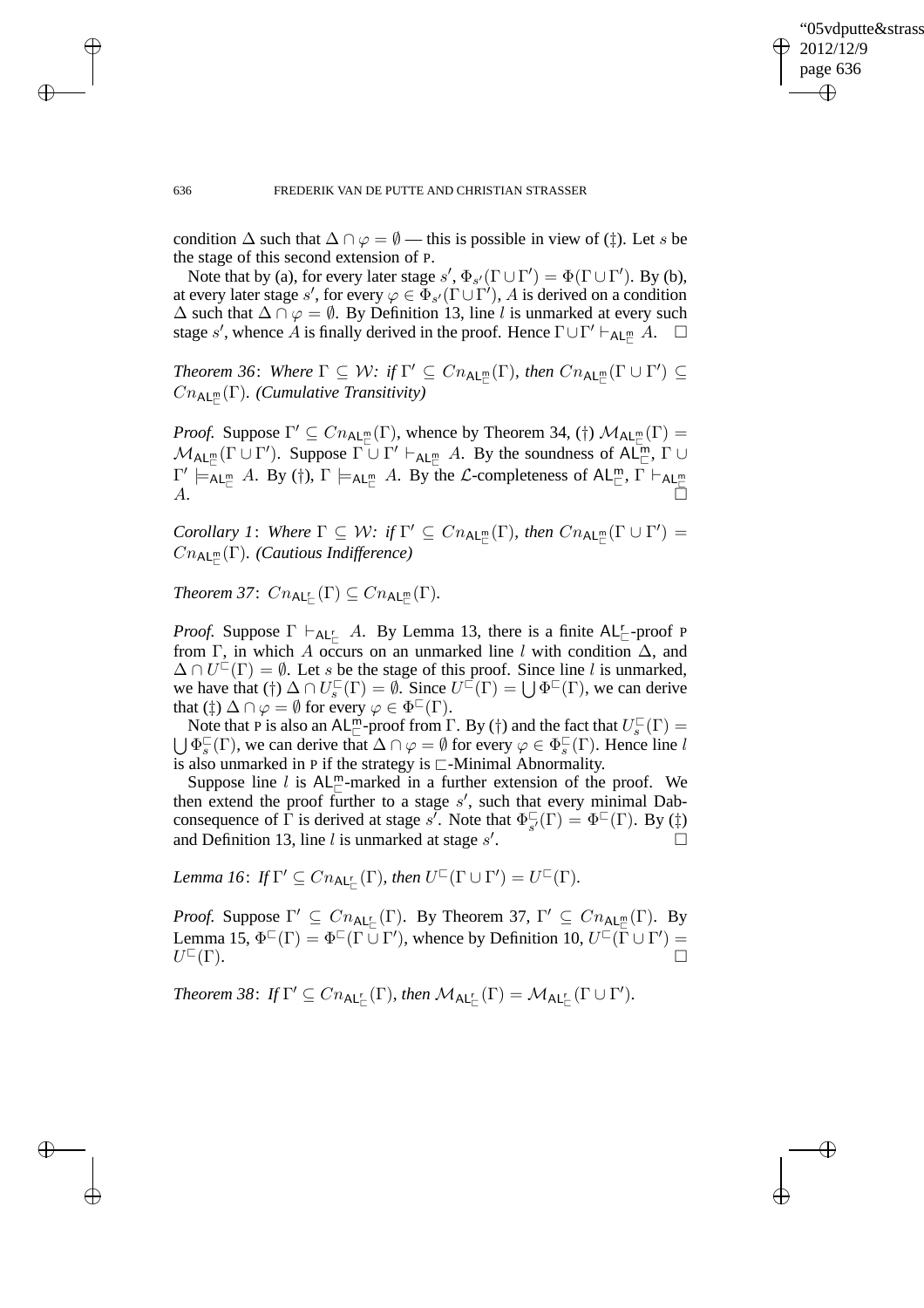✐

*Proof.* Suppose  $\Gamma' \subseteq Cn_{\mathsf{AL}_\mathbb{L}^{\mathbb{L}}}(\Gamma)$ . By Lemma 16, (†)  $U^{\mathbb{L}}(\Gamma \cup \Gamma') = U^{\mathbb{L}}(\Gamma)$ . Suppose  $M \in \mathcal{M}_{\mathsf{AL}_{\Box}^r}(\Gamma)$ . By the supposition and the soundness of  $\mathsf{AL}_{\Box}^r$ ,  $M \in \mathcal{M}_{\mathsf{LLL}^+}(\Gamma \cup \Gamma')$ . By (†) and Definition 11,  $M \in \mathcal{M}_{\mathsf{AL}^{\mathsf{r}}_{\Gamma}}(\Gamma \cup \Gamma')$ .

Suppose  $M \in \mathcal{M}_{\mathsf{AL}_{\mathbb{C}}^{\mathbb{C}}}(\Gamma \cup \Gamma')$ . By Definition 11,  $M \in \mathcal{M}_{\mathsf{LLL}}(\Gamma \cup \Gamma')$ and  $Ab(M) \subseteq U^{\sqsubset}(\Gamma \cup \Gamma')$ . Then by the monotonicity of LLL<sup>+</sup> and (†),  $M \in$  $\mathcal{M}_{\mathsf{LLL}^+}(\Gamma)$  and  $Ab(M) \subseteq U^{\mathsf{C}}(\Gamma)$ . By Definition 11,  $M \in \mathcal{M}_{\mathsf{AL'_{\mathsf{C}}}}(\Gamma)$ .  $\square$ 

 $Theorem 39: If  $\Gamma' \subseteq Cn_{\mathsf{AL}_\sqsubset^{\mathsf{L}}}(\Gamma)$ , then  $Cn_{\mathsf{AL}_\sqsubset^{\mathsf{L}}}(\Gamma) \subseteq Cn_{\mathsf{AL}_\sqsubset^{\mathsf{L}}}(\Gamma \cup \Gamma')$ . (Cau$ *tious Monotonicity)*

*Proof.* Suppose  $\Gamma' \subseteq Cn_{\mathsf{AL}_\Box}(\Gamma)$ , whence by Lemma 16, (†)  $U^\Box(\Gamma \cup \Gamma') =$  $U^{\square}(\Gamma)$ . Suppose  $\Gamma \vdash_{\mathsf{AL}_{\square}^{\mathbb{L}}} \overline{A}$ , whence by Lemma 13, A is derivable in an AL<sup>r</sup><sub> $\sqsubset$ </sub>-proof P from  $\Gamma$  on line l with condition  $\Delta$  such that  $\Delta \cap U^{\sqsubset}(\Gamma) = \emptyset$ . Note that P is a  $AL_{\square}^r$ -proof from  $\Gamma \cup \Gamma'$  as well.

Suppose that line  $l$  is marked in an extension of P. We may then further extend the extension, such every minimal Dab-consequence of  $\Gamma \cup \Gamma'$  is derived in it on the empty condition. Where the stage of the second extension is s, we have that  $U_s^{\square}(\Gamma \cup \Gamma') = U^{\square}(\Gamma \cup \Gamma')$ . By (†),  $\Delta \cap U^{\square}(\Gamma \cup \Gamma') = \emptyset$ . As a result, line l is unmarked at stage s.  $\Box$ 

Theorem 40: Where  $\Gamma \subseteq W$ : if  $\Gamma' \subseteq Cn_{\mathsf{AL}_{\Box}^{\mathsf{r}}}(\Gamma)$ *, then*  $Cn_{\mathsf{AL}_{\Box}^{\mathsf{r}}}(\Gamma \cup \Gamma') \subseteq$ CnAL<sup>r</sup> ⊏ (Γ)*. (Cumulative Transitivity)*

*Proof.* Suppose  $\Gamma' \subseteq Cn_{\mathsf{AL}_{\mathsf{L}}}( \Gamma)$ , whence by Theorem 38, (†)  $\mathcal{M}_{\mathsf{AL}_{\mathsf{L}}}( \Gamma) =$  $M_{\mathsf{AL}_{\Box}^r}(\Gamma \cup \Gamma')$ . Now suppose  $\Gamma \cup \Gamma' \vdash_{\mathsf{AL}_{\Box}^r} A$ . By the soundness of  $\mathsf{AL}_{\Box}^r$ ,  $\Gamma \cup \overline{\Gamma'} \models_{\mathsf{AL}^{\mathsf{r}}_{\mathsf{C}}} A$ . By (†),  $\Gamma \models_{\mathsf{AL}^{\mathsf{r}}_{\mathsf{C}}} A$ . By the *L*-completeness of  $\mathsf{AL}^{\mathsf{r}}_{\mathsf{C}}$ ,  $\Gamma\vdash_{\mathsf{AL}^r_{\vdash}} A$ .  $\Gamma_{\vdash}$  A.

*Corollary 2: Where*  $\Gamma \subseteq W$ *: if*  $\Gamma' \subseteq Cn_{\mathsf{AL}_{\Box}^{\mathsf{r}}}(\Gamma)$ *, then*  $Cn_{\mathsf{AL}_{\Box}^{\mathsf{r}}}(\Gamma \cup \Gamma') =$ CnAL<sup>r</sup> ⊏ (Γ)*. (Cautious Indifference)*

# *B.5. Idempotence*

 $\rightarrow$ 

 $\rightarrow$ 

✐

✐

Let  $\Gamma' = C n_{\mathsf{AL}_{\square}}(\Gamma)$ . By Cautious Indifference,  $C n_{\mathsf{AL}_{\square}}(\Gamma) = C n_{\mathsf{AL}_{\square}}(\Gamma \cup \Gamma)$  $\Gamma'$ ). Moreover, by the reflexivity of AL<sub>⊏</sub>, Γ ⊆ Γ', whence  $Cn_{AL<sub>⊏</sub>}(\Gamma \cup \Gamma')=$  $Cn_{\mathsf{AL}_{\square}}(\Gamma')$ . The rest follows immediately.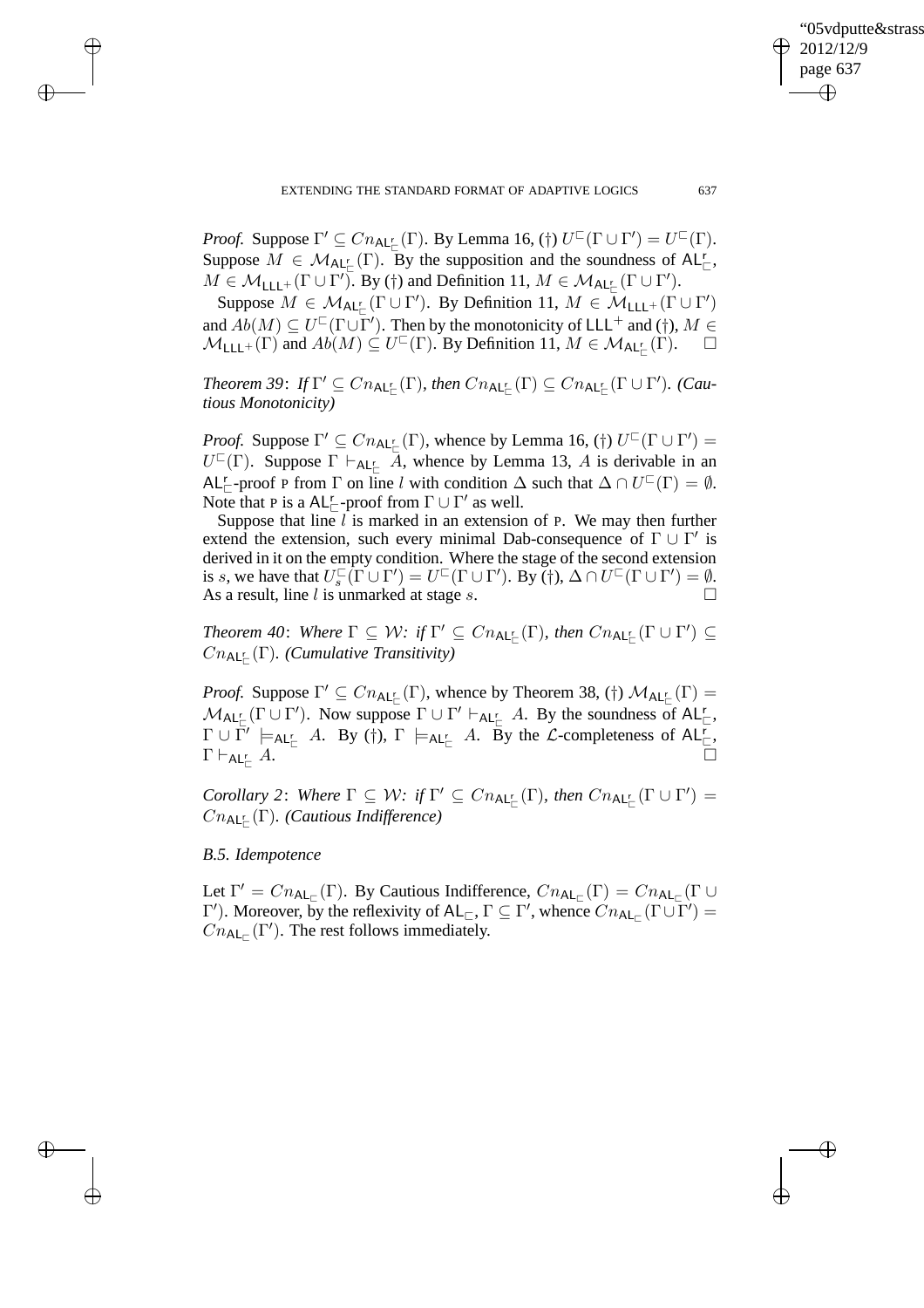✐

### 638 FREDERIK VAN DE PUTTE AND CHRISTIAN STRASSER

# *B.6. Deduction Theorem for* AL<sup>m</sup>

Suppose  $\Gamma \cup \{A\} \vdash_{AL_{\Box}} B$ , whence by the soundness of  $AL_{\Box}^m$ : (†) every AL<sup>m</sup> -model of  $\Gamma \cup \{A\}$  verifies B. Suppose  $\Gamma \nvdash_{AL_{\Box}^m} \neg A \lor B$  — we derive a contradiction. By the  $\mathcal L$ -completeness of AL<sup>m</sup>, there is a AL<sup>m</sup>-model M of  $\Gamma$ such that  $M \Vdash^+ A \wedge \neg B$ . Note that M is a LLL<sup>+</sup>-model of  $\Gamma \cup \{A\}$ . In view of (†), M is not a AL<sup>m</sup>-model of  $\Gamma \cup \{A\}$ , whence there is a LLL<sup>+</sup>-model  $M'$  of  $\Gamma \cup \{A\}$  such that  $Ab(M') \sqsubset Ab(M)$ . However, by the monotonicity of LLL<sup>+</sup>,  $\tilde{M}'$  is a LLL<sup>+</sup>-model of  $\Gamma$ . By Definition 8,  $M \notin \mathcal{M}_{AL_{\Gamma}^m}(\Gamma)$ .

# *B.7. Hierarchies within the New Format*

*Theorem 41*:  $Cn_{\mathsf{AL}_{\mathbb{C}}^m}(\Gamma) \subseteq Cn_{\mathsf{ULL}}(\Gamma)$ .

*Proof.* Suppose  $\Gamma \vdash_{AL_{\Box}} A$ . By Lemma 8.2,  $\Gamma \vdash_{LLL^+} A \check{\vee} Da b(\Delta)$  for a  $\Delta \subseteq \Omega$ . By CL-properties,  $\Gamma \cup \Omega^{\dagger} \vdash_{\text{LLL}+} A$ , whence in view of the definition of ULL,  $\Gamma \vdash_{\mathsf{ULL}} A$ .

In view of Theorems 33, 37, 41 and 13, we can immediately derive Theorem 21 as a corollary. By Theorem 5, we can also derive Theorem 22.

# *B.8. Criteria for* AL<sub>Γ</sub>-*Equivalence*

*Theorem 42: Where*  $\Gamma \subseteq W$ ,  $Cn_{\mathsf{AL}_{\square}}(\Gamma) = Cn_{\mathsf{AL}_{\square}}(Cn_{\mathsf{LLL}^+}(\Gamma))$ . (LLL<sup>+</sup> *is conservative with respect to*  $AL_{\vdash}$ *)* 

*Proof.* By Theorem 33, ( $\sharp$ )  $Cn_{\text{LLL}}(\Gamma) \subseteq Cn_{\text{AL}}(\Gamma)$ . By ( $\sharp$ ) and Cautious Indifference,  $Cn_{\mathsf{AL}_{\Box}}(\Gamma \cup Cn_{\mathsf{LLL}^+}(\Gamma)) = Cn_{\mathsf{AL}_{\Box}}(\Gamma)$ . Since LLL<sup>+</sup> is reflexive,  $\Gamma \subseteq Cn_{\text{LLL}} + (\Gamma)$ , whence  $Cn_{\text{AL}_{\square}}(\Gamma \cup Cn_{\text{LLL}} + (\Gamma)) = Cn_{\text{AL}_{\square}}(Cn_{\text{LLL}} +$  $(\Gamma)$ ) and we are done.

*Theorem 43: Where*  $\Gamma, \Gamma' \subseteq \mathcal{W}$ : if  $\Gamma$  *and*  $\Gamma'$  *are* LLL<sup>+</sup>-equivalent, then they *are* AL⊏*-equivalent.*

*Proof.* Suppose  $\Gamma$  and  $\Gamma'$  are LLL<sup>+</sup>-equivalent, whence  $Cn_{\text{LLL}+}(\Gamma)$  =  $Cn_{\text{LLL}+}(\hat{\Gamma}')$ . By Theorem 42,  $Cn_{\text{AL}_{\square}}(\Gamma) = Cn_{\text{AL}_{\square}}(Cn_{\text{LLL}+}(\Gamma))$  and  $Cn_{\mathsf{AL}_{\mathbb{C}}}(\Gamma') = Cn_{\mathsf{AL}_{\mathbb{C}}}(Cn_{\mathsf{LLL}^+}(\Gamma')).$  Hence  $Cn_{\mathsf{AL}_{\mathbb{C}}}(\Gamma) = Cn_{\mathsf{AL}_{\mathbb{C}}}(\Gamma').$   $\square$ 

*Theorem 44*: *Every monotonic logic that is weaker than or identical to* AL<sup>⊏</sup> *is weaker than or identical to*  $LLL^+$ *. (Maximality of*  $LLL^+$ *)* 

 $\rightarrow$ 

 $\rightarrow$ 

✐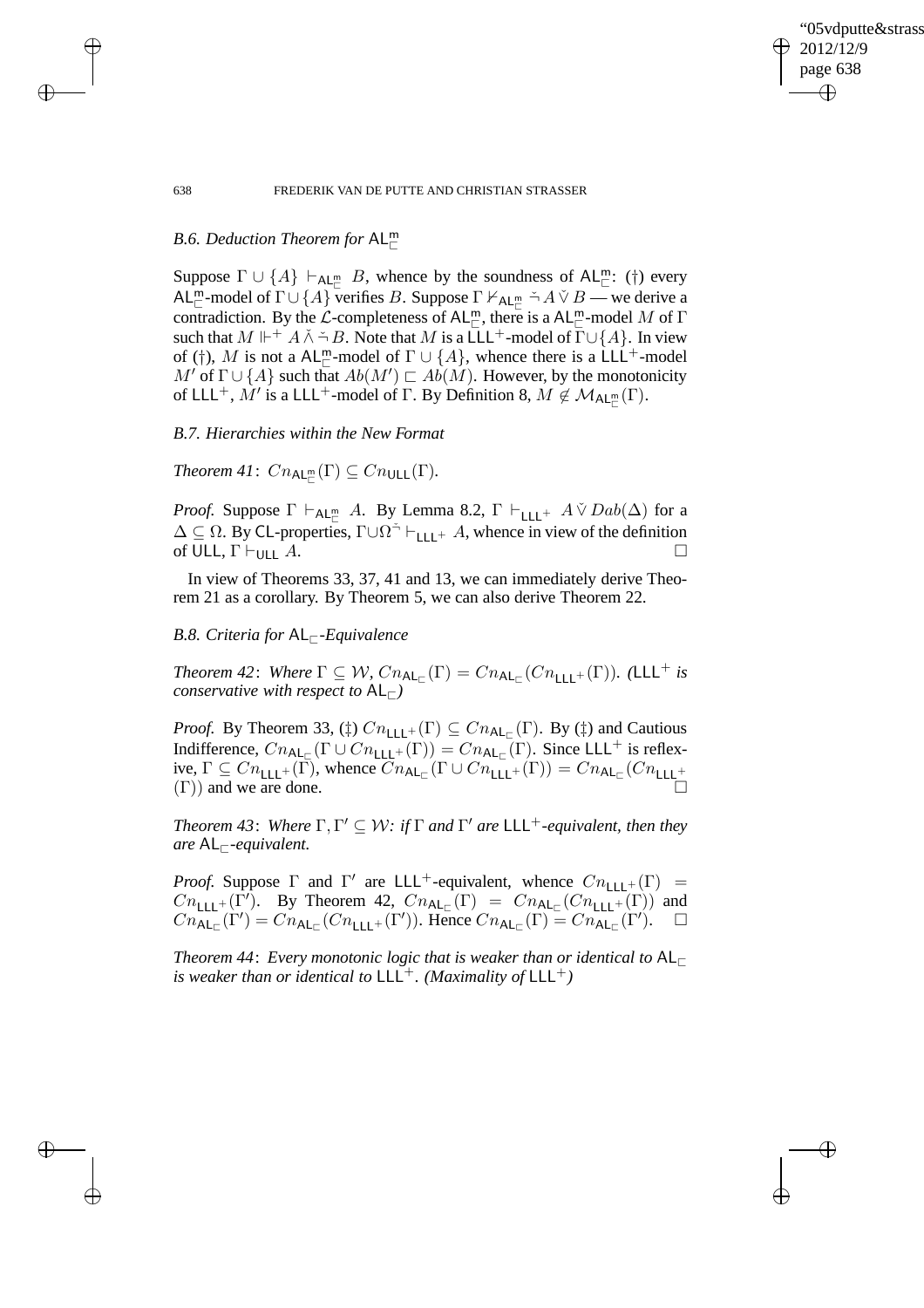*Proof.* ( $AL^m_{\square}$ ) This follows immediately in view of (i) Lemma 8.2 from the current paper, (ii) the proof of Theorem 10 in [11] — replace  $\Phi(\Gamma \cup \Gamma')$  in that proof by  $\Phi^{\Box}(\Gamma \cup \Gamma')$  and Theorem 4 in that proof by Lemma 8.2 from the current paper.

 $\rightarrow$ 

 $\rightarrow$ 

✐

✐

 $(A L^r_{\square})$  This follows immediately in view of the fact that  $A L^m_{\square}$  is stronger than  $AL_{\square}^{\square}$  see Theorem 37 — and item 1.

*Fact* 4: Where L *is a Tarski-logic weaker than or identical to* LLL<sup>+</sup>*: if* Γ *and* Γ ′ *are* L*-equivalent, then they are* LLL+*-equivalent.*

*Proof of Theorem 23*. In view of the preceding lemmas and theorems, the proof of Theorem 23 is fairly straightforward:

*Proof. Ad 1.* Suppose  $\Gamma' \subseteq Cn_{\mathsf{AL}_{\square}}(\Gamma)$  and  $\Gamma \subseteq Cn_{\mathsf{AL}_{\square}}(\Gamma')$ . By Cautious Indifference,  $\widehat{C_{n_{\mathsf{AL}_{\square}}}(\Gamma)} = \widehat{C_{n_{\mathsf{AL}_{\square}}}(\Gamma \cup \Gamma')}$  and  $\widehat{C_{n_{\mathsf{AL}_{\square}}}(\Gamma')} = \widehat{C_{n_{\mathsf{AL}_{\square}}}(\Gamma' \cup \Gamma')}$  $\Gamma$ ), hence  $Cn_{\mathsf{AL}_{\square}}(\overline{\Gamma}) = Cn_{\mathsf{AL}_{\square}}(\overline{\Gamma}).$ 

*Ad 2. and 3.* It was proven in [11] that (C2) and (C3) are coextensive whenever (i)  $AL_{\square}$  is reflexive and has the fixed point property, and (ii) L is monotonic. Hence in view of the reflexivity and idempotence of  $AL_{\sqsubset}$ , it suffices to prove item 2.

Suppose L is a Tarski-logic weaker than or identical to  $AL_\subset$ . By Theorem 44, L is weaker than or identical to LLL<sup>+</sup>. Now suppose  $\overline{\Gamma}$  and  $\Gamma'$  are Lequivalent. By Fact 4,  $\Gamma$  and  $\Gamma'$  are LLL<sup>+</sup>-equivalent. By Theorem 43,  $\Gamma$  and  $\Gamma^{\prime}$  are AL<sub>⊏</sub>-equivalent.

Centre for Logic and Philosophy of Science Ghent University, Belgium E-mail: {frvdeput.vandeputte,christian.strasser}@UGent.be

# REFERENCES

- [1] Diderik Batens. Inconsistency-adaptive logics. In Ewa Orłowska, editor, *Logic at Work. Essays Dedicated to the Memory of Helena Rasiowa*, pages 445–472. Physica Verlag (Springer), Heidelberg, New York, 1999.
- [2] Diderik Batens. A procedural criterion for final derivability in inconsistency-adaptive logics. *Journal of Applied Logic*, 3:221–250, 2005.
- [3] Diderik Batens. Narrowing down suspicion in inconsistent premise sets. In Jacek Malinowski and Andrzej Pietruszczak, editors, *Essays in Logic and Ontology*, volume 91 of *Pozna´n Studies in the Philosophy*

'05vdputte&strass

2012/12/9 page 639

✐

✐

✐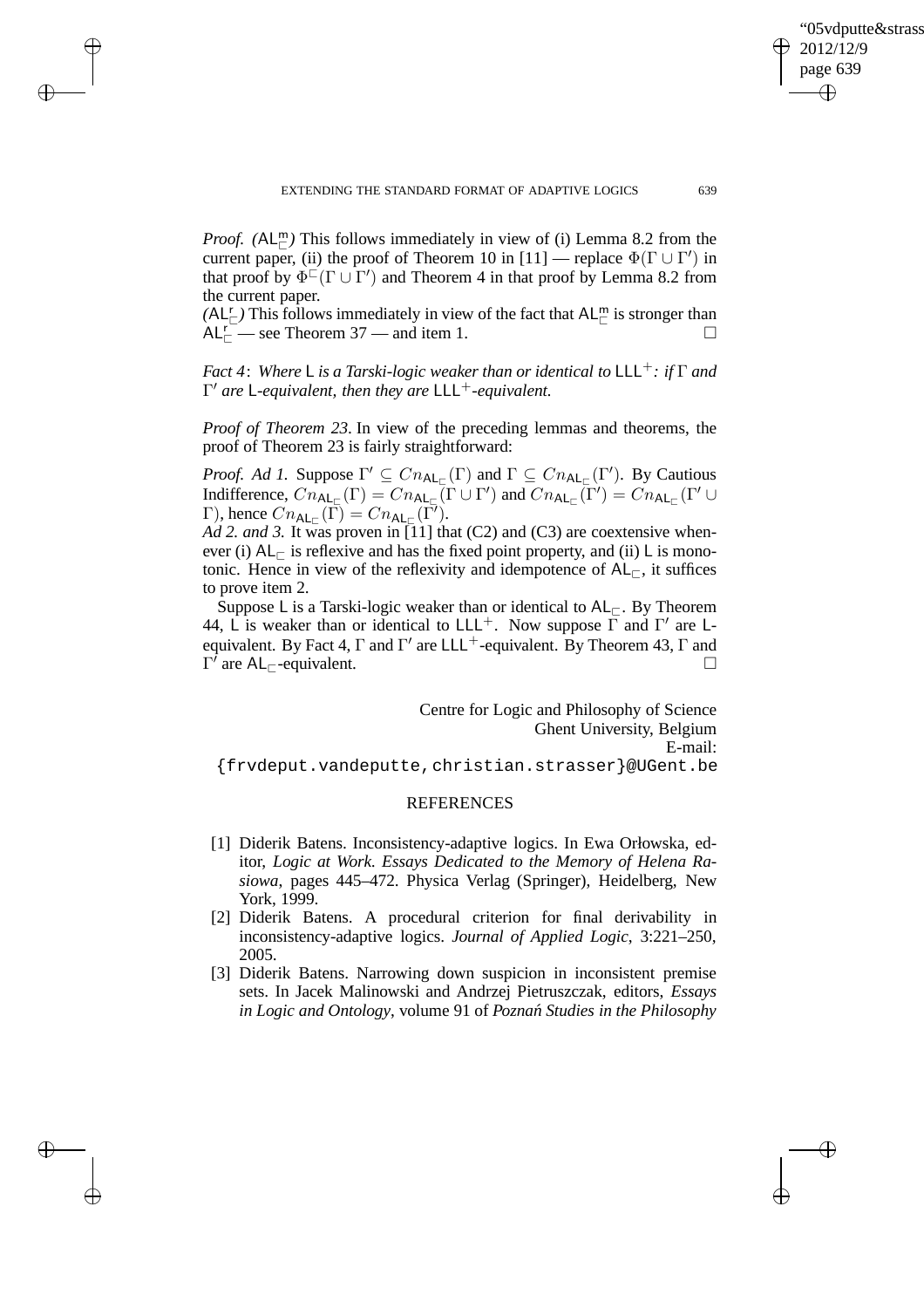✐

#### 640 FREDERIK VAN DE PUTTE AND CHRISTIAN STRASSER

*of the Sciences and the Humanities*, pages 185–209. Rodopi, Amsterdam/New York, 2006.

- [4] Diderik Batens. A universal logic approach to adaptive logics. *Logica Universalis*, 1:221–242, 2007.
- [5] Diderik Batens. Adaptive  $C_n$  logics. In Walter Carnielli, Marcello E. Coniglio, and Itala M. Loffredo D'Ottaviano, editors, *The Many Sides of Logic*, pages 27–45. College Publications, 2009. Forthcoming.
- [6] Diderik Batens. Logics for qualitative inductive generalization. *Studia Logica*, 97:61–80, 2011. 10.1007/s11225-010-9297-8.
- [7] Diderik Batens. *Adaptive Logics and Dynamic Proofs. Mastering the Dynamics of Reasoning, with Special Attention to Handling Inconsistency.* In Progress.
- [8] Diderik Batens, Joke Meheus, and Dagmar Provijn. An adaptive characterization of signed systems for paraconsistent reasoning. Under review, available at http://logica.ugent.be/centrum/ writings, 201x.
- [9] Diderik Batens, Joke Meheus, Dagmar Provijn, and Liza Verhoeven. Some adaptive logics for diagnosis. *Logic and Logical Philosophy*, 11/12:39–65, 2003.
- [10] Diderik Batens and Dagmar Provijn. Pushing the search paths in the proofs. A study in proof heuristics. *Logique et Analyse*, 173–175:113– 134, 2001. Appeared 2003.
- [11] Diderik Batens, Christian Straßer, and Peter Verdée. On the transparency of defeasible logics: Equivalent premise sets, equivalence of their extensions, and maximality of the lower limit. *Logique et Analyse*, 207:281–304, 2009.
- [12] Diderik Batens and Timothy Vermeir. Direct dynamic proofs for the Rescher–Manor consequence relations: The flat case. *Journal of Applied Non-Classical Logics*, 12:63–84, 2002.
- [13] Jörg Hansen. Deontic logics for prioritized imperatives. *Artificial Intelligence and Law*, 14(1):1–34, 2006.
- [14] Kiyosi Ito, editor. *Encyclopedic Dictionary of Mathematics*. MIT Press, Cambridge, Massachusetts and London, England, second edition, 1993.
- [15] Daniel J. Lehmann. Another perspective on default reasoning. *Annals of Mathematics and Artificial Intelligence*, 15(1):61–82, 1995.
- [16] Hans Lycke. A formal explication of the search for explanations: the adaptive logics approach to abductive reasoning. *Logic Journal of the IGPL*, 2012, 20 (2), pp. 497–516. (doi: 10.1093/jigpal/jzq053)
- [17] Joke Meheus. An adaptive logic for pragmatic truth. In Walter A. Carnielli, Marcelo E. Coniglio, and Itala M. Loffredo D'Ottaviano, editors, *Paraconsistency. The Logical Way to the Inconsistent*, pages 167–185. Marcel Dekker, New York, 2002.

 $\rightarrow$ 

 $\rightarrow$ 

✐